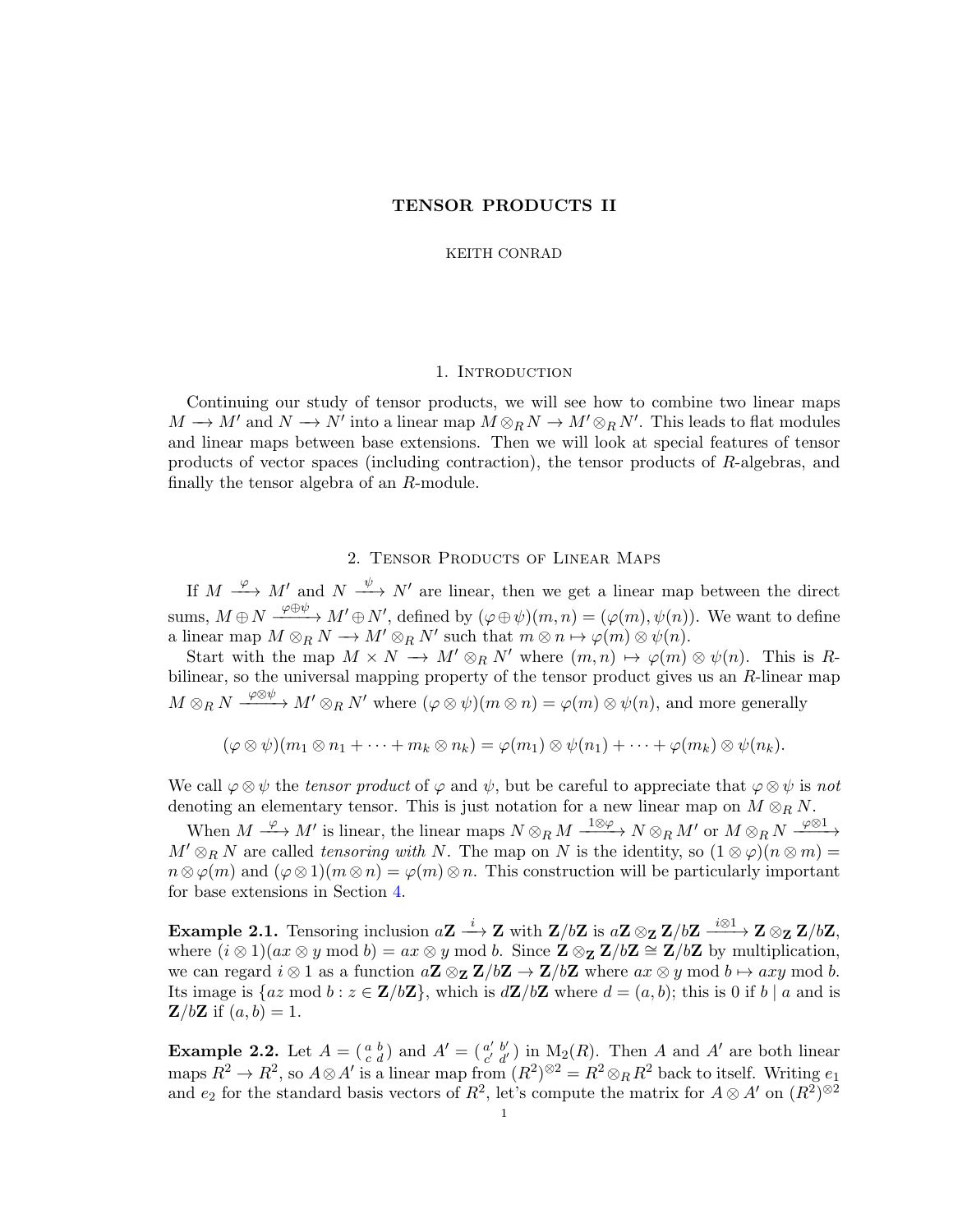with respect to the basis  $\{e_1 \otimes e_1, e_1 \otimes e_2, e_2 \otimes e_1, e_2 \otimes e_2\}$ . By definition,

$$
(A \otimes A')(e_1 \otimes e_1) = Ae_1 \otimes A'e_1
$$
  
\n
$$
= (ae_1 + ce_2) \otimes (a'e_1 + c'e_2)
$$
  
\n
$$
= aa'e_1 \otimes e_1 + ac'e_1 \otimes e_2 + ca'e_2 \otimes e_1 + cc'e_2 \otimes e_2,
$$
  
\n
$$
(A \otimes A')(e_1 \otimes e_2) = Ae_1 \otimes A'e_2
$$
  
\n
$$
= (ae_1 + ce_2) \otimes (b'e_1 + d'e_2)
$$
  
\n
$$
= cb'e_1 \otimes e_1 + ad'e_1 \otimes e_2 + cb'e_2 \otimes e_2 + cd'e_2 \otimes e_2,
$$

and similarly

$$
(A \otimes A')(e_2 \otimes e_1) = ba'e_1 \otimes e_1 + bc'e_1 \otimes e_2 + da'e_2 \otimes e_1 + dc'e_2 \otimes e_2, (A \otimes A')(e_2 \otimes e_2) = bb'e_1 \otimes e_1 + bd'e_1 \otimes e_2 + db'e_2 \otimes e_1 + dd'e_2 \otimes e_2.
$$

Therefore the matrix for  $A \otimes A'$  is

$$
\begin{pmatrix} aa' & ab' & ba' & bb' \\ ac' & ad' & bc' & bd' \\ ca' & cb' & da' & db' \\ cc' & cd' & dc' & dd' \end{pmatrix} = \begin{pmatrix} aA' & bA' \\ -cA' & dA' \end{pmatrix}.
$$

So  $\text{Tr}(A \otimes A') = a(a' + d') + d(a' + d') = (a + d)(a' + d') = (\text{Tr }A)(\text{Tr }A'),$  and  $\det(A \otimes A')$ looks painful to compute from the matrix. We'll do this later, in Example [2.7,](#page-4-0) in an almost painless way.

If, more generally,  $A \in M_n(R)$  and  $A' \in M_{n'}(R)$  then the matrix for  $A \otimes A'$  with respect to the standard basis for  $R^n \otimes_R R^{n'}$  is the block matrix  $(a_{ij}A')$  where  $A = (a_{ij})$ . This  $nn' \times nn'$  matrix is called the *Kronecker product* of A and  $A'$ , and is not symmetric in the roles of A and A' in general (just as  $A \otimes A' \neq A' \otimes A$  in general). In particular,  $I_n \otimes A'$  has block matrix representation  $(\delta_{ij}A')$ , whose determinant is  $(\det A')^n$ .

The construction of tensor products (Kronecker products) of matrices has the following application to finding polynomials with particular roots.

**Theorem 2.3.** Let K be a field and suppose  $A \in M_m(K)$  and  $B \in M_n(K)$  have eigenvalues  $\lambda$  and  $\mu$  in K. Then  $A \otimes I_n + I_m \otimes B$  has eigenvalue  $\lambda + \mu$  and  $A \otimes B$  has eigenvalue  $\lambda \mu$ .

*Proof.* We have  $Av = \lambda v$  and  $Bw = \mu w$  for some  $v \in K^m$  and  $w \in K^n$ . Then

$$
(A \otimes I_n + I_m \otimes B)(v \otimes w) = Av \otimes w + v \otimes Bw
$$
  
=  $\lambda v \otimes w + v \otimes \mu w$   
=  $(\lambda + \mu)(v \otimes w)$ 

and

$$
(A \otimes B)(v \otimes w) = Av \otimes Bw = \lambda v \otimes \mu w = \lambda \mu (v \otimes w),
$$

 $\Box$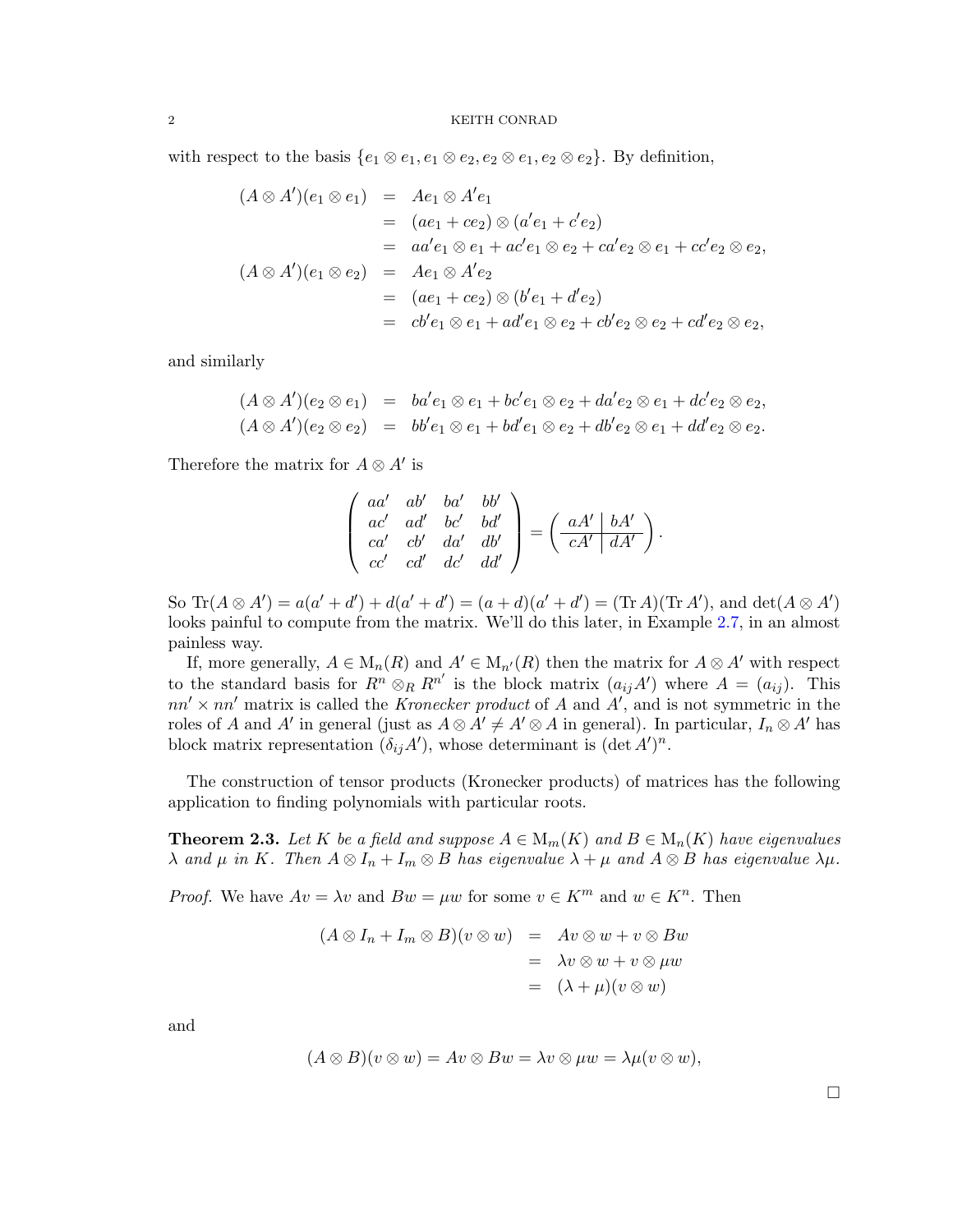**Example 2.4.** The numbers  $\sqrt{2}$  and  $\sqrt{3}$  are eigenvalues of  $A = \begin{pmatrix} 0 & 2 \\ 1 & 0 \end{pmatrix}$  and  $B = \begin{pmatrix} 0 & 3 \\ 1 & 0 \end{pmatrix}$ . **Example 2.4.** The numbers  $\sqrt{2} \times \sqrt{3}$  is matrix with eigenvalue  $\sqrt{2} + \sqrt{3}$  is

$$
A \otimes I_2 + I_2 \otimes B = \begin{pmatrix} 0 & 0 & 2 & 0 \\ 0 & 0 & 0 & 2 \\ 1 & 0 & 0 & 0 \\ 0 & 1 & 0 & 0 \end{pmatrix} + \begin{pmatrix} 0 & 3 & 0 & 0 \\ 1 & 0 & 0 & 0 \\ 0 & 0 & 0 & 3 \\ 0 & 0 & 1 & 0 \end{pmatrix}
$$

$$
= \begin{pmatrix} 0 & 3 & 2 & 0 \\ 1 & 0 & 0 & 2 \\ 1 & 0 & 0 & 3 \\ 0 & 1 & 1 & 0 \end{pmatrix},
$$

whose characteristic polynomial is  $T^4 - 10T^2 + 1$ . So this is a polynomial with  $\sqrt{2} + \sqrt{3}$  as a root.

Although we stressed that  $\varphi \otimes \psi$  is not an elementary tensor, but rather is the notation for a linear map,  $\varphi$  and  $\psi$  belong to the R-modules  $\text{Hom}_R(M, M')$  and  $\text{Hom}_R(N, N')$ , so one could ask if the actual elementary tensor  $\varphi \otimes \psi$  in  $\text{Hom}_R(M, M') \otimes_R \text{Hom}_R(N, N')$  is related to the linear map  $\varphi \otimes \psi \colon M \otimes_R N \to M' \otimes_R N'.$ 

<span id="page-2-0"></span>Theorem 2.5. There is a linear map

$$
\operatorname{Hom}_R(M,M')\otimes_R\operatorname{Hom}_R(N,N')\to\operatorname{Hom}_R(M\otimes_RN,M'\otimes_RN')
$$

that sends the elementary tensor  $\varphi \otimes \psi$  to the linear map  $\varphi \otimes \psi$ . When  $M, M', N$ , and  $N'$ are finite free, this is an isomorphism.

*Proof.* We adopt the temporary notation  $T(\varphi, \psi)$  for the linear map we have previously written as  $\varphi \otimes \psi$ , so we can use  $\varphi \otimes \psi$  to mean an elementary tensor in the tensor product of Hom-modules. So  $T(\varphi, \psi)$ :  $M \otimes_R N \to M' \otimes_R N'$  is the linear map sending every  $m \otimes n$ to  $\varphi(m) \otimes \psi(n)$ .

Define  $\text{Hom}_R(M, M') \times \text{Hom}_R(N, N') \to \text{Hom}_R(M \otimes_R N, M' \otimes_R N')$  by  $(\varphi, \psi) \mapsto T(\varphi, \psi)$ . This is R-bilinear. For example, to show  $T(r\varphi, \psi) = rT(\varphi, \psi)$ , both sides are linear maps so to prove they are equal it suffices to check they are equal at the elementary tensors in  $M\otimes_R N$ :

$$
T(r\varphi,\psi)(m\otimes n)=(r\varphi)(m)\otimes\psi(n)=r\varphi(m)\otimes\psi(n)=r(\varphi(m)\otimes\psi(n))=rT(\varphi,\psi)(m\otimes n).
$$

The other bilinearity conditions are left to the reader.

From the universal mapping property of tensor products, there is a unique R-linear map  $\text{Hom}_R(M, M') \otimes_R \text{Hom}_R(N, N') \to \text{Hom}_R(M \otimes_R N, M' \otimes_R N')$  where  $\varphi \otimes \psi \mapsto T(\varphi, \psi)$ .

Suppose  $M, M', N$ , and  $N'$  are all finite free R-modules. Let them have respective bases  ${e_i}, {e'_{i'}}$ ,  ${f_j},$  and  ${f'_{j'}}$ . Then  $\text{Hom}_R(M, M')$  and  $\text{Hom}_R(N, N')$  are both free with bases  ${E_{i'i}}$  and  ${\tilde{E}_{j'j}}$ , where  $E_{i'i}: M \to M'$  is the linear map sending  $e_i$  to  $e'_{i'}$  and is 0 at other basis vectors of M, and  $\widetilde{E}_{j'j}$ :  $N \to N'$  is defined similarly. (The matrix representation of  $E_{i'i}$  with respect to the chosen bases of M and M' has a 1 in the  $(i',i)$  position and 0 elsewhere, thus justifying the notation.) A basis of  $\text{Hom}_R(M, M') \otimes_R \text{Hom}_R(N, N')$  is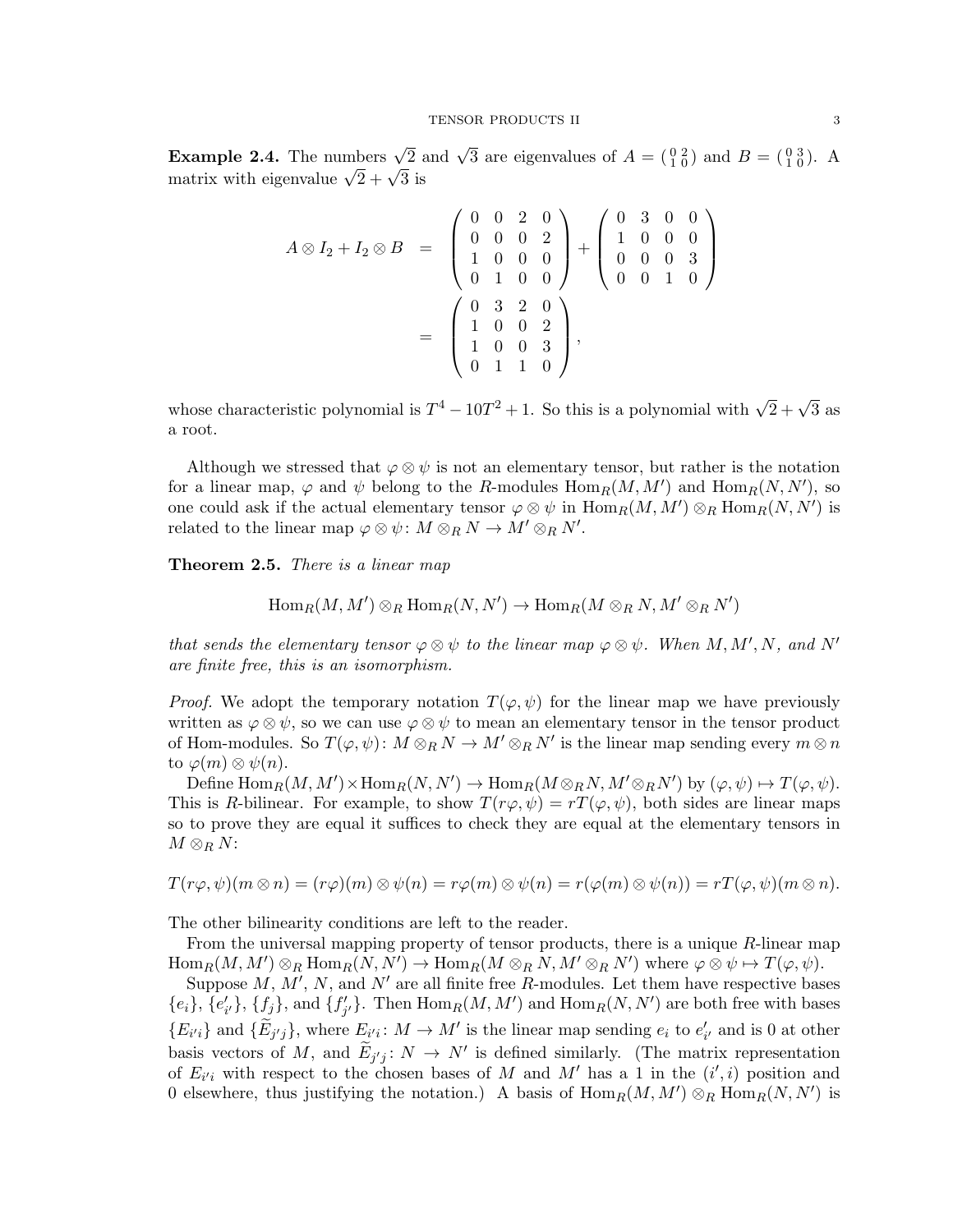$\{E_{i'i} \otimes \widetilde{E}_{j'j}\}\$ and  $T(E_{i'i} \otimes \widetilde{E}_{j'j})$ :  $M \otimes_R N \to M' \otimes_R N'$  has the effect

$$
T(E_{i'i} \otimes \widetilde{E}_{j'j})(e_{\mu} \otimes f_{\nu}) = E_{i'i}(e_{\mu}) \otimes \widetilde{E}_{j'j}(f_{\nu})
$$
  
=  $\delta_{\mu i} e'_{i'} \otimes \delta_{\nu j} f'_{j'}$   
=  $\begin{cases} e'_{i'} \otimes f'_{j'}, & \text{if } \mu = i \text{ and } \nu = j, \\ 0, & \text{otherwise}, \end{cases}$ 

so  $T(E_{i'i}\otimes E_{j'j})$  sends  $e_i\otimes f_j$  to  $e'_{i'}\otimes f'_{j'}$  and sends other members of the basis of  $M\otimes_R N$  to  $0.$ That means the linear map  $\text{Hom}_R(M, M') \otimes_R \text{Hom}_R(N, N') \to \text{Hom}_R(M \otimes_R N, M' \otimes_R N')$ sends a basis to a basis, so it is an isomorphism when the modules are finite free.  $\Box$ 

The upshot of Theorem [2.5](#page-2-0) is that  $\text{Hom}_R(M, M') \otimes_R \text{Hom}_R(N, N')$  naturally acts as linear maps  $M \otimes_R N \to M' \otimes_R N'$  and it turns the elementary tensor  $\varphi \otimes \psi$  into the linear map we've been writing as  $\varphi \otimes \psi$ . This justifies our use of the notation  $\varphi \otimes \psi$  for the linear map, but it should be kept in mind that we will continue to write  $\varphi \otimes \psi$  for the linear map itself (on  $M \otimes_R N$ ) and not for an elementary tensor in a tensor product of Hom-modules.

Properties of tensor products of modules carry over to properties of tensor products of linear maps, by checking equality on all tensors. For example, if  $\varphi_1: M_1 \to N_1$ ,  $\varphi_2: M_2 \to$  $N_2$ , and  $\varphi_3: M_3 \to N_3$  are linear maps, we have  $\varphi_1 \otimes (\varphi_2 \oplus \varphi_3) = (\varphi_1 \otimes \varphi_2) \oplus (\varphi_1 \otimes \varphi_3)$ and  $(\varphi_1 \otimes \varphi_2) \otimes \varphi_3 = \varphi_1 \otimes (\varphi_2 \otimes \varphi_3)$ , in the sense that the diagrams

$$
M_1 \otimes_R (M_2 \oplus M_3) \xrightarrow{\varphi_1 \otimes (\varphi_2 \oplus \varphi_3)} N_1 \otimes_R (N_2 \oplus N_3)
$$
\n
$$
(M_1 \otimes_R M_2) \oplus (M_1 \otimes_R M_3) \xrightarrow{(\varphi_1 \otimes \varphi_2) \oplus (\varphi_1 \otimes \varphi_3)} (N_1 \otimes_R N_2) \oplus (N_1 \otimes_R N_3)
$$

and

$$
M_1 \otimes_R (M_2 \otimes_R M_3) \xrightarrow{\varphi_1 \otimes (\varphi_2 \otimes \varphi_3)} N_1 \otimes_R (N_2 \otimes_R N_3)
$$
\n
$$
\downarrow \qquad \qquad \downarrow
$$
\n
$$
(M_1 \otimes_R M_2) \otimes_R M_3 \xrightarrow{(\varphi_1 \otimes \varphi_2) \otimes \varphi_3} (N_1 \otimes_R N_2) \otimes_R N_3
$$

commute, with the vertical maps being the canonical isomorphisms.

The properties of the next theorem are called the *functoriality* of the tensor product of linear maps.

**Theorem 2.6.** For R-modules M and N,  $\text{id}_M \otimes \text{id}_N = \text{id}_{M \otimes_R N}$ . For linear maps  $M \xrightarrow{\varphi}$  $M', M' \xrightarrow{\varphi'} M'', N \xrightarrow{\psi} N', and N' \xrightarrow{\psi'} N'',$ 

$$
(\varphi' \otimes \psi') \circ (\varphi \otimes \psi) = (\varphi' \circ \varphi) \otimes (\psi' \circ \psi)
$$

as linear maps from  $M \otimes_R N$  to  $M'' \otimes_R N''$ .

*Proof.* The function  $\mathrm{id}_M \otimes \mathrm{id}_N$  is a linear map from  $M \otimes_R N$  to itself that fixes every elementary tensor, so it fixes all tensors.

Since  $(\varphi' \otimes \psi') \circ (\varphi \otimes \psi)$  and  $(\varphi' \circ \varphi) \otimes (\psi' \circ \psi)$  are linear maps, to prove their equality it suffices to check they have the same value at any elementary tensor  $m \otimes n$ , at which they both have the value  $\varphi'(\varphi(m)) \otimes \psi'(\psi(n)).$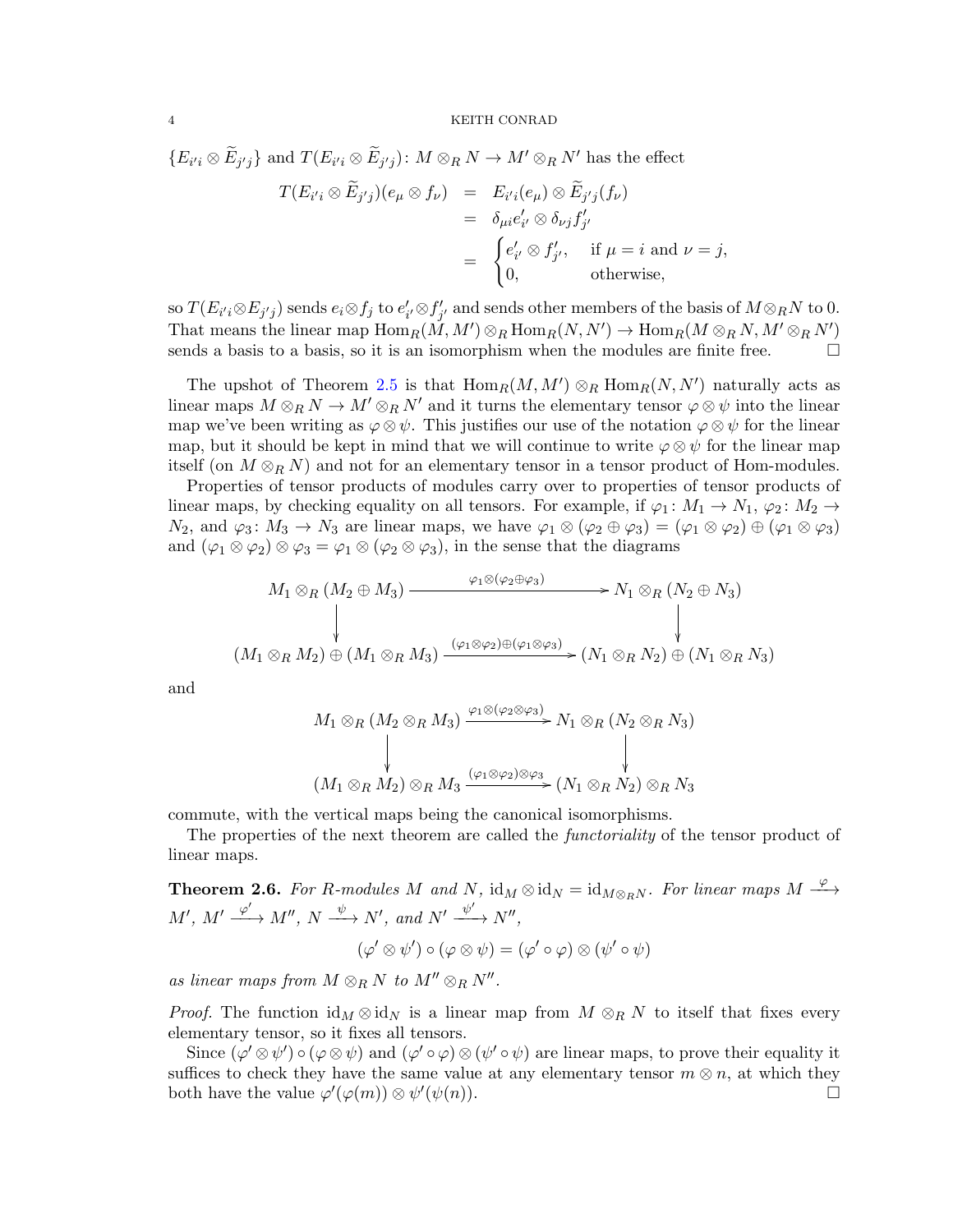<span id="page-4-0"></span>Example 2.7. The composition rule for tensor products of linear maps helps us compute determinants of tensor products of linear operators. Let  $M$  and  $N$  be *finite free R*-modules of respective ranks k and  $\ell$ . For linear operators  $M \xrightarrow{\varphi} M$  and  $N \xrightarrow{\psi} N$ , we will compute  $\det(\varphi \otimes \psi)$  by breaking up  $\varphi \otimes \psi$  into a composite of two maps  $M \otimes_R N \to M \otimes_R N$ :

$$
\varphi \otimes \psi = (\varphi \otimes \mathrm{id}_N) \circ (\mathrm{id}_M \otimes \psi),
$$

so the multiplicativity of the determinant implies  $\det(\varphi \otimes \psi) = \det(\varphi \otimes id_N) \det(id_M \otimes \psi)$ and we are reduced to the case when one of the "factors" is an identity map. Moreover, the isomorphism  $M \otimes_R N \to N \otimes_R M$  where  $m \otimes n \mapsto n \otimes m$  converts  $\varphi \otimes id_N$  into  $id_N \otimes \varphi$ , so  $\det(\varphi \otimes id_N) = \det(id_N \otimes \varphi)$ , so

$$
\det(\varphi \otimes \psi) = \det(\mathrm{id}_N \otimes \varphi) \det(\mathrm{id}_M \otimes \psi).
$$

What are the determinants on the right side? Pick bases  $e_1, \ldots, e_k$  of M and  $e'_1, \ldots, e'_\ell$  of N. We will use the k $\ell$  elementary tensors  $e_i \otimes e'_j$  as a bases of  $M \otimes_R N$ . Let  $[\varphi]$  be the matrix of  $\varphi$  in the ordered basis  $e_1, \ldots, e_k$ . Since  $(\varphi \otimes id_N)(e_i \otimes e'_j) = \varphi(e_i) \otimes e'_j$ , let's order the basis of  $M \otimes_R N$  as

$$
e_1\otimes e'_1,\ldots,e_k\otimes e'_1,\ldots,e_1\otimes e'_\ell,\ldots,e_k\otimes e'_\ell.
$$

The  $k\ell \times k\ell$  matrix for  $\varphi \otimes id_N$  in this ordered basis is the block diagonal matrix

<span id="page-4-1"></span>
$$
\left(\begin{array}{cccc} [\varphi] & O & \cdots & O \\ O & [\varphi] & \cdots & O \\ \vdots & \vdots & \ddots & \vdots \\ O & O & \cdots & [\varphi] \end{array}\right),
$$

whose determinant is  $(\det \varphi)^\ell$ .

Thus

(2.1) 
$$
\det(\varphi \otimes \psi) = (\det \varphi)^{\ell} (\det \psi)^{k}.
$$

Note  $\ell$  is the rank of the module on which  $\psi$  is defined and k is the rank of the module on which  $\varphi$  is defined. In particular, in Example [2.2](#page-0-0) we have  $\det(A \otimes A') = (\det A)^2 (\det A')^2$ .

Let's review the idea in this proof. Since  $N \cong R^{\ell}$ ,  $M \otimes_R N \cong M \otimes_R R^{\ell} \cong M^{\oplus \ell}$ . Under such an isomorphism,  $\varphi \otimes id_N$  becomes the  $\ell$ -fold direct sum  $\varphi \oplus \cdots \oplus \varphi$ , which has a block diagonal matrix representation in a suitable basis. So its determinant is  $(\det \varphi)^{\ell}$ .

**Example 2.8.** Taking  $M = N$  and  $\varphi = \psi$ , the tensor square  $\varphi^{\otimes 2}$  has determinant  $(\det \varphi)^{2k}$ .

Corollary 2.9. Let M be a free module of rank  $k \ge 1$  and  $\varphi: M \to M$  be a linear map. For every  $i \geq 1$ ,  $\det(\varphi^{\otimes i}) = (\det \varphi)^{ik^{i-1}}$ .

*Proof.* Use induction and associativity of the tensor product of linear maps.  $\Box$ 

**Remark 2.10.** Equation [\(2.1\)](#page-4-1) in the setting of vector spaces and matrices says det( $A \otimes B$ ) =  $(\det A)^{\ell} (\det B)^{k}$ , where A is  $k \times k$ , B is  $\ell \times \ell$ , and  $A \otimes B = (a_{ij}B)$  is the matrix incarnation of a tensor product of linear maps, called the Kronecker product of A and B at the end of Example [2.2.](#page-0-0) While the label "Kronecker product" for the matrix  $A \otimes B$  is completely standard, it is not historically accurate. It is based on Hensel's attribution of the formula for  $\det(A \otimes B)$  to Kronecker, but the formula is due to Zehfuss. See [\[2\]](#page-41-0).

Let's see how the tensor product of linear maps behaves for isomorphisms, surjections, and injections.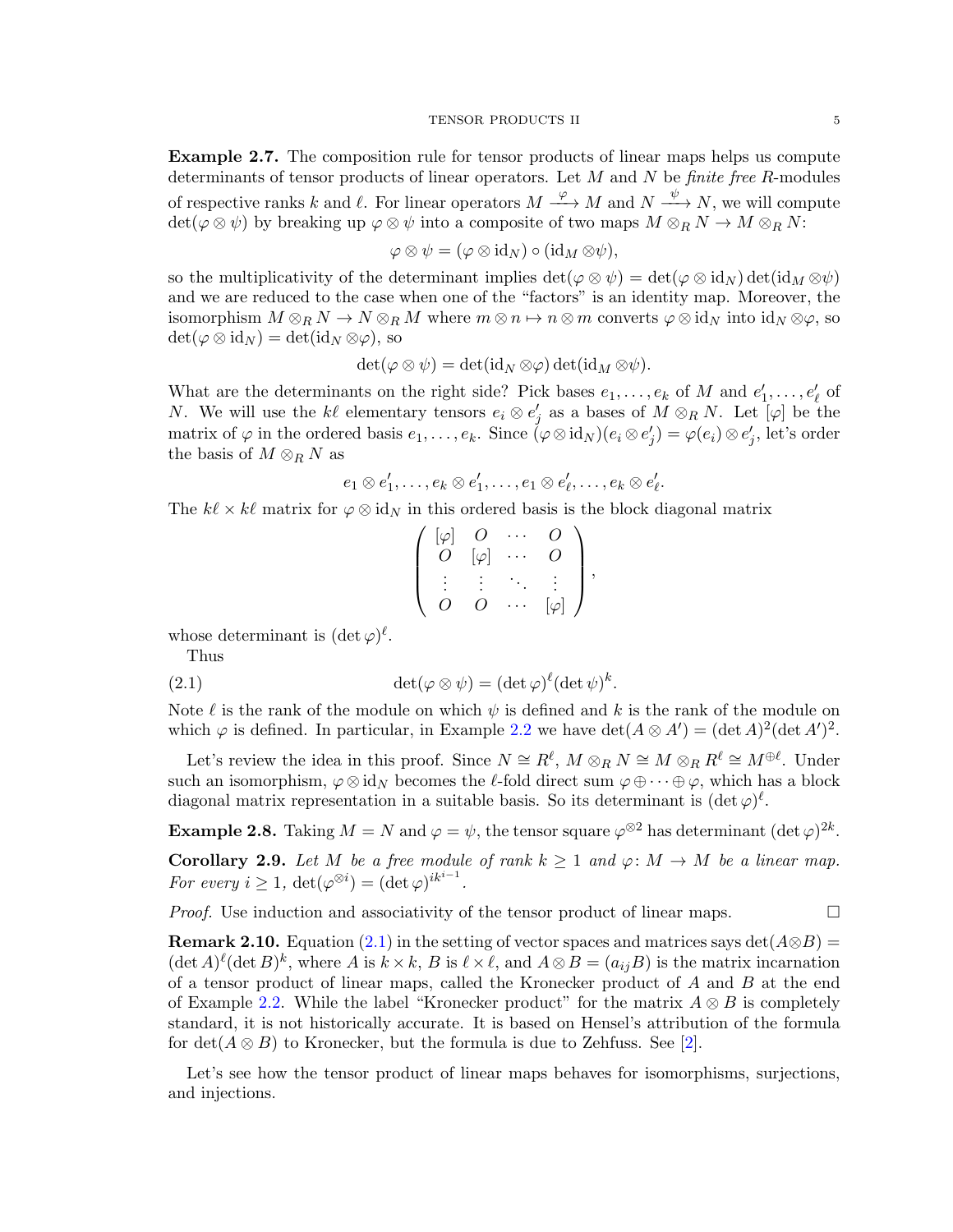<span id="page-5-0"></span>**Theorem 2.11.** If  $\varphi: M \to M'$  and  $\psi: N \to N'$  are isomorphisms then  $\varphi \otimes \psi$  is an isomorphism.

*Proof.* The composite of  $\varphi \otimes \psi$  with  $\varphi^{-1} \otimes \psi^{-1}$  in both orders is the identity.

<span id="page-5-1"></span>**Theorem 2.12.** If  $\varphi: M \to M'$  and  $\psi: N \to N'$  are surjective then  $\varphi \otimes \psi$  is surjective.

*Proof.* Since  $\varphi \otimes \psi$  is linear, to show it is onto it suffices to show every elementary tensor in  $M' \otimes_R N'$  is in the image. For such an elementary tensor  $m' \otimes n'$ , we can write  $m' = \varphi(m)$  and  $n' = \psi(n)$  since  $\varphi$  and  $\psi$  are onto. Therefore  $m' \otimes n' = \varphi(m) \otimes \psi(n) = (\varphi \otimes \psi)(m \otimes n)$ .  $\Box$ 

It is a fundamental feature of tensor products that if  $\varphi$  and  $\psi$  are both injective then  $\varphi \otimes \psi$  might not be injective. This can occur even if one of  $\varphi$  or  $\psi$  is the identity function.

<span id="page-5-2"></span>**Example 2.13.** Taking  $R = \mathbf{Z}$ , let  $\alpha$ :  $\mathbf{Z}/p\mathbf{Z} \to \mathbf{Z}/p^2\mathbf{Z}$  be multiplication by p:  $\alpha(x) = px$ . This is injective, and if we tensor with  $\mathbf{Z}/p\mathbf{Z}$  we get the linear map  $1\otimes \alpha: \mathbf{Z}/p\mathbf{Z} \otimes_{\mathbf{Z}} \mathbf{Z}/p\mathbf{Z} \to$  $\mathbf{Z}/p\mathbf{Z} \otimes_{\mathbf{Z}} \mathbf{Z}/p^2\mathbf{Z}$  with the effect  $a \otimes x \mapsto a \otimes px = pa \otimes x = 0$ , so  $1 \otimes \alpha$  is identically 0 and its domain is  $\mathbf{Z}/p\mathbf{Z} \otimes_{\mathbf{Z}} \mathbf{Z}/p\mathbf{Z} \cong \mathbf{Z}/p\mathbf{Z} \neq 0$ , so  $1 \otimes \alpha$  is not injective.

This provides an example where the natural linear map

$$
\text{Hom}_{R}(M, M') \otimes_{R} \text{Hom}_{R}(N, N') \to \text{Hom}_{R}(M \otimes_{R} N, M' \otimes_{R} N')
$$

in Theorem [2.5](#page-2-0) is not an isomorphism;  $R = \mathbf{Z}$ ,  $M = M' = N = \mathbf{Z}/p\mathbf{Z}$ , and  $N' = \mathbf{Z}/p^2\mathbf{Z}$ .

Because the tensor product of linear maps does not generally preserve injectivity, a tensor has to be understood in *context*: it is a tensor in a specific tensor product  $M \otimes_R N$ . If  $M \subset M'$  and  $N \subset N'$ , it is generally false that  $M \otimes_R N$  can be thought of as a submodule of  $M' \otimes_R N'$  since the natural map  $M \otimes_R N \to M' \otimes_R N'$  might not be injective. We might say it this way: a tensor product of submodules need not be a submodule.

<span id="page-5-3"></span>Example 2.14. Since  $p\mathbf{Z} \cong \mathbf{Z}$  as abelian groups, by  $pn \mapsto n$ , we have  $\mathbf{Z}/p\mathbf{Z} \otimes_{\mathbf{Z}} p\mathbf{Z} \cong$  $\mathbf{Z}/p\mathbf{Z} \otimes_{\mathbf{Z}} \mathbf{Z} \cong \mathbf{Z}/p\mathbf{Z}$  as abelian groups by  $a \otimes pn \mapsto a \otimes n \mapsto na \bmod p$ . Therefore  $1 \otimes p$  in  $\mathbf{Z}/p\mathbf{Z} \otimes_{\mathbf{Z}} p\mathbf{Z}$  is nonzero, since the isomorphism identifies it with 1 in  $\mathbf{Z}/p\mathbf{Z}$ . However,  $1 \otimes p$ in  $\mathbf{Z}/p\mathbf{Z} \otimes_{\mathbf{Z}} \mathbf{Z}$  is 0, since  $1 \otimes p = p \otimes 1 = 0 \otimes 1 = 0$ . (This calculation with  $1 \otimes p$  doesn't work in  $\mathbb{Z}/p\mathbb{Z} \otimes_{\mathbb{Z}} p\mathbb{Z}$  since we can't bring p to the left side of  $\otimes$  and leave 1 behind, as  $1 \notin p\mathbb{Z}$ .)

It might seem weird that  $1\otimes p$  is nonzero in  $\mathbf{Z}/p\mathbf{Z}\otimes_{\mathbf{Z}}p\mathbf{Z}$  while  $1\otimes p$  is zero in the "larger" abelian group  $\mathbf{Z}/p\mathbf{Z} \otimes_{\mathbf{Z}} \mathbf{Z}!$  The reason there isn't a contradiction is that  $\mathbf{Z}/p\mathbf{Z} \otimes_{\mathbf{Z}} p\mathbf{Z}$  is not really a subgroup of  $\mathbf{Z}/p\mathbf{Z}\otimes_{\mathbf{Z}}\mathbf{Z}$  even though  $p\mathbf{Z}$  is a subgroup of  $\mathbf{Z}$ . The inclusion mapping  $i: p\mathbb{Z} \to \mathbb{Z}$  gives us a natural mapping  $1 \otimes i: \mathbb{Z}/p\mathbb{Z} \otimes_{\mathbb{Z}} p\mathbb{Z} \to \mathbb{Z}/p\mathbb{Z} \otimes_{\mathbb{Z}} \mathbb{Z}$ , with the effect  $a \otimes pn \mapsto a \otimes pn$ , but this is not an embedding. In fact its image is 0: in  $\mathbf{Z}/p\mathbf{Z} \otimes_{\mathbf{Z}} \mathbf{Z}$ ,  $a \otimes pn = pa \otimes n = 0 \otimes n = 0$ . The moral is that an elementary tensor  $a \otimes pn$  means something different in  $\mathbf{Z}/p\mathbf{Z} \otimes_{\mathbf{Z}} p\mathbf{Z}$  and in  $\mathbf{Z}/p\mathbf{Z} \otimes_{\mathbf{Z}} \mathbf{Z}$ .

This example also shows the image of  $M \otimes_R N \xrightarrow{\varphi \otimes \psi} M' \otimes_R N'$  need not be isomorphic to  $\varphi(M) \otimes_R \psi(N)$ , since 1 ⊗ *i* has image 0 and  $\mathbf{Z}/p\mathbf{Z} \otimes_{\mathbf{Z}} i(p\mathbf{Z}) \cong \mathbf{Z}/p\mathbf{Z} \otimes_{\mathbf{Z}} \mathbf{Z} \cong \mathbf{Z}/p\mathbf{Z}$ .

<span id="page-5-4"></span>Example 2.15. While  $\mathbb{Z}/p\mathbb{Z} \otimes_{\mathbb{Z}} \mathbb{Z} \cong \mathbb{Z}/p\mathbb{Z}$ , if we enlarge the second tensor factor Z to Q we get a huge collapse:  $\mathbf{Z}/p\mathbf{Z} \otimes_{\mathbf{Z}} \mathbf{Q} = 0$  since  $a \otimes r = a \otimes p(r/p) = pa \otimes r/p = 0 \otimes r/p = 0$ . In particular,  $1 \otimes 1$  is nonzero in  $\mathbf{Z}/p\mathbf{Z} \otimes_{\mathbf{Z}} \mathbf{Z}$  but  $1 \otimes 1 = 0$  in  $\mathbf{Z}/p\mathbf{Z} \otimes_{\mathbf{Z}} \mathbf{Q}$ .

In terms of tensor products of linear mappings, this example says that tensoring the inclusion  $i: \mathbf{Z} \to \mathbf{Q}$  with  $\mathbf{Z}/p\mathbf{Z}$  gives us a Z-linear map  $1 \otimes i: \mathbf{Z}/p\mathbf{Z} \otimes_{\mathbf{Z}} \mathbf{Z} \to \mathbf{Z}/p\mathbf{Z} \otimes_{\mathbf{Z}} \mathbf{Q}$ that is not injective: the domain is isomorphic to  $\mathbf{Z}/p\mathbf{Z}$  and the target is 0.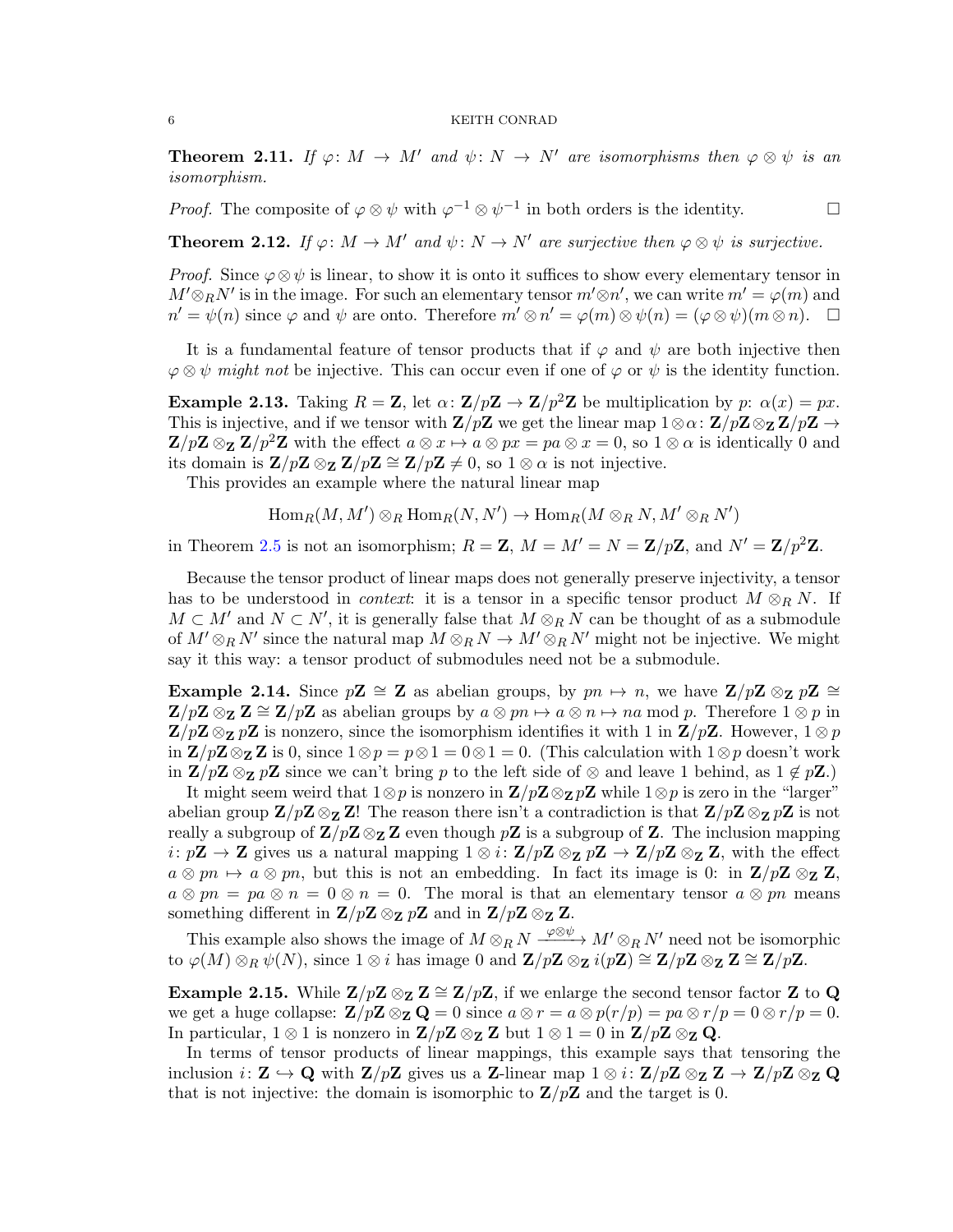<span id="page-6-1"></span>**Example 2.16.** Here is an example of a linear map  $f: M \to N$  that is injective and its tensor square  $f^{\otimes 2}$ :  $M^{\otimes 2} \to N^{\otimes 2}$  is not injective.

Let  $R = A[X, Y]$  with A a nonzero commutative ring and  $I = (X, Y)$ . In  $R^{\otimes 2}$ , we have

<span id="page-6-0"></span>(2.2) 
$$
X \otimes Y = XY(1 \otimes 1) \text{ and } Y \otimes X = YX(1 \otimes 1) = XY(1 \otimes 1),
$$

so  $X \otimes Y = Y \otimes X$ . We will now show that in  $I^{\otimes 2}$ ,  $X \otimes Y \neq Y \otimes X$ . (The calculation in [\(2.2\)](#page-6-0) makes no sense in  $I^{\otimes 2}$  since 1 is not an element of I.) To show two tensors are not equal, the best approach is to construct a linear map from the tensor product space that has different values at the two tensors. The function  $I \times I \to A$  given by  $(f, g) \mapsto f_X(0, 0)g_Y(0, 0)$ , where  $f_X$  and  $g_Y$  are partial derivatives of f and g with respect to X and Y, is R-bilinear. (Treat the target A as an R-module through multiplication by the constant term of polynomials in R, or just view A as  $R/I$  with ordinary multiplication by R.) Thus there is an R-linear map  $I^{\otimes 2} \to A$  sending any elementary tensor  $f \otimes g$  to  $f_X(0,0)g_Y(0,0)$ . In particular,  $X \otimes Y \mapsto 1$ and  $Y \otimes X \mapsto 0$ , so  $X \otimes Y \neq Y \otimes X$  in  $I^{\otimes 2}$ .

It might seem weird that  $X \otimes Y$  and  $Y \otimes X$  are equal in  $R^{\otimes 2}$  but are not equal in  $I^{\otimes 2}$ , even though  $I \subset R$ . The point is that we have to be careful when we want to think about a tensor  $t \in I \otimes_R I$  as a tensor in  $R \otimes_R R$ . Letting  $i: I \hookrightarrow R$  be the inclusion map, thinking about t in  $R^{\otimes 2}$  really means looking at  $i^{\otimes 2}(t)$ , where  $i^{\otimes 2}$ :  $I^{\otimes 2} \to R^{\otimes 2}$ . For the tensor  $t = X \otimes Y - Y \otimes X$  in  $I^{\otimes 2}$ , we computed above that  $t \neq 0$  but  $i^{\otimes 2}(t) = 0$ , so  $i^{\otimes 2}$  is not injective even though i is injective. In other words, the natural way to think of  $I \otimes_R I$ "inside"  $R \otimes_R R$  is actually not an embedding. For polynomials f and g in I, you have to distinguish between the tensor  $f \otimes g$  in  $I \otimes_R I$  and the tensor  $f \otimes g$  in  $R \otimes_R R$ .

Generalizing this, let  $R = A[X_1, \ldots, X_n]$  where  $n \geq 2$  and  $I = (X_1, \ldots, X_n)$ . The inclusion  $i: I \hookrightarrow R$  is injective but the *n*th tensor power (as R-modules)  $i^{\otimes n}: I^{\otimes n} \to R^{\otimes n}$ is not injective because the tensor

$$
t := \sum_{\sigma \in S_n} (\operatorname{sign} \sigma) X_{\sigma(1)} \otimes \cdots \otimes X_{\sigma(n)} \in I^{\otimes n}
$$

gets sent to  $\sum_{\sigma \in S_n} (\text{sign}\,\sigma) X_1 \cdots X_n (1 \otimes \cdots \otimes 1)$  in  $R^{\otimes n}$ , which is 0, but t is not 0 in  $I^{\otimes n}$  because there is an R-linear map  $I^{\otimes n} \to A$  sending t to 1: use a product of partial derivatives at  $(0, 0, \ldots, 0)$ , as in the  $n = 2$  case.

**Remark 2.17.** The ideal  $I = (X, Y)$  in  $R = A[X, Y]$  from Example [2.16](#page-6-1) has another interesting feature when A is a domain: it is a torsion-free R-module but  $I^{\otimes 2}$  is not:  $X(X \otimes Y) = X \otimes XY = Y(X \otimes X)$  and  $X(Y \otimes X) = XY \otimes X = Y(X \otimes X)$ , so in  $I^{\otimes 2}$  we have  $X(X \otimes Y - Y \otimes X) = 0$ , but  $X \otimes Y - Y \otimes X \neq 0$ . Similarly,  $Y(X \otimes Y - Y \otimes X) = 0$ . Therefore a tensor product of torsion-free modules (even over a domain) need not be torsionfree.

While we have just seen a tensor power of an injective linear map need not be injective, here is a condition where injectivity holds.

<span id="page-6-2"></span>**Theorem 2.18.** Let  $\varphi: M \to N$  be injective and  $\varphi(M)$  be a direct summand of N. For  $k \geq 0, \varphi^{\otimes k} \colon M^{\otimes k} \to N^{\otimes k}$  is injective and the image is a direct summand of  $N^{\otimes k}$ .

Proof. Write  $N = \varphi(M) \oplus P$ . Let  $\pi \colon N \to M$  by  $\pi(\varphi(m) + p) = m$ , so  $\pi$  is linear and  $\pi \circ \varphi = \text{id}_M$ . Then  $\varphi^{\otimes k} : M^{\otimes k} \to N^{\otimes k}$  and  $\pi^{\otimes k} : N^{\otimes k} \to M^{\otimes k}$  are linear maps and

$$
\pi^{\otimes k} \circ \varphi^{\otimes k} = (\pi \circ \varphi)^{\otimes k} = \mathrm{id}_M^{\otimes k} = \mathrm{id}_{M^{\otimes k}},
$$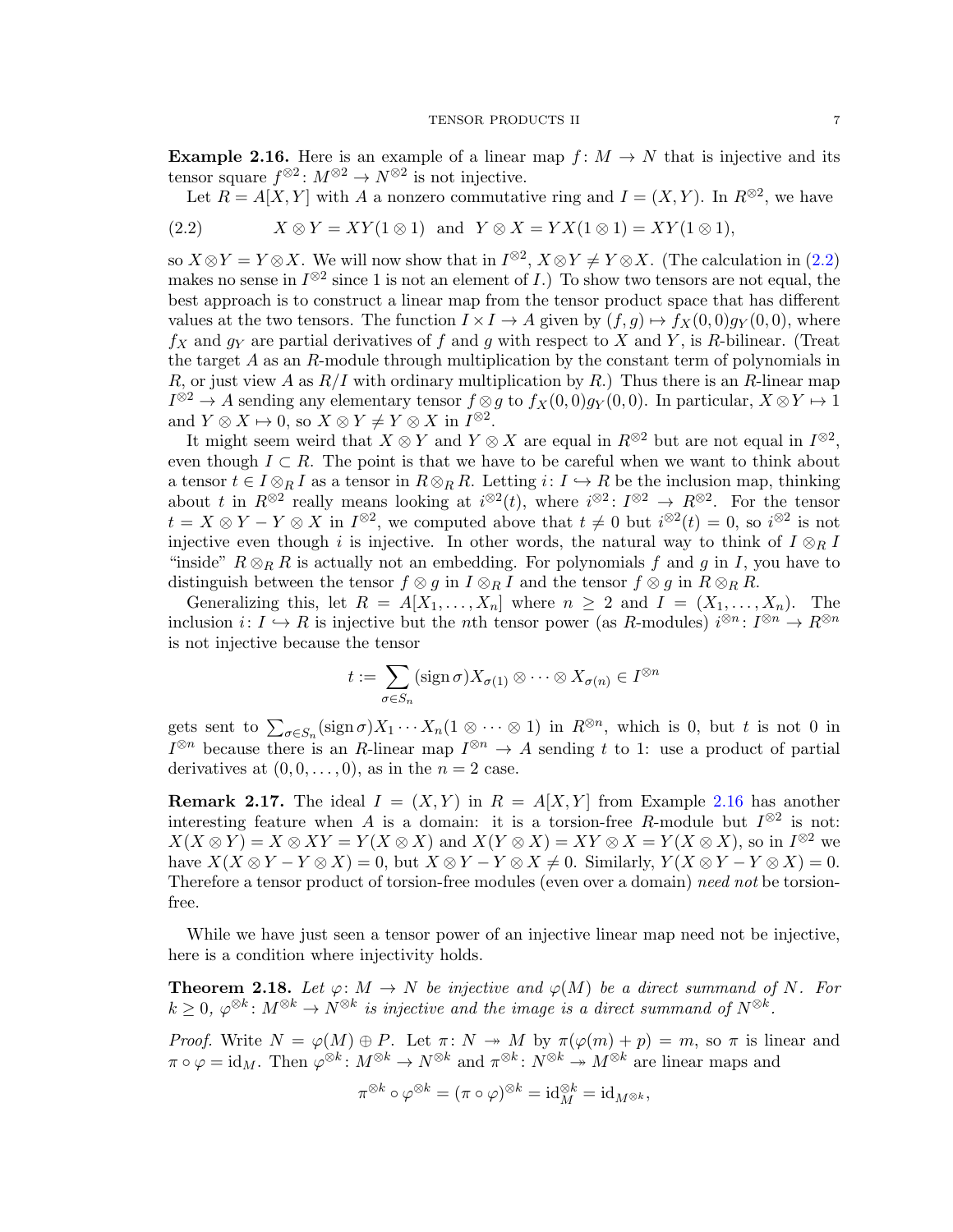so  $\varphi^{\otimes k}$  has a left inverse. That implies  $\varphi^{\otimes k}$  is injective and  $M^{\otimes k}$  is isomorphic to a direct summand of  $N^{\otimes k}$  by criteria for when a short exact sequence of modules splits.

We can apply this to vector spaces: if  $V$  is a vector space and  $W$  is a subspace, there is a direct sum decomposition  $V = W \oplus U$  (U is non-canonical), so tensor powers of the inclusion  $W \to V$  are injective linear maps  $W^{\otimes k} \to V^{\otimes k}$ .

Other criteria for a tensor power of an injective linear map to be injective will be met in Corollary [3.13](#page-12-0) and Theorem [4.9.](#page-15-0)

We will now compute the kernel of  $M \otimes_R N \xrightarrow{\varphi \otimes \psi} M' \otimes_R N'$  in terms of the kernels of  $\varphi$  and  $\psi$ , assuming  $\varphi$  and  $\psi$  are onto.

<span id="page-7-1"></span>**Theorem 2.19.** Let  $M \xrightarrow{\varphi} M'$  and  $N \xrightarrow{\psi} N'$  be R-linear and surjective. The kernel of  $M \otimes_R N \xrightarrow{\varphi \otimes \psi} M' \otimes_R N'$  is the submodule of  $M \otimes_R N$  spanned by all  $m \otimes n$  where  $\varphi(m) = 0$  or  $\psi(n) = 0$ . That is, intuitively

$$
\ker(\varphi \otimes \psi) = (\ker \varphi) \otimes_R N + M \otimes_R (\ker \psi),
$$

while rigorously in terms of the inclusion maps ker  $\varphi \stackrel{i}{\longrightarrow} M$  and ker  $\psi \stackrel{j}{\longrightarrow} N$ ,

$$
\ker(\varphi \otimes \psi) = (i \otimes 1)((\ker \varphi) \otimes_R N) + (1 \otimes j)(M \otimes_R (\ker \psi)).
$$

The reason (ker  $\varphi$ )⊗RN +  $M \otimes_R$  (ker  $\psi$ ) is only an *intuitive* formula for the kernel of  $\varphi \otimes \psi$ is that, strictly speaking, these tensor product modules are not submodules of  $M \otimes_R N$ . Only after applying  $i \otimes 1$  and  $1 \otimes j$  to them – and these might not be injective – do those modules become submodules of  $M \otimes_R N$ .

*Proof.* Both  $(i\otimes 1)((\ker \varphi) \otimes_R N)$  and  $(1\otimes j)(M \otimes_R (\ker \psi))$  are killed by  $\varphi \otimes \psi$ : if  $m \in \ker \varphi$ and  $n \in N$  then  $(\varphi \otimes \psi)((i \otimes 1)(m \otimes n)) = (\varphi \otimes \psi)(m \otimes n) = \varphi(m) \otimes \psi(n) = 0$  $(\varphi \otimes \psi)((i \otimes 1)(m \otimes n)) = (\varphi \otimes \psi)(m \otimes n) = \varphi(m) \otimes \psi(n) = 0$  $(\varphi \otimes \psi)((i \otimes 1)(m \otimes n)) = (\varphi \otimes \psi)(m \otimes n) = \varphi(m) \otimes \psi(n) = 0$  since<sup>1</sup>  $\varphi(m) = 0$ . Similarly  $(1 \otimes j)(m \otimes n)$  is killed by  $\varphi \otimes \psi$  if  $m \in M$  and  $n \in \text{ker } \psi$ . Set

$$
U = (i \otimes 1)((\ker \varphi) \otimes_R N) + (1 \otimes j)(M \otimes_R (\ker \psi)),
$$

so  $U \subset \text{ker}(\varphi \otimes \psi)$ , which means  $\varphi \otimes \psi$  induces a linear map

$$
\Phi\colon (M\otimes_R N)/U\to M'\otimes_R N'
$$

where  $\Phi(m \otimes n \mod U) = (\varphi \otimes \psi)(m \otimes n) = \varphi(m) \otimes \psi(n)$ . We will now write down an inverse map, which proves  $\Phi$  is injective, so the kernel of  $\varphi \otimes \psi$  is U.

Because  $\varphi$  and  $\psi$  are assumed to be onto, every elementary tensor in  $M' \otimes_R N'$  has the form  $\varphi(m) \otimes \psi(n)$ . Knowing  $\varphi(m)$  and  $\psi(n)$  only determines m and n up to addition by elements of ker  $\varphi$  and ker  $\psi$ . For  $m' \in \text{ker } \varphi$  and  $n' \in \text{ker } \psi$ ,

$$
(m+m')\otimes (n+n')=m\otimes n+m'\otimes n+m\otimes n'+m'\otimes n'\in m\otimes n+U,
$$

so the function  $M' \times N' \to (M \otimes_R N)/U$  defined by  $(\varphi(m), \psi(n)) \mapsto m \otimes n \text{ mod } U$  is welldefined. It is R-bilinear, so we have an R-linear map  $\Psi: M' \otimes_R N' \to (M \otimes_R N)/U$  where  $\Psi(\varphi(m) \otimes \psi(n)) = m \otimes n \text{ mod } U$  on elementary tensors.

Easily the linear maps  $\Phi \circ \Psi$  and  $\Psi \circ \Phi$  fix spanning sets, so they are both the identity.  $\Box$ 

**Remark 2.20.** If we remove the assumption that  $\varphi$  and  $\psi$  are onto, Theorem [2.19](#page-7-1) does not correctly compute the kernel. For example, if  $\varphi$  and  $\psi$  are both injective then the formula for the kernel in Theorem [2.19](#page-7-1) is 0, and we know  $\varphi \otimes \psi$  need not be injective.

<span id="page-7-0"></span><sup>&</sup>lt;sup>1</sup>The first  $m \otimes n$  is in (ker  $\varphi$ )  $\otimes_R N$ , while the second  $m \otimes n$  is in  $M \otimes_R N$ .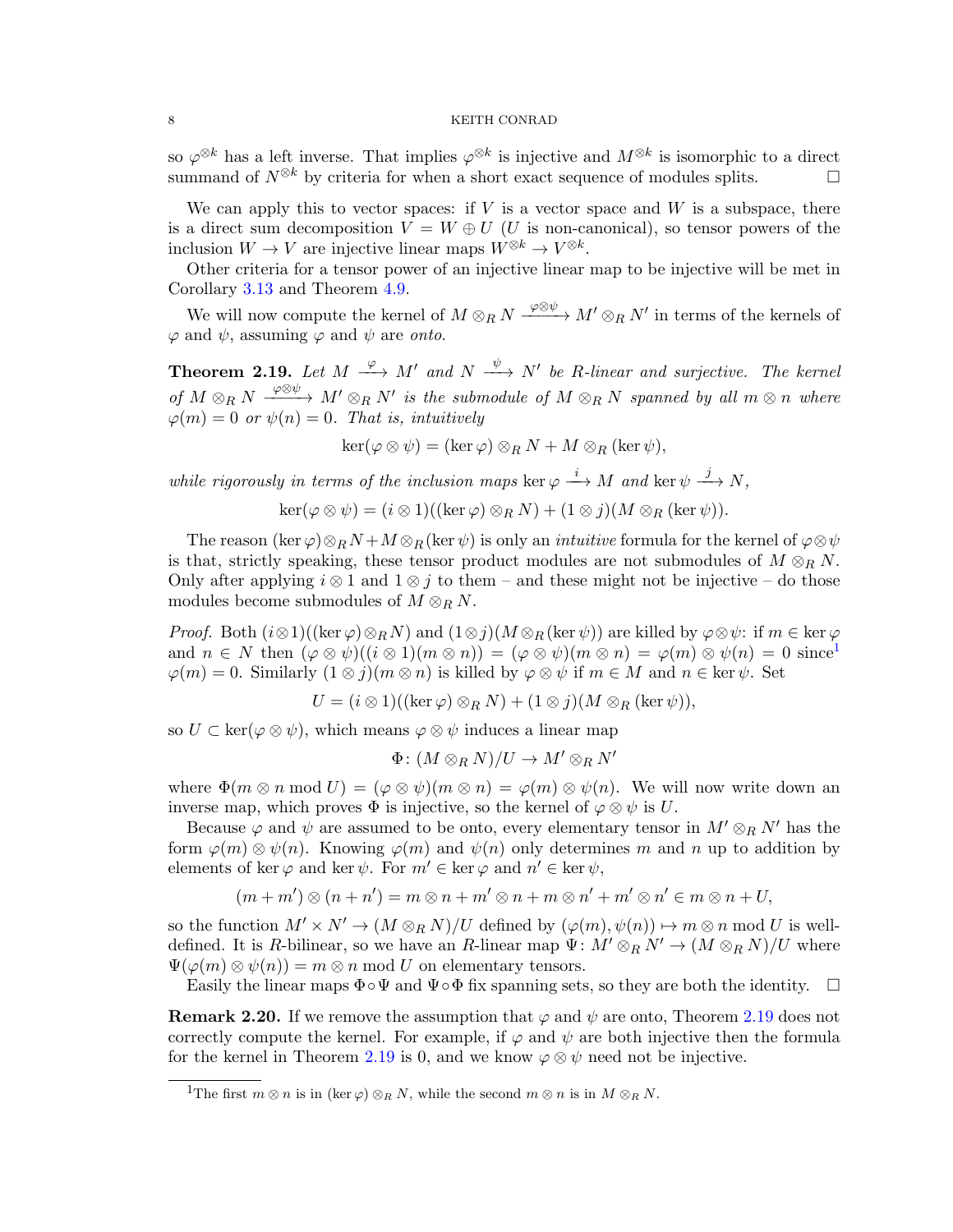Unlike the kernel computation in Theorem [2.19,](#page-7-1) it is not easy to describe the torsion submodule of a tensor product in terms of the torsion submodules of the original modules. While  $(M \otimes_R N)_{\text{tor}}$  contains  $(i \otimes 1)(M_{\text{tor}} \otimes_R N) + (1 \otimes j)(M \otimes_R N_{\text{tor}})$ , with  $i: M_{\text{tor}} \to M$  and j:  $N_{\text{tor}} \to N$  being the inclusions, it is not true that this is all of  $(M \otimes_R N)_{\text{tor}}$ , since  $M \otimes_R N$ can have nonzero torsion when M and N are torsion-free (so  $M_{\text{tor}} = 0$  and  $N_{\text{tor}} = 0$ ). We saw this at the end of Example [2.16.](#page-6-1)

<span id="page-8-4"></span>**Corollary 2.21.** If  $M \xrightarrow{\varphi} M'$  is an isomorphism of R-modules and  $N \xrightarrow{\psi} N'$  is surjective, then the linear map  $M\otimes_R N \xrightarrow{\varphi\otimes\psi} M'\otimes_R N'$  has kernel  $(1\otimes j)(M\otimes_R (\ker\psi)),$  where  $\ker \psi \stackrel{j}{\longrightarrow} N$  is the inclusion.

*Proof.* This is immediate from Theorem [2.19](#page-7-1) since ker  $\varphi = 0$ .

<span id="page-8-0"></span>**Corollary 2.22.** Let  $f: R \to S$  be a homomorphism of commutative rings and  $M \subset N$  as R-modules, with  $M \stackrel{i}{\longrightarrow} N$  the inclusion map. The following are equivalent:

- (1)  $S \otimes_R M \xrightarrow{1 \otimes i} S \otimes_R N$  is onto.
- (2)  $S \otimes_R (N/M) = 0.$

*Proof.* Let  $N \xrightarrow{\pi} N/M$  be the reduction map, so we have the sequence  $S \otimes_R M \xrightarrow{1 \otimes i} N$  $S \otimes_R N \xrightarrow{1 \otimes \pi} S \otimes_R (N/M)$ . The map  $1 \otimes \pi$  is onto, and ker  $\pi = M$ , so ker $(1 \otimes \pi) =$  $(1 \otimes i)(S \otimes_R M)$ . Therefore  $1 \otimes i$  is onto if and only if ker $(1 \otimes \pi) = S \otimes_R N$  if and only if  $1 \otimes \pi = 0$ , and since  $1 \otimes \pi$  is onto we have  $1 \otimes \pi = 0$  if and only if  $S \otimes_R (N/M) = 0$ .

Example 2.23. If  $M \subset N$  and N is finitely generated, we show  $M = N$  if and only if the natural map  $R/\mathfrak{m} \otimes_R M \xrightarrow{1 \otimes i} R/\mathfrak{m} \otimes_R N$  is onto for all maximal ideals  $\mathfrak{m}$  in R, where  $M \stackrel{i}{\longrightarrow} N$  is the inclusion map. The "only if" direction is clear. In the other direction, if  $R/\mathfrak{m} \otimes_R M \xrightarrow{1 \otimes i} R/\mathfrak{m} \otimes_R N$  is onto then  $R/\mathfrak{m} \otimes_R (N/M) = 0$  by Corollary [2.22.](#page-8-0) Since N is finitely generated, so is  $N/M$ , and we are reduced to showing  $R/\mathfrak{m} \otimes_R (N/M) = 0$  for all maximal ideals m if and only if  $N/M = 0$ . When P is a finitely generated module,  $P = 0$ if and only if  $P/\mathfrak{m}P = 0$  for all maximal ideals<sup>[2](#page-8-1)</sup> m in R, so we can apply this to  $P = N/M$ since  $P/\mathfrak{m}P \cong R/\mathfrak{m} \otimes_R P$ .

<span id="page-8-5"></span>**Corollary 2.24.** Let  $f: R \to S$  be a homomorphism of commutative rings and I be an ideal in  $R[X_1, \ldots, X_n]$ . Write  $I \cdot S[X_1, \ldots, X_n]$  for the ideal generated by the image of I in  $S[X_1, \ldots, X_n]$ . Then

<span id="page-8-3"></span><span id="page-8-2"></span>
$$
S \otimes_R R[X_1,\ldots,X_n]/I \cong S[X_1,\ldots,X_n]/(I \cdot S[X_1,\ldots,X_n]).
$$

as S-modules by  $s \otimes h \mod I \mapsto sh \mod I \cdot S[X_1, \ldots, X_n].$ 

*Proof.* The identity  $S \to S$  and the natural reduction  $R[X_1, \ldots, X_n] \to R[X_1, \ldots, X_n]/I$ are both onto, so the tensor product of these  $R$ -linear maps is an  $R$ -linear surjection

(2.3)  $S \otimes_R R[X_1, \ldots, X_n] \rightarrow S \otimes_R (R[X_1, \ldots, X_n]/I)$ 

and the kernel is  $(1 \otimes j)(S \otimes_R I)$  by Theorem [2.19,](#page-7-1) where  $j: I \to R[X_1, \ldots, X_n]$  is the inclusion. Under the natural R-module isomorphism

(2.4) 
$$
S \otimes_R R[X_1,\ldots,X_n] \cong S[X_1,\ldots,X_n],
$$

<span id="page-8-1"></span> $^{2}P/\mathfrak{m}P = 0 \Rightarrow P = \mathfrak{m}P \Rightarrow P_{\mathfrak{m}} = \mathfrak{m}P_{\mathfrak{m}} \Rightarrow P_{\mathfrak{m}} = 0$  by Nakayama's lemma. From  $P_{\mathfrak{m}} = 0$  for all maximal ideals m,  $P = 0$ : for all  $x \in P$ ,  $x = 0$  in  $P_m$  implies  $ax = 0$  in P for some  $a \in R - m$ . Thus  $Ann_R(x)$  is not in any maximal ideal of R, so  $\text{Ann}_R(x) = R$  and thus  $x = 1 \cdot x = 0$ .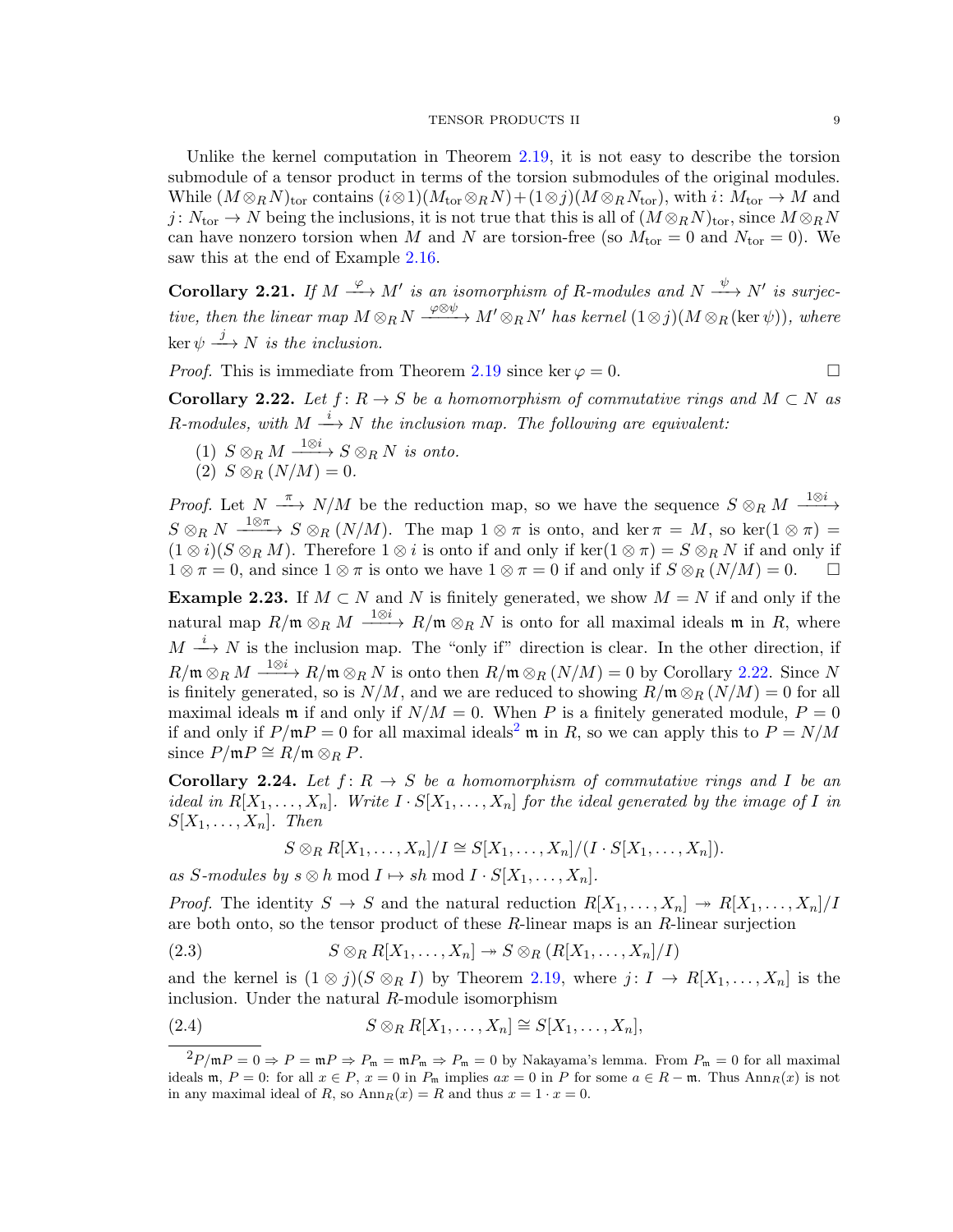$(1 \otimes j)(S \otimes_R I)$  on the left side corresponds to  $I \cdot S[X_1, \ldots, X_n]$  on the right side, so  $(2.3)$ and  $(2.4)$  say

$$
S[X_1,\ldots,X_n]/(I\cdot S[X_1,\ldots,X_n])\cong S\otimes_R (R[X_1,\ldots,X_n]/I).
$$

as  $R$ -modules. The left side is naturally an  $S$ -module and the right side is too using extension of scalars. It is left to the reader to check the isomorphism is S-linear.

Example 2.25. For  $h(X) \in \mathbf{Z}[X], \mathbf{Q} \otimes_{\mathbf{Z}} \mathbf{Z}[X]/(h(X)) \cong \mathbf{Q}[X]/(h(X))$  as Q-vector spaces and  $\mathbf{Z}/m\mathbf{Z} \otimes_{\mathbf{Z}} \mathbf{Z}[X]/(h(X)) = (\mathbf{Z}/m\mathbf{Z})[X]/(\overline{h(X)})$  as  $\mathbf{Z}/m\mathbf{Z}$ -modules where  $m > 1$ .

# 3. Flat Modules

Because a tensor product of injective linear maps might not be injective, it is important to give a name to those  $R$ -modules  $N$  that always preserve injectivity, in the sense that  $M \xrightarrow{\varphi} M'$  being injective implies  $N \otimes_R M \xrightarrow{1 \otimes \varphi} N \otimes_R M'$  is injective. (Notice the map on  $N$  is the identity.)

**Definition 3.1.** An R-module N is called flat if for all injective linear maps  $M \xrightarrow{\varphi} M'$ the linear map  $N \otimes_R M \xrightarrow{1 \otimes \varphi} N \otimes_R M'$  is injective.

The concept of a flat module is pointless unless one has some good examples. The next two theorems provide some.

<span id="page-9-0"></span>**Theorem 3.2.** Any free R-module F is flat: if the linear map  $\varphi: M \to M'$  is injective, then  $1 \otimes \varphi \colon F \otimes_R M \to F \otimes_R M'$  is injective.

*Proof.* When  $F = 0$  it is clear, so take  $F \neq 0$  with basis  $\{e_i\}_{i \in I}$ . From our previous development of the tensor product, every element of  $F \otimes_R M$  can be written as  $\sum_i e_i \otimes m_i$ for a unique choice of  $m_i \in M$ , and similarly for  $F \otimes_R M'$ .

For  $t \in \text{ker}(1 \otimes \varphi)$ , we can write  $t = \sum_i e_i \otimes m_i$  with  $m_i \in M$ . Then

$$
0=(1\otimes\varphi)(t)=\sum_ie_i\otimes\varphi(m_i),
$$

in  $F \otimes_R M'$ , which forces each  $\varphi(m_i)$  to be 0. So every  $m_i$  is 0, since  $\varphi$  is injective, and we get  $t = \sum_i e_i \otimes 0 = 0$ .

Note that in Theorem [3.2](#page-9-0) we did not need to assume  $F$  has a finite basis.

<span id="page-9-2"></span>**Theorem 3.3.** Let R be a domain and K be its fraction field. As an R-module, K is flat.

This is not a special case of the previous theorem: if K were a free R-module then<sup>[3](#page-9-1)</sup>  $K = R$ , so whenever R is a domain that is not a field (e.g.,  $R = \mathbf{Z}$ ) the fraction field of R is a flat R-module that is not a free R-module.

*Proof.* Let  $M \xrightarrow{\varphi} M'$  be an injective linear map of R-modules. Every tensor in  $K \otimes_R M$  is elementary (use common denominators in K) and an elementary tensor in  $K \otimes_R M$  is 0 if and only if its first factor is 0 or its second factor is torsion. (Here we are using properties of  $K \otimes_R M$  proved in part I.)

<span id="page-9-1"></span> $3$ Any two nonzero elements of K are R-linearly dependent, so if K were a free R-module then it would have a basis of size 1:  $K = Rx$  for some  $x \in K$ . Therefore  $x^2 = rx$  for some  $r \in R$ , so  $x = r \in R$ , which implies  $K \subset R$ , so  $K = R$ .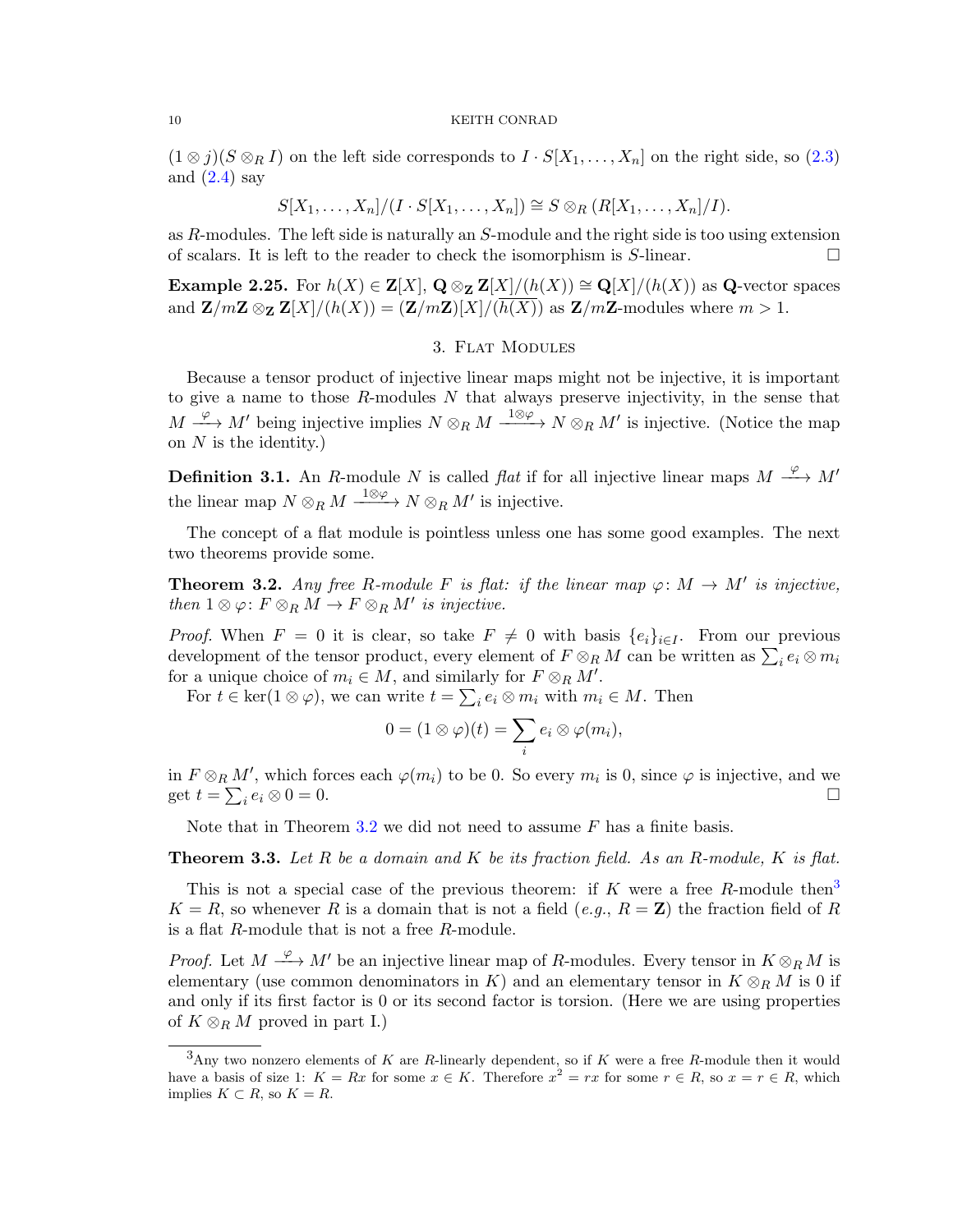Supposing  $(1 \otimes \varphi)(t) = 0$ , we may write  $t = x \otimes m$ , so  $0 = (1 \otimes \varphi)(t) = x \otimes \varphi(m)$ . Therefore  $x = 0$  in K or  $\varphi(m) \in M'_{\text{tor}}$ . If  $\varphi(m) \in M'_{\text{tor}}$  then  $r\varphi(m) = 0$  for some nonzero  $r \in R$ , so  $\varphi(rm) = 0$ , so  $rm = 0$  in M ( $\varphi$  is injective), which means  $m \in M_{\text{tor}}$ . Thus  $x = 0$ or  $m \in M_{\text{tor}}$ , so  $t = x \otimes m = 0$ .

If M is a submodule of the R-module M' then Theorem [3.3](#page-9-2) says we can consider  $K \otimes_R M$ as a subspace of  $K \otimes_R M'$  since the natural map  $K \otimes_R M \to K \otimes_R M'$  is injective. (See diagram below.) Notice this works even if M or  $M'$  has torsion; although the natural maps  $M \to K \otimes_R M$  and  $M' \to_R K \otimes_R M'$  might not be injective, the map  $K \otimes_R M \to K \otimes_R M'$ is injective.



**Example 3.4.** The natural inclusion  $\mathbf{Z} \hookrightarrow \mathbf{Z}/3\mathbf{Z} \oplus \mathbf{Z}$  is **Z**-linear and injective. Applying  $\mathbf{Q} \otimes_{\mathbf{Z}}$  to both sides and using properties of tensor products turns this into the identity map  $\mathbf{Q} \rightarrow \mathbf{Q}$ , which is also injective.

**Remark 3.5.** Theorem [3.3](#page-9-2) generalizes: for any commutative ring  $R$  and multiplicative set D in R, the localization  $R_D$  is a flat R-module.

**Theorem 3.6.** If M is a flat R-module and I is an ideal in R then  $I \otimes_R M \cong IM$  by  $i \otimes m \mapsto im$ .

*Proof.* The inclusion  $I \to R$  is injective. Applying  $\otimes_R M$  to this makes an *injective R*-linear map  $I \otimes_R M \to R \otimes_R M$  since M is flat, and composing with the isomorphism  $R \otimes_R M \cong M$ where  $r \otimes m \mapsto rm$  makes the injective map  $I \otimes_R M \to M$  where  $i \otimes m \mapsto im$ . The image is IM, so I ⊗R  $M \cong IM$  as R-modules with the desired effect on elementary tensors.  $\Box$ 

To say an  $R$ -module  $N$  is not flat means there is some example of an injective linear map  $M \xrightarrow{\varphi} M'$  whose induced linear map  $N \otimes_R M \xrightarrow{1 \otimes \varphi} N \otimes_R M'$  is not injective.

**Example 3.7.** For a nonzero torsion abelian group A, the natural map  $\mathbf{Z} \hookrightarrow \mathbf{Q}$  is injective but if we apply  $A\otimes_{\mathbf{Z}}$  we get the map  $A \to 0$ , which is not injective, so A is not a flat **Z**-module. This includes nonzero finite abelian groups and the infinite abelian group  $\mathbf{Q}/\mathbf{Z}$ .

**Remark 3.8.** Since  $Q/Z$  is not flat as a Z-module, for a homomorphism of abelian groups  $G\stackrel{f}{\longrightarrow} G'$  the kernel of  $\mathbf{Q}/\mathbf{Z}\otimes_{\mathbf{Z}}G\stackrel{1\otimes f}{\longrightarrow} \mathbf{Q}/\mathbf{Z}\otimes_{\mathbf{Z}}G'$  need not be  $\mathbf{Q}/\mathbf{Z}\otimes$  ker f but could be larger. Therefore it is not easy to determine the kernel of a group homomorphism after base extension by  $\mathbf{Q}/\mathbf{Z}$ . Failure to take this into account created a gap in a proof of a widely used theorem in knot theory. See [\[1,](#page-41-1) p. 927].

**Example 3.9.** If R is a domain with fraction field K, any nonzero torsion R-module T (meaning every element of T is killed by a nonzero element of  $R$ ) is not a flat R-module since tensoring the inclusion  $R \hookrightarrow K$  with T produces the R-linear map  $T \to 0$ , which is not injective. In particular, the quotient module  $K/R$  is not a flat R-module. The previous example is the special case  $R = \mathbf{Z}: \mathbf{Q}/\mathbf{Z}$  is not a flat **Z**-module.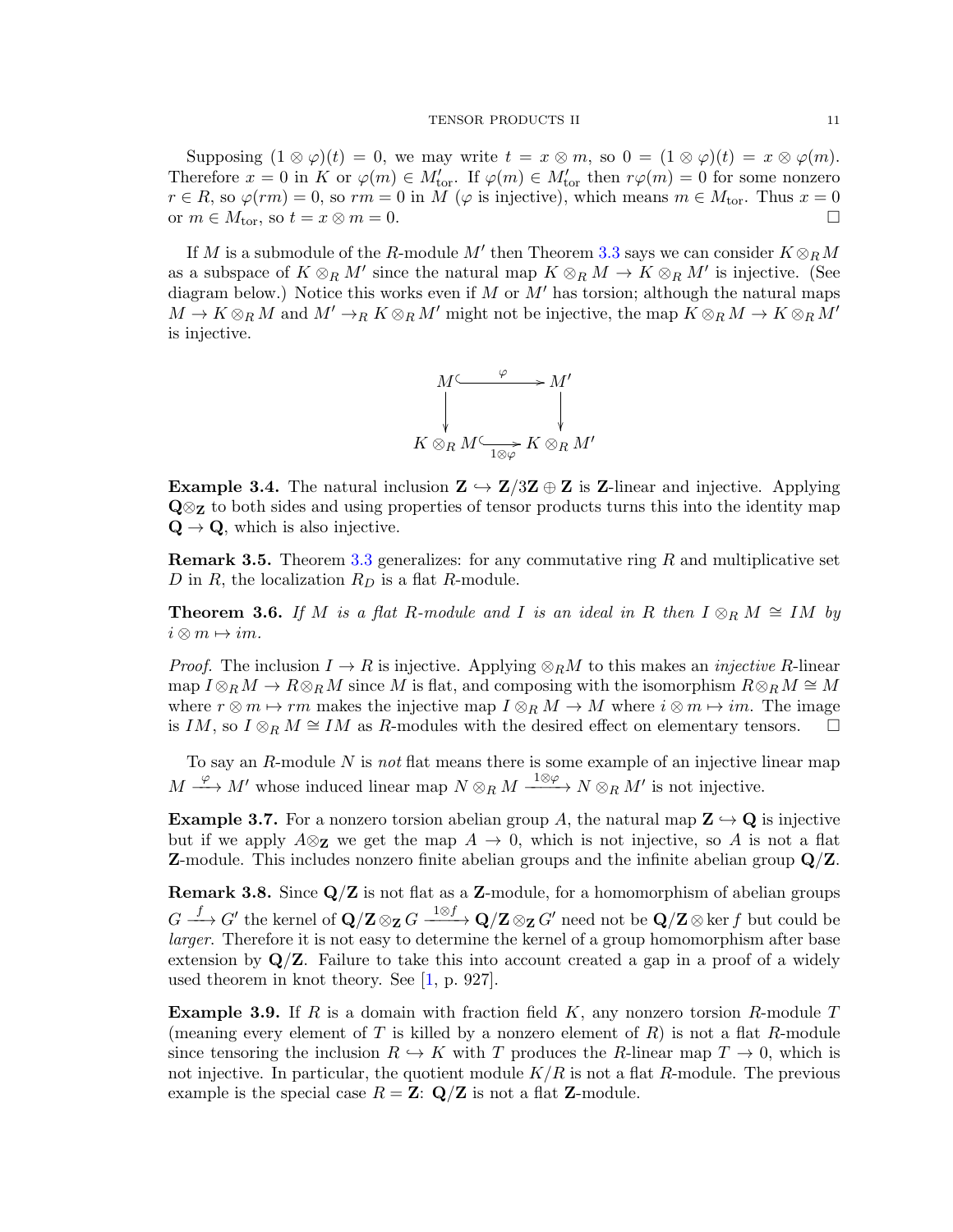**Theorem 3.10.** If N is a flat R-module and  $M \xrightarrow{\varphi} M'$  is R-linear then the kernel of  $N \otimes_R M \xrightarrow{1 \otimes \varphi} N \otimes_R M'$  is  $N \otimes_R \ker \varphi$ , viewed as a submodule of  $N \otimes_R M$  in a natural way.

Proof. The diagram



commutes, where  $i$  is the inclusion. Tensoring with  $N$  produces a commutative diagram



The map  $1 \otimes i$  is injective since i is injective and N is flat. Therefore the two maps out of  $N \otimes_R M$  above have the same kernel. The kernel of  $N \otimes_R M \longrightarrow N \otimes_R \varphi(M)$  can be computed by Corollary [2.21](#page-8-4) to be the natural image of  $N \otimes_R \ker \varphi$  inside  $N \otimes_R M$ , and we can identify the image with  $N \otimes_R \ker \varphi$  since N is flat.

<span id="page-11-0"></span>Theorem 3.11. A tensor product of two flat modules is flat.

*Proof.* Let N and N' be flat. For any injective linear map  $M \xrightarrow{\varphi} M'$ , we want to show the induced linear map  $(N \otimes_R N') \otimes_R M \xrightarrow{1 \otimes \varphi} (N \otimes_R N') \otimes M'$  is injective.

Since N' is flat,  $N' \otimes_R M \xrightarrow{1 \otimes \varphi} N' \otimes_R M'$  is injective. Tensoring now with  $N, N \otimes_R M$  $(N' \otimes_R M) \xrightarrow{1 \otimes (1 \otimes \varphi)} N \otimes_R (N' \otimes_R M')$  is injective since N is flat. The diagram

$$
N \otimes_R (N' \otimes_R M) \xrightarrow{1 \otimes (1 \otimes \varphi)} N \otimes_R (N' \otimes M')
$$
  
\n
$$
\downarrow \qquad \qquad \downarrow
$$
  
\n
$$
(N \otimes_R N') \otimes_R M \xrightarrow{1 \otimes \varphi} (N \otimes_R N') \otimes M'
$$

commutes, where the vertical maps are the natural isomorphisms, so the bottom map is injective. Thus  $N \otimes_R N'$  is flat. is flat.  $\Box$ 

**Theorem 3.12.** Let  $M \xrightarrow{\varphi} M'$  and  $N \xrightarrow{\psi} N'$  be injective linear maps. If the four modules are all flat then  $M \otimes_R N \xrightarrow{\varphi \otimes \psi} M' \otimes_R N'$  is injective. More precisely, if M and N' are flat, or M' and N are flat, then  $\varphi \otimes \psi$  is injective.

The precise hypotheses (M and N' flat, or M' and N flat) can be remembered using dotted lines in the diagram below; if both modules connected by one of the dotted lines are flat, then  $\varphi \otimes \psi$  is injective.

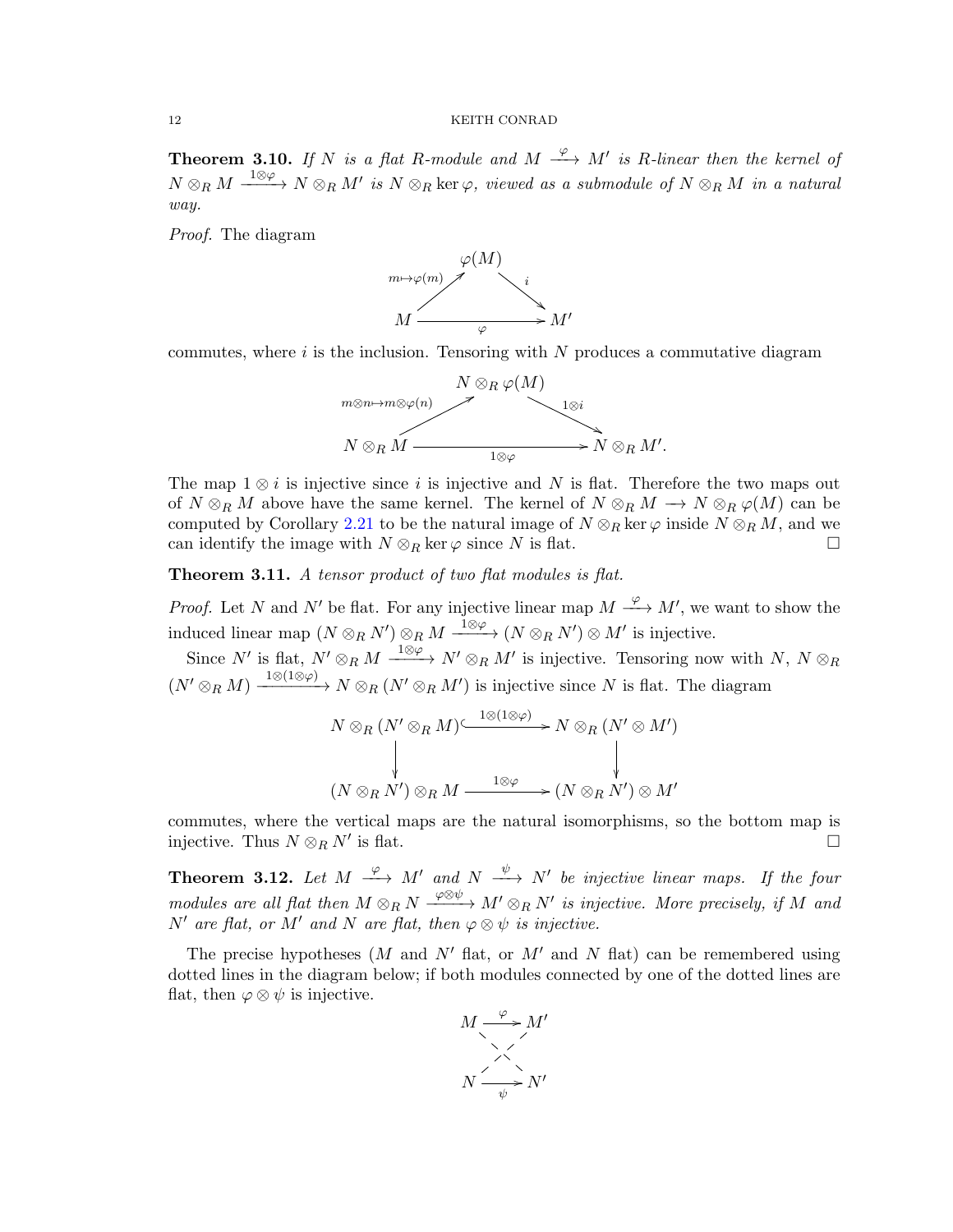*Proof.* The trick is to break up the linear map  $\varphi \otimes \psi$  into a composite of linear maps  $\varphi \otimes 1$ and  $1 \otimes \psi$  in the following commutative diagram.



Both  $\varphi \otimes 1$  and  $1 \otimes \psi$  are injective since N' and M are flat, so their composite  $\varphi \otimes \psi$ is injective. Alternatively, we can write  $\varphi \otimes \psi$  as a composite fitting in the commutative diagram



and the two diagonal maps are injective from flatness of N and M', so  $\varphi \otimes \psi$  is injective.  $\Box$ 

<span id="page-12-0"></span>**Corollary 3.13.** Let  $M_1, \ldots, M_k, N_1, \ldots, N_k$  be flat R-modules and  $\varphi_i \colon M_i \to N_i$  be injective linear maps. Then the linear map

$$
\varphi_1 \otimes \cdots \otimes \varphi_k \colon M_1 \otimes_R \cdots \otimes_R M_k \to N_1 \otimes \cdots \otimes N_k
$$

is injective. In particular, if  $\varphi \colon M \to N$  is an injective linear map of flat modules then the tensor powers  $\varphi^{\otimes k} \colon M^{\otimes k} \to N^{\otimes k}$  are injective for all  $k \geq 1$ .

*Proof.* We argue by induction on k. For  $k = 1$  there is nothing to show. Suppose  $k \geq 2$  and  $\varphi_1 \otimes \cdots \otimes \varphi_{k-1}$  is injective. Then break up  $\varphi_1 \otimes \cdots \otimes \varphi_k$  into the composite

$$
(N_1 \otimes_R \cdots \otimes_R N_{k-1}) \otimes_R M_k
$$
  
\n
$$
(N_1 \otimes_R \cdots \otimes_R N_{k-1}) \otimes_R M_k
$$
  
\n
$$
M_1 \otimes_R \cdots \otimes_R M_{k-1} \otimes_R M_k
$$
  
\n
$$
\longrightarrow N_1 \otimes_R \cdots \otimes_R N_k.
$$

The first diagonal map is injective because  $M_k$  is flat, and the second diagonal map is injective because  $N_1 \otimes_R \cdots \otimes_R N_{k-1}$  is flat (Theorem [3.11](#page-11-0) and induction).

<span id="page-12-1"></span>**Corollary 3.14.** If M and N are free R-modules and  $\varphi: M \to N$  is an injective linear map, any tensor power  $\varphi^{\otimes k} \colon M^{\otimes k} \to N^{\otimes k}$  is injective.

*Proof.* Free modules are flat by Theorem [3.2.](#page-9-0)

Note the free modules in Corollary [3.14](#page-12-1) are completely arbitrary. We make no assumptions about finite bases.

Corollary [3.14](#page-12-1) is not a special case of Theorem [2.18](#page-6-2) because a free submodule of a free module need not be a direct summand  $(e.g., 2\mathbf{Z})$  is not a direct summand of  $\mathbf{Z}$ ).

<span id="page-12-3"></span>**Corollary 3.15.** If M is a free module and  $\{m_1, \ldots, m_d\}$  is a finite linearly independent subset then for any  $k \leq d$  the  $d^k$  elementary tensors

<span id="page-12-2"></span>
$$
(3.1) \t m_{i_1} \otimes \cdots \otimes m_{i_k} \text{ where } i_1, \ldots, i_k \in \{1, 2, \ldots, d\}
$$

are linearly independent in  $M^{\otimes k}$ .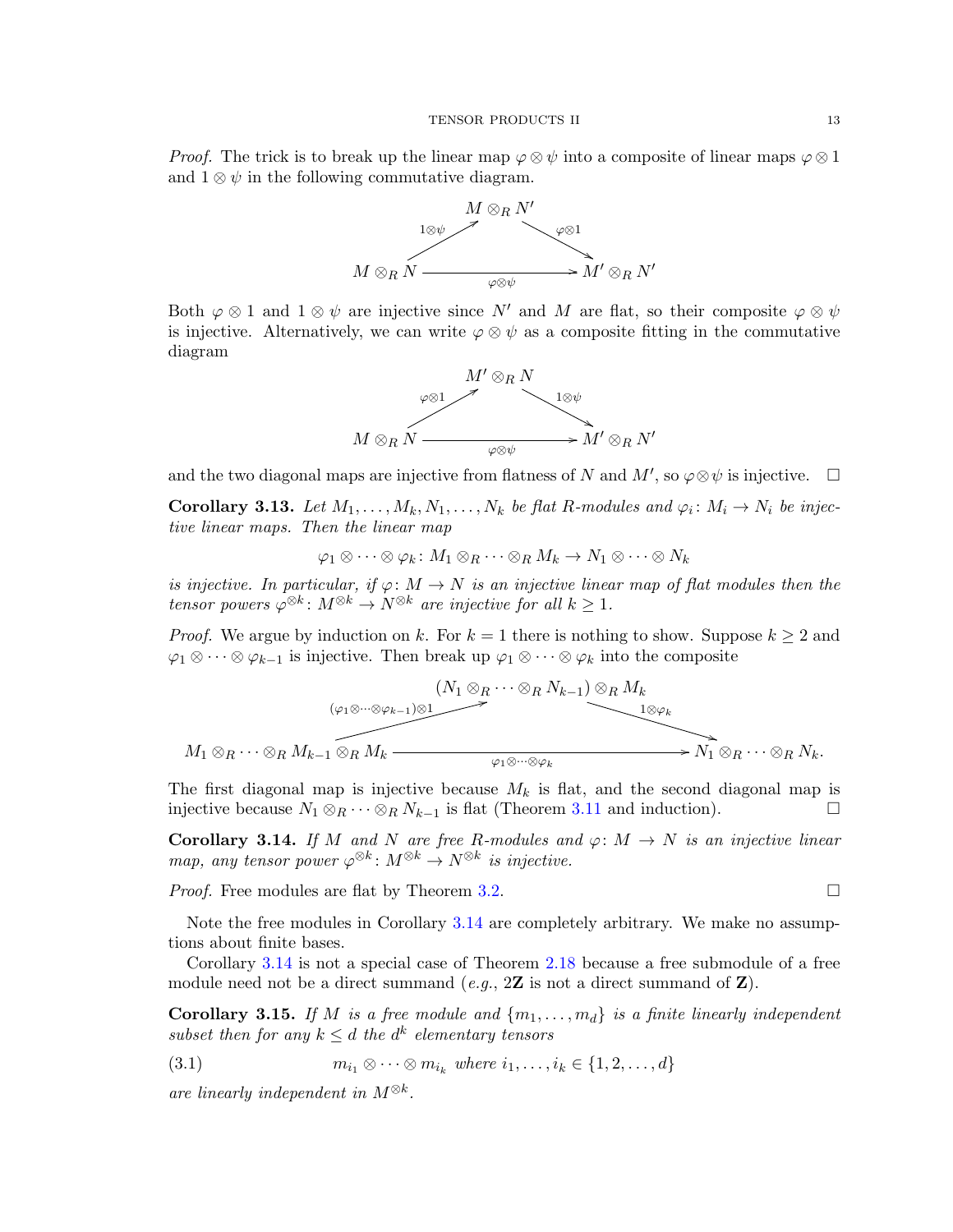*Proof.* There is an embedding  $R^d \hookrightarrow M$  by  $\sum_{i=1}^d r_i e_i \mapsto \sum_{i=1}^d r_i m_i$ . Since  $R^d$  and M are free, the kth tensor power  $(R^d)^{\otimes k} \to M^{\otimes k}$  is injective. This map sends the basis

$$
e_{i_1}\otimes\cdots\otimes e_{i_k}
$$

of  $(R^d)^{\otimes k}$ , where  $i_1, \ldots, i_k \in \{1, 2, \ldots, d\}$ , to the elementary tensors in  $(3.1)$ , so they are linearly independent in  $M^{\otimes k}$ 

Corollary [3.15](#page-12-3) is not saying the elementary tensors in  $(3.1)$  can be extended to a basis of  $M^{\otimes k}$ , just as  $m_1, \ldots, m_d$  usually can't be extended to a basis of M.

# 4. Tensor Products of Linear Maps and Base Extension

<span id="page-13-0"></span>Fix a ring homomorphism  $R \stackrel{f}{\longrightarrow} S$ . Every S-module becomes an R-module by restriction of scalars, and every R-module M has a base extension  $S \otimes_R M$ , which is an S-module. In part I we saw  $S \otimes_R M$  has a universal mapping property among all S-modules: an R-linear map from M to any S-module "extends" uniquely to an S-linear map from  $S \otimes_R M$  to the S-module. We discuss in this section an arguably more important role for base extension: it turns an R-linear map  $M \xrightarrow{\varphi} M'$  between two R-modules into an S-linear map between S-modules. Tensoring  $M \xrightarrow{\varphi} M'$  with S gives us an R-linear map  $S \otimes_R M \xrightarrow{1 \otimes \varphi} S \otimes_R M'$ that is in fact S-linear:  $(1 \otimes \varphi)(st) = s(1 \otimes \varphi)(t)$  for all  $s \in S$  and  $t \in S \otimes_R M$ . Since both sides are additive in t, to prove  $1 \otimes \varphi$  is S-linear it suffices to consider the case when  $t = s' \otimes m$  is an elementary tensor. Then

$$
(1\otimes \varphi)(s(s'\otimes m))=(1\otimes \varphi)(ss'\otimes m)=ss'\otimes \varphi(m)=s(s'\otimes \varphi(m))=s(1\otimes \varphi)(s'\otimes m).
$$

We will write the base extended linear map  $1\otimes\varphi$  as  $\varphi_S$  to make the S-dependence clearer, so

$$
\varphi_S \colon S \otimes_R M \to S \otimes_R M' \text{ by } \varphi_S(s \otimes m) = s \otimes \varphi(m).
$$

Since  $1 \otimes id_M = id_{S \otimes_R M}$  and  $(1 \otimes \varphi) \circ (1 \otimes \varphi') = 1 \otimes (\varphi \circ \varphi')$ , we have  $(id_M)_S = id_{S \otimes_R M}$ and  $(\varphi \circ \varphi')_S = \varphi_S \circ \varphi'_S$ . That means the process of creating S-modules and S-linear maps out of  $R$ -modules and  $R$ -linear maps is *functorial*.

If an R-linear map  $M \xrightarrow{\varphi} M'$  is an isomorphism or is surjective then so is  $S \otimes_R M \xrightarrow{\varphi_S}$  $S \otimes_R M'$  (Theorems [2.11](#page-5-0) and [2.12\)](#page-5-1). But if  $\varphi$  is injective then  $\varphi_S$  need not be injective. (Examples [2.13,](#page-5-2) [2.14,](#page-5-3) and [2.15,](#page-5-4) which all have  $S$  as a field).

**Theorem 4.1.** Let R be a nonzero commutative ring. If  $R^m \cong R^n$  as R-modules then  $m = n$ . If there is a linear surjection  $R^m \to R^n$  then  $m \geq n$ .

*Proof.* Pick a maximal ideal m in R. Tensoring R-linear maps  $R^m \cong R^n$  or  $R^m \to R^n$ with  $R/\mathfrak{m}$  produces  $R/\mathfrak{m}$ -linear maps  $(R/\mathfrak{m})^m \cong (R/\mathfrak{m})^n$  or  $(R/\mathfrak{m})^m \to (R/\mathfrak{m})^n$ . Taking dimensions over the field  $R/\mathfrak{m}$  implies  $m = n$  or  $m \geq n$ , respectively.

We can't extend this method of proof to show a linear injection  $R^m \hookrightarrow R^n$  forces  $m \leq n$ because injectivity is not generally preserved under base extension. We will return to this later when we meet exterior powers.

**Theorem 4.2.** Let  $R$  be a PID and  $M$  be a finitely generated  $R$ -module. Writing

$$
M \cong R^d \oplus R/(a_1) \oplus \cdots \oplus R/(a_k),
$$

where  $a_1 | \cdots | a_k$ , the integer d equals  $\dim_K(K \otimes_R M)$ , where K is the fraction field of R. Therefore d is uniquely determined by M.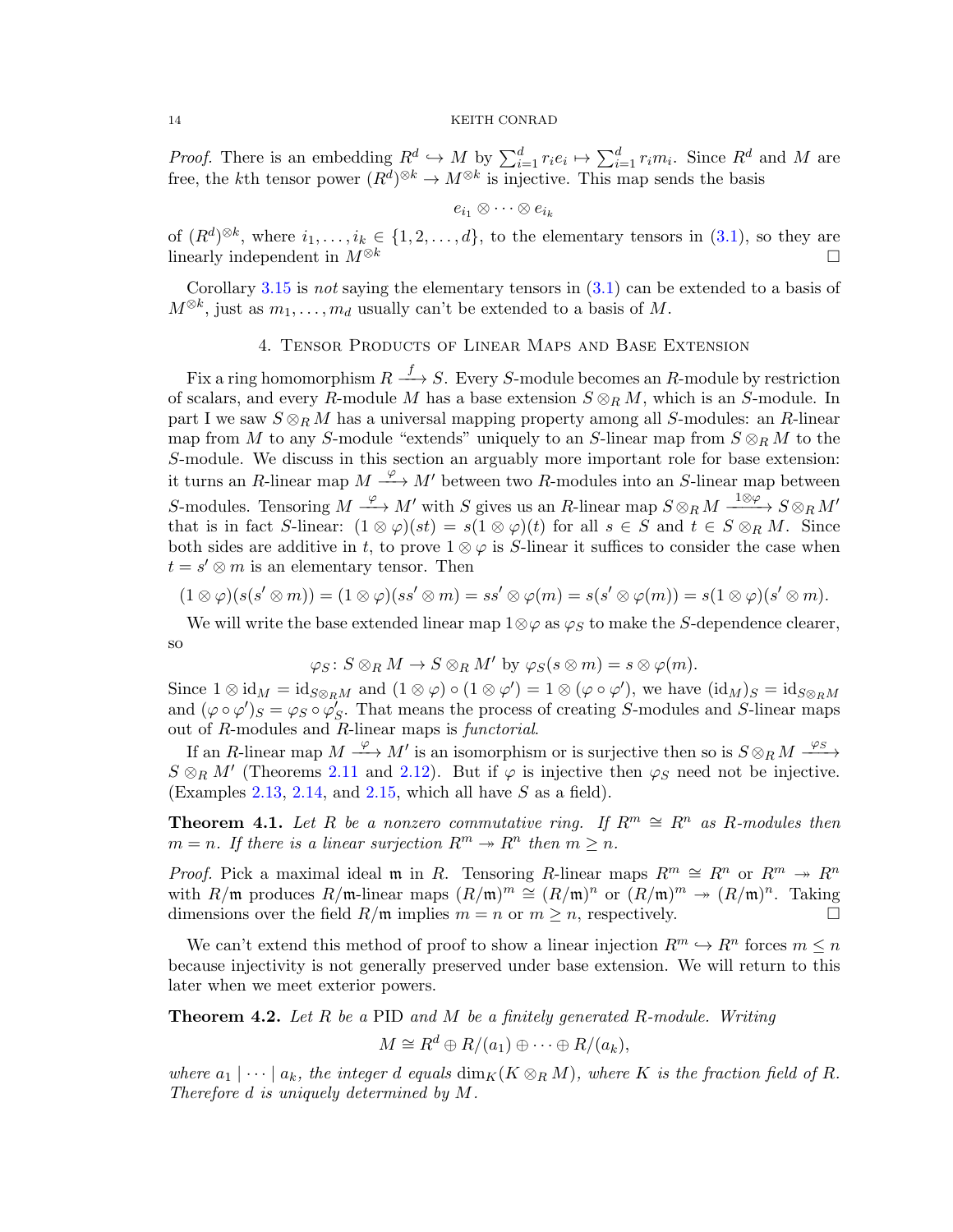*Proof.* Tensoring the displayed  $R$ -module isomorphism by  $K$  gives a  $K$ -vector space isomorphism  $K \otimes_R M \cong K^d$  since  $K \otimes_R (R/(a_i)) = 0$ . Thus  $d = \dim_K (K \otimes_R M)$ .

**Example 4.3.** Let  $A = \begin{pmatrix} a & b \\ c & d \end{pmatrix} \in M_2(R)$ . Regarding A as a linear map  $R^2 \to R^2$ , its base extension  $A_S: S \otimes_R R^2 \to S \otimes_R R^2$  is S-linear and  $S \otimes_R R^2 \cong S^2$  as S-modules.

Let  $\{e_1, e_2\}$  be the standard basis of  $R^2$ . An S-basis for  $S \otimes_R R^2$  is  $\{1 \otimes e_1, 1 \otimes e_2\}$ . Using this basis, we can compute a matrix for  $A<sub>S</sub>$ :

$$
A_S(1 \otimes e_1) = 1 \otimes A(e_1) = 1 \otimes (ae_1 + ce_2) = a(1 \otimes e_1) + c(1 \otimes e_2)
$$

and

$$
A_S(1 \otimes e_2) = 1 \otimes A(e_2) = 1 \otimes (be_1 + de_2) = b(1 \otimes e_1) + d(1 \otimes e_2).
$$

Therefore the matrix for  $A_S$  is  $\left(\begin{smallmatrix} a & b \\ c & d \end{smallmatrix}\right) \in M_2(S)$ . (Strictly speaking, we should have entries  $f(a)$ ,  $f(b)$ , and so on.)

The next theorem says base extension doesn't change matrix representations, as in the previous example.

<span id="page-14-1"></span>**Theorem 4.4.** Let M and M' be nonzero finite-free R-modules and M  $\stackrel{\varphi}{\longrightarrow} M'$  be an R-linear map. For any bases  $\{e_j\}$  and  $\{e_i'\}$  of M and M', the matrix for the S-linear map  $S \otimes_R M \xrightarrow{\varphi_S} S \otimes_R M'$  with respect to the bases  $\{1 \otimes e_j\}$  and  $\{1 \otimes e_i'\}$  equals the matrix for  $\varphi$  with respect to  $\{e_j\}$  and  $\{e'_i\}.$ 

*Proof.* Say  $\varphi(e_j) = \sum_i a_{ij} e'_i$ , so the matrix of  $\varphi$  is  $(a_{ij})$ . Then

$$
\varphi_S(1\otimes e_j)=1\otimes \varphi(e_j)=1\otimes \sum_i a_{ij}e_i=\sum_i a_{ij}(1\otimes e_i),
$$

so the matrix of  $\varphi_S$  is also  $(a_{ij})$ .

**Example 4.5.** Any  $n \times n$  real matrix acts on  $\mathbb{R}^n$ , and its base extension to C acts on  $\mathbf{C} \otimes_{\mathbf{R}} \mathbf{R}^n \cong \mathbf{C}^n$  as the same matrix. An  $n \times n$  integral matrix acts on  $\mathbf{Z}^n$  and its base extension to  $\mathbf{Z}/m\mathbf{Z}$  acts on  $\mathbf{Z}/m\mathbf{Z} \otimes_{\mathbf{Z}} \mathbf{Z}^n \cong (\mathbf{Z}/m\mathbf{Z})^n$  as the same matrix reduced mod m.

<span id="page-14-0"></span>**Theorem 4.6.** Let  $M$  and  $M'$  be R-modules. There is a unique S-linear map

 $S \otimes_R \text{Hom}_R(M, M') \to \text{Hom}_S(S \otimes_R M, S \otimes_R M')$ 

sending  $s \otimes \varphi$  to the function  $s\varphi_S : t \mapsto s\varphi_S(t)$  and it is an isomorphism if M and M' are finite free R-modules. In particular, there is a unique S-linear map

$$
S\otimes_R (M^{\vee_R}) \to (S\otimes_R M)^{\vee_S}
$$

where  $s \otimes \varphi \mapsto s\varphi_S$  on elementary tensors, and it is an isomorphism if M is a finite-free R-module.

The point of this theorem in the finite-free case is that it says base extension on linear maps accounts (through S-linear combinations) for all S-linear maps between base extended R-modules. This doesn't mean every S-linear map is a base extension, which would be like saying every tensor is an elementary tensor rather than just a sum of them.

*Proof.* The function  $S \times \text{Hom}_R(M, M') \to \text{Hom}_S(S \otimes_R M, S \otimes_R M')$  where  $(s, \varphi) \mapsto s\varphi_S$  is  $R$ -bilinear (check!), so there is a unique  $R$ -linear map

$$
S\otimes_R\operatorname{Hom}_R(M,M')\stackrel{L}{\longrightarrow}\operatorname{Hom}_S(S\otimes_R M,S\otimes_R M')
$$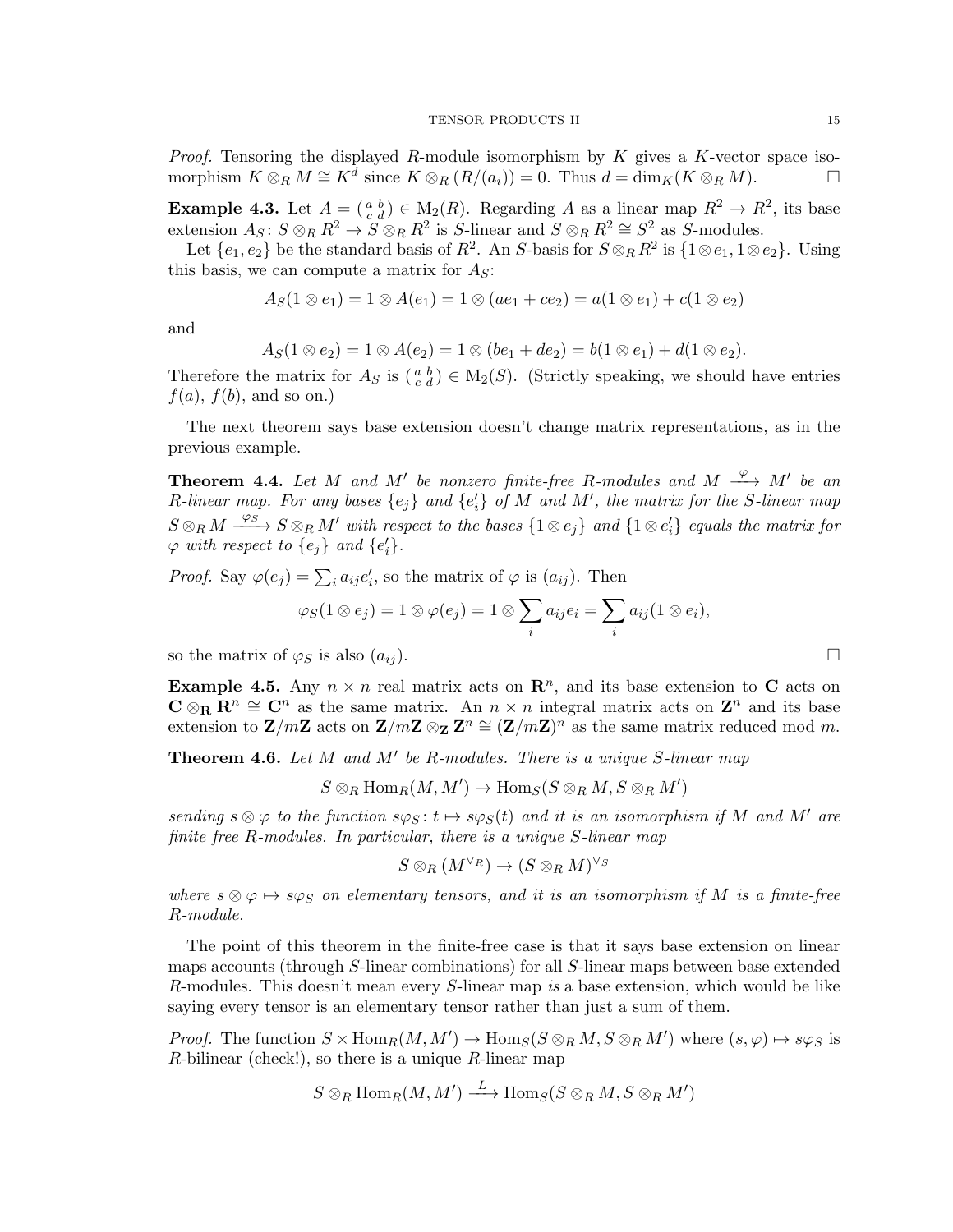such that  $L(s\otimes \varphi) = s\varphi_S$ . The map L is S-linear (check!). If  $M' = R$  and we identify  $S \otimes_R R$ with S as S-modules by multiplication, then L becomes an S-linear map  $S \otimes_R (M^{\vee_R}) \to$  $(S \otimes_R M)^{\vee_S}.$ 

Now suppose M and  $M'$  are both finite free. We want to show L is an isomorphism. If M or  $M'$  is 0 it is clear, so we may take them both to be nonzero with respective R-bases  ${e_i}$  and  ${e'_j}$ , say. Then S-bases of  $S \otimes_R M$  and  $S \otimes_R M'$  are  ${1 \otimes e_i}$  and  ${1 \otimes e'_j}$ . An R-basis of  $\text{Hom}_R(M, M')$  is the functions  $\varphi_{ij}$  sending  $e_i$  to  $e'_j$  and other basis vectors  $e_k$  of M to 0. An S-basis of  $S \otimes_R \text{Hom}_R(M, M')$  is the tensors  $\{1 \otimes \varphi_{ij}\}\$ , and

$$
L(1\otimes \varphi_{ij})(1\otimes e_i)=(\varphi_{ij})_S(1\otimes e_i)=(1\otimes \varphi_{ij})(1\otimes e_i)=1\otimes \varphi_{ij}(e_i)=1\otimes e_j'
$$

while  $L(1 \otimes \varphi_{ij})(1 \otimes e_k) = 0$  for  $k \neq i$ . That means L sends a basis to a basis, so L is an isomorphism.

<span id="page-15-2"></span>**Example 4.7.** Taking  $R = \mathbf{R}$ ,  $S = \mathbf{C}$ ,  $M = \mathbf{R}^n$ , and  $M' = \mathbf{R}^m$ , the theorem says  $C \otimes_R M_{m,n}(\mathbf{R}) \cong M_{m,n}(\mathbf{C})$  as complex vector spaces by sending the elementary tensor  $z \otimes A$  for  $z \in \mathbf{C}$  and  $A \in M_{m,n}(\mathbf{R})$  to the matrix  $zA$ . In particular,  $\mathbf{C} \otimes_{\mathbf{R}} M_n(\mathbf{R}) \cong M_n(\mathbf{C})$ .

**Example 4.8.** Let  $R = \mathbb{Z}/p^2\mathbb{Z}$  and  $S = R/pR$  as rings. Then S is an R-module by using the natural reduction map  $R \to S$ . Let M be the R-module S (an additive group of order p). Then  $S \otimes_R M = S \otimes_R S$  is isomorphic as an S-module to  $S^A$ . The natural linear map

$$
S\otimes_{R}M^{\vee_R}\to (S\otimes_{R}M)^{\vee_S}
$$

has image 0, but the right side as an S-module is isomorphic to  $\text{Hom}_S(S, S) \cong S$ , so the above mapping is not an isomorphism.

In Corollary [3.14](#page-12-1) we saw the tensor powers of an injective linear map between free modules over any commutative ring are all injective. Using base extension, we can drop the requirement that the target module be free provided we are working over a domain.

<span id="page-15-0"></span>**Theorem 4.9.** Let R be a domain and  $\varphi: M \hookrightarrow N$  be an injective linear map where M is free. Then  $\varphi^{\otimes k} \colon M^{\otimes k} \to N^{\otimes k}$  is injective for any  $k \geq 1$ .

Proof. We have a commutative diagram

$$
M^{\otimes k} \xrightarrow{\varphi^{\otimes k}} N^{\otimes k}
$$
\n
$$
K \otimes_R M^{\otimes k} \xrightarrow{1 \otimes (\varphi^{\otimes k})} K \otimes_R N^{\otimes k}
$$
\n
$$
(K \otimes_R M)^{\otimes k} \xrightarrow{(1 \otimes \varphi)^{\otimes k}} (K \otimes_R N)^{\otimes k}
$$

where the top vertical maps are the natural ones  $(t \mapsto 1 \otimes t)$  and the bottom vertical maps are the base extension isomorphisms. (Tensor powers along the bottom are over  $K$  while those on the first and second rows are over R.) From commutativity, to show  $\varphi^{\otimes k}$  along the top is injective it suffices to show the composite map along the left side and the bottom is injective. The K-linear map map  $K \otimes_R M \xrightarrow{1 \otimes \varphi} K \otimes_R N$  is injective since K is a flat R-module, and therefore the map along the bottom is injective (tensor products of

<span id="page-15-1"></span><sup>&</sup>lt;sup>4</sup>More generally,  $R/I \otimes_R R/I \cong R/I$  as R-modules and then also as  $R/I$ -modules where  $R/I$  scales elementary tensors  $x \otimes y$  in  $R/I \otimes_R R/I$  on the left  $(a(x \otimes y) = ax \otimes y)$ .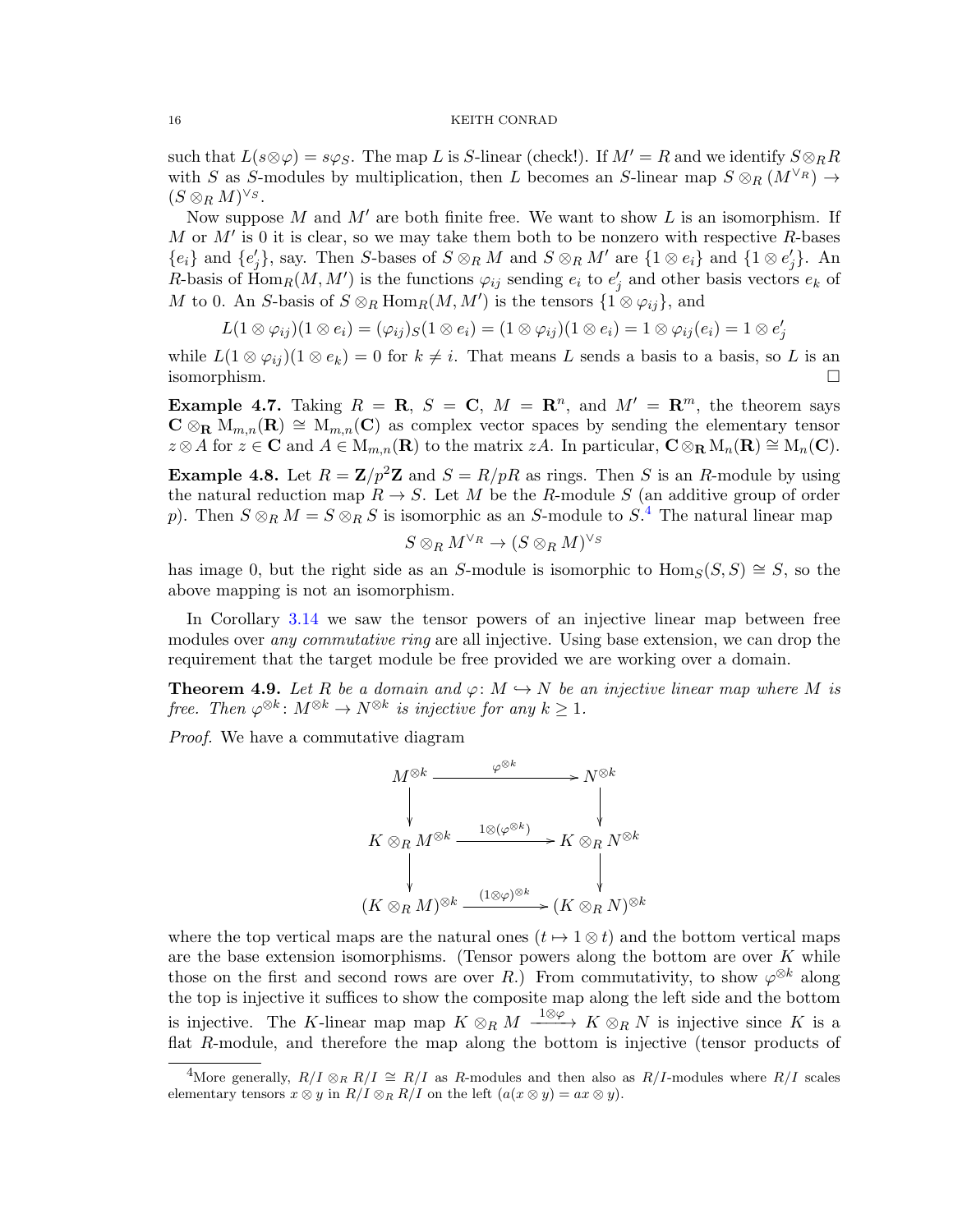injective linear maps of vector spaces are injective). The bottom vertical map on the left is an isomorphism. The top vertical map on the left is injective since  $M^{\otimes k}$  is free and thus torsion-free  $(R$  is a domain).

This theorem may not be true if  $M$  isn't free. Look at Example [2.16.](#page-6-1)

# 5. Vector Spaces

Because all (nonzero) vector spaces have bases, the results we have discussed for modules assume a simpler form when we are working with vector spaces. We will review what we have done in the setting of vector spaces and then discuss some further special properties of this case.

Let K be a field. Tensor products of K-vector spaces involve no unexpected collapsing: if V and W are nonzero K-vector spaces then  $V \otimes_K W$  is nonzero and in fact  $\dim_K (V \otimes_K W) =$  $\dim_K(V) \dim_K(W)$  in the sense of cardinal numbers.

For any K-linear maps  $V \stackrel{\varphi}{\longrightarrow} V'$  and  $W \stackrel{\psi}{\longrightarrow} W'$ , we have the tensor product linear map  $V \otimes_K W \xrightarrow{\varphi \otimes \psi} V' \otimes_K W'$  that sends  $v \otimes w$  to  $\varphi(v) \otimes \psi(w)$ . When  $V \xrightarrow{\varphi} V'$  and  $W \longrightarrow W'$  are isomorphisms or surjective, so is  $V \otimes_K W \longrightarrow_{\mathbb{R}} W' \otimes_K W'$  (Theorems [2.11](#page-5-0) and [2.12\)](#page-5-1). Moreover, because all K-vector spaces are free a tensor product of injective K-linear maps is injective (Theorem [3.2\)](#page-9-0).

**Example 5.1.** If  $V \xrightarrow{\varphi} W$  is an injective K-linear map and U is any K-vector space, the K-linear map  $U \otimes_K V \xrightarrow{\ 1 \otimes \varphi \ } U \otimes_K W$  is injective.

**Example 5.2.** A tensor product of subspaces "is" a subspace: if  $V \subset V'$  and  $W \subset W'$  the natural linear map  $V \otimes_K W \to V' \otimes_K W'$  is injective.

Because of this last example, we can treat a tensor product of subspaces as a subspace of the tensor product. For example, if  $V \xrightarrow{\varphi} V'$  and  $W \xrightarrow{\psi} W'$  are linear then  $\varphi(V) \subset V'$ and  $\psi(W) \subset W'$ , so we can regard  $\varphi(V) \otimes_K \psi(W)$  as a subspace of  $V' \otimes_K W'$ , which we couldn't do with modules in general. The following result gives us some practice with this viewpoint.

<span id="page-16-1"></span>**Theorem 5.3.** Let  $V \subset V'$  and  $W \subset W'$  where  $V'$  and  $W'$  are nonzero. Then  $V \otimes_K W =$  $V' \otimes_K W'$  if and only if  $V = V'$  and  $W = W'$ .

*Proof.* Since  $V \otimes_K W$  is inside both  $V \otimes_K W'$  and  $V' \otimes_K W$ , which are inside  $V' \otimes_K W'$ , by reasons of symmetry it suffices to assume  $V \subsetneq V'$  and show  $V \otimes_K W' \subsetneq V' \otimes_K W'$ .

Since V is a proper subspace of V', there is a linear functional  $\varphi: V' \to K$  that vanishes on V and is not identically 0 on V', so  $\varphi(v_0') = 1$  for some  $v_0' \in V'$ . Pick nonzero  $\psi \in W''$ , and say  $\psi(w_0') = 1$ . Then the linear function  $V' \otimes_K W' \to K$  where  $v' \otimes w' \mapsto \varphi(v')\psi(w')$ vanishes on all of  $V \otimes_K W'$  by checking on elementary tensors but its value on  $v'_0 \otimes w'_0$  is 1. Therefore  $v'_0 \otimes w'_0 \notin V \otimes_K W'$ , so  $V \otimes_K W' \subsetneq V' \otimes_K W'$ .

<span id="page-16-0"></span>When  $V$  and  $W$  are finite-dimensional, the K-linear map

(5.1) 
$$
\text{Hom}_K(V, V') \otimes_K \text{Hom}_K(W, W') \to \text{Hom}_K(V \otimes_K W, V' \otimes_K W')
$$

sending the elementary tensor  $\varphi \otimes \psi$  to the linear map denoted  $\varphi \otimes \psi$  is an isomorphism (Theorem [2.5\)](#page-2-0). So the two possible meanings of  $\varphi \otimes \psi$  (elementary tensor in a tensor product of Hom-spaces or linear map on a tensor product of vector spaces) really match up. Taking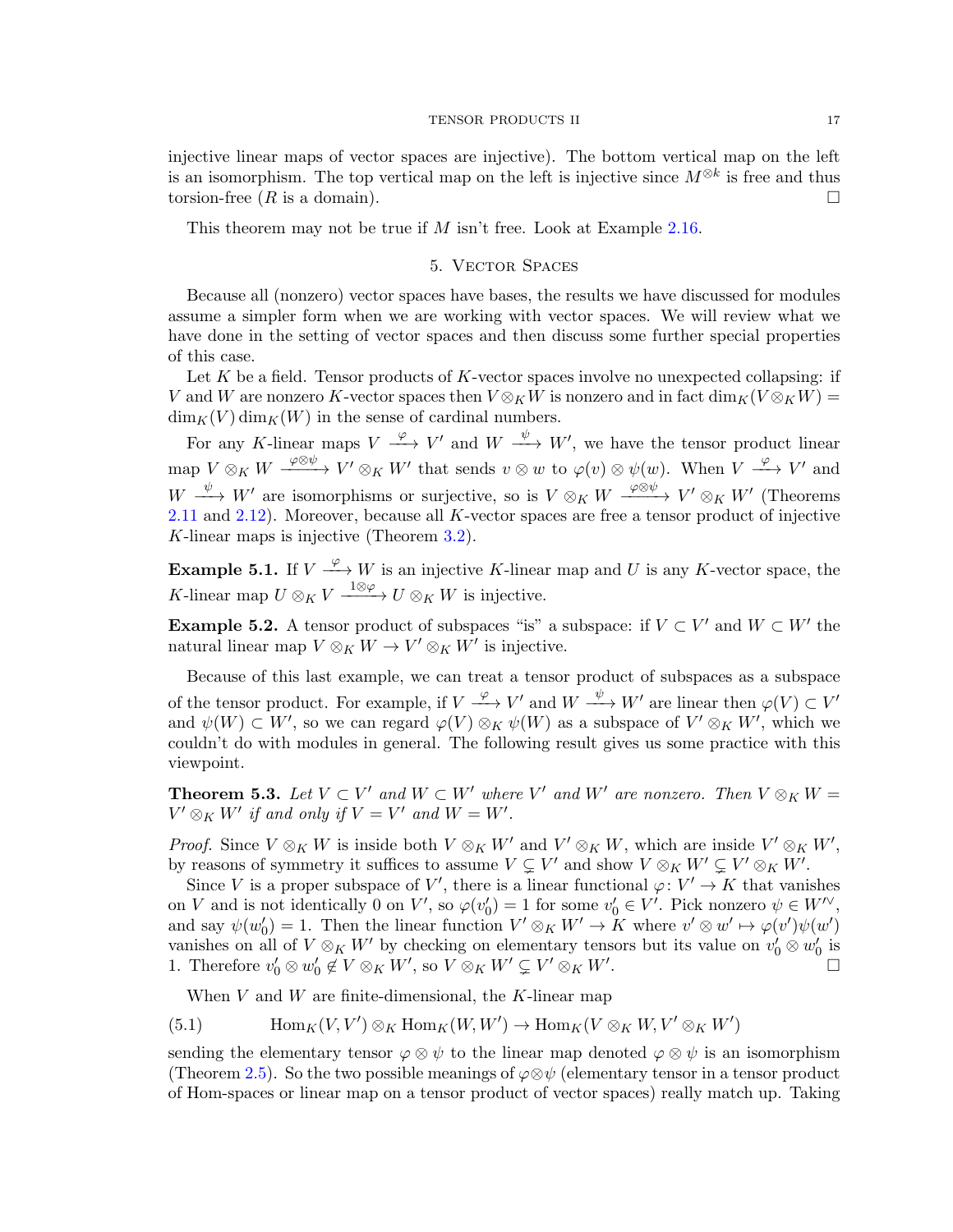$V' = K$  and  $W' = K$  in [\(5.1\)](#page-16-0) and identifying  $K \otimes_K K$  with K by multiplication, (5.1) says  $V^{\vee} \otimes_K W^{\vee} \cong (V \otimes_K W)^{\vee}$  using the obvious way of making a tensor  $\varphi \otimes \psi$  in  $V^{\vee} \otimes_K W^{\vee}$ act on  $V \otimes_K W$ , namely through multiplication of the values:  $(\varphi \otimes \psi)(v \otimes w) = \varphi(v)\psi(w)$ . By induction on the numbers of terms,

$$
V_1^{\vee} \otimes_K \cdots \otimes_K V_k^{\vee} \cong (V_1 \otimes_K \cdots \otimes_K V_k)^{\vee}
$$

when the  $V_i$ 's are finite-dimensional. Here an elementary tensor  $\varphi_1 \otimes \cdots \otimes \varphi_k \in \bigotimes_{i=1}^k V_i^{\vee}$ acts on an elementary tensor  $v_1 \otimes \cdots \otimes v_k \in \bigotimes_{i=1}^k V_i$  with value  $\varphi_1(v_1) \cdots \varphi_k(v_k) \in K$ . In particular,

$$
(V^\vee)^{\otimes k} \cong (V^{\otimes k})^\vee
$$

when V is finite-dimensional.

Let's turn now to base extensions to larger fields. When  $L/K$  is any field extension,<sup>[5](#page-17-0)</sup> base extension turns K-vector spaces into L-vector spaces (V  $\rightsquigarrow$  L  $\otimes_K V$ ) and K-linear maps into L-linear maps  $(\varphi \leadsto \varphi_L := 1 \otimes \varphi)$ . Provided V and W are finite-dimensional over K, base extension of linear maps  $V \to W$  accounts for all the linear maps between  $L \otimes_K V$ and  $L \otimes_K W$  using L-linear combinations, in the sense that the natural L-linear map

<span id="page-17-2"></span>(5.2) 
$$
L \otimes_K \text{Hom}_K(V, W) \cong \text{Hom}_L(L \otimes_K V, L \otimes_K W)
$$

is an isomorphism (Theorem [4.6\)](#page-14-0). When we choose K-bases for V and W and use the corresponding L-bases for  $L \otimes_K V$  and  $L \otimes_K W$ , the matrix representations of a K-linear map  $V \to W$  and its base extension by L are the same (Theorem [4.4\)](#page-14-1). Taking  $W = K$ , the natural L-linear map

<span id="page-17-3"></span>(5.3) 
$$
L \otimes_K V^{\vee} \cong (L \otimes_K V)^{\vee}
$$

is an isomorphism for finite-dimensional  $V$ , using  $K$ -duals on the left and  $L$ -duals on the right.[6](#page-17-1)

**Remark 5.4.** We don't really need  $L$  to be a field;  $K$ -vector spaces are free and therefore their base extensions to modules over any commutative ring containing  $K$  will be free as modules over the larger ring. For example, the characteristic polynomial of a linear operator  $V \xrightarrow{\varphi} V$  could be defined in a coordinate-free way using base extension of V from K to K[T]: the characteristic polynomial of  $\varphi$  is the determinant of the linear operator  $T \otimes id_V - \varphi_{K[T]} : K[T] \otimes_K V \to K[T] \otimes_K V$  since  $\det(T \otimes id_V - \varphi_{K[T]}) = \det(T I_n - A),$ where A is a matrix representation of  $\varphi$ .

We will make no finite-dimensionality assumptions in the rest of this section.

The next theorem tells us the image and kernel of a tensor product of linear maps of vector spaces, with no surjectivity hypotheses as in Theorem [2.19.](#page-7-1)

<span id="page-17-4"></span>**Theorem 5.5.** Let  $V_1 \xrightarrow{\varphi_1} W_1$  and  $V_2 \xrightarrow{\varphi_2} W_2$  be linear. Then

 $\ker(\varphi_1 \otimes \varphi_2) = \ker \varphi_1 \otimes_K V_2 + V_1 \otimes_K \ker \varphi_2, \quad \text{Im}(\varphi_1 \otimes \varphi_2) = \varphi_1(V_1) \otimes_K \varphi_2(V_2).$ 

In particular, if  $V_1$  and  $V_2$  are nonzero then  $\varphi_1 \otimes \varphi_2$  is injective if and only if  $\varphi_1$  and  $\varphi_2$ are injective, and if  $W_1$  and  $W_2$  are nonzero then  $\varphi_1 \otimes \varphi_2$  is surjective if and only if  $\varphi_1$  and  $\varphi_2$  are surjective.

<span id="page-17-1"></span><span id="page-17-0"></span><sup>&</sup>lt;sup>5</sup>We allow infinite or even non-algebraic extensions, such as  $\mathbf{R}/\mathbf{Q}$ .

<sup>&</sup>lt;sup>6</sup>If we drop finite-dimensionality assumptions,  $(5.1)$ ,  $(5.2)$ , and  $(5.3)$  are all still injective but generally not surjective.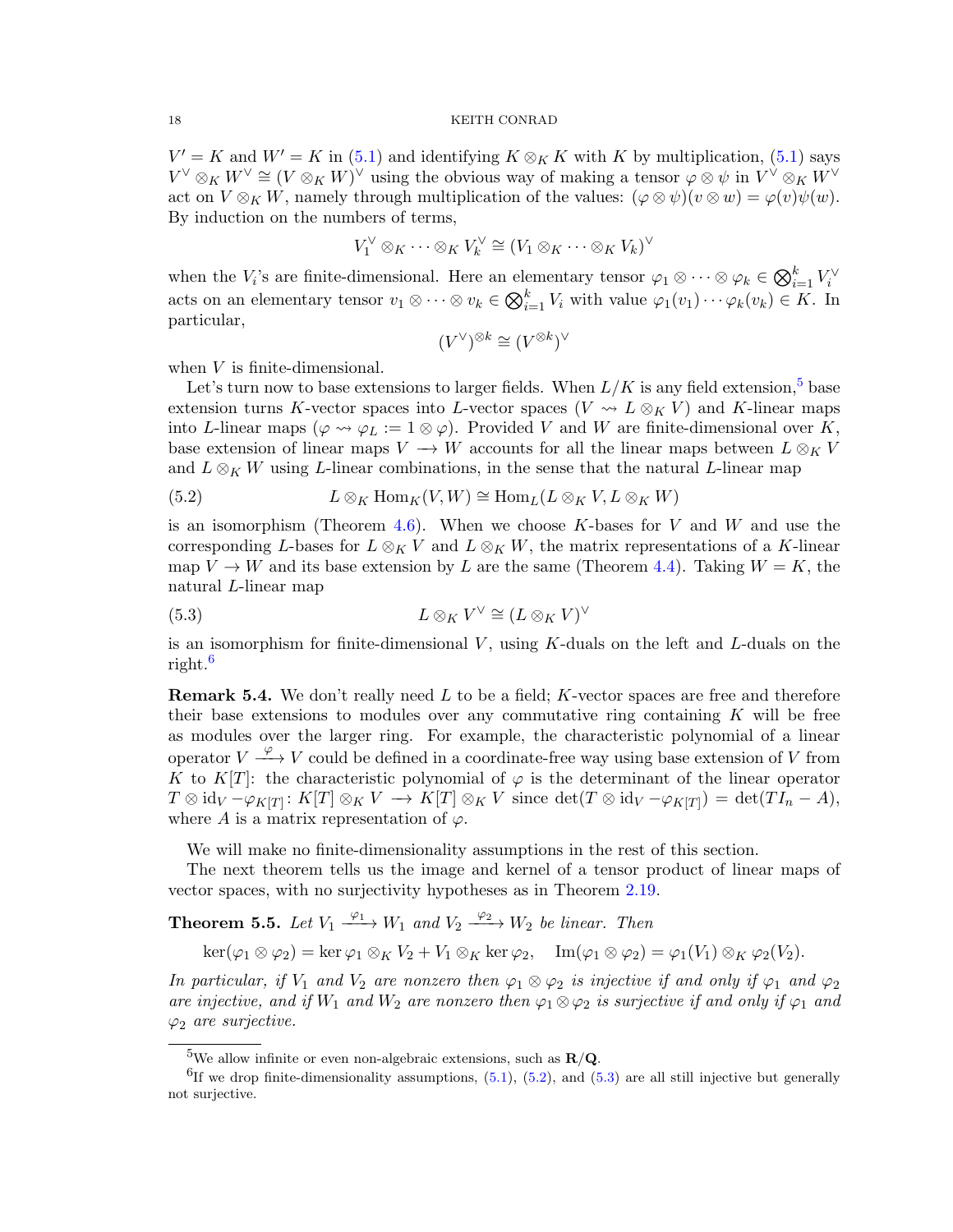Here we are taking advantage of the fact that in vector spaces a tensor product of subspaces is naturally a subspace of the tensor product: ker  $\varphi_1 \otimes_K V_2$  can be identified with its image in  $V_1 \otimes_K V_2$  and  $\varphi_1(V_1) \otimes_K \varphi_2(V_2)$  can be identified with its image in  $W_1 \otimes_K W_2$ under the natural maps. Theorem [2.19](#page-7-1) for modules has weaker conclusions  $(e.g.,$  injectivity of  $\varphi_1 \otimes \varphi_2$  doesn't imply injectivity of  $\varphi_1$  and  $\varphi_2$ ).

*Proof.* First we handle the image of  $\varphi_1 \otimes \varphi_2$ . The diagrams



commute, with  $i_1$  and  $i_2$  being injections, so the composite diagram



commutes. As  $i_1 \otimes i_2$  is injective, both maps out of  $V_1 \otimes_K V_2$  have the same kernel. The kernel of the map  $V_1 \otimes_K V_2 \longrightarrow \varphi_1(V_1) \otimes_K \varphi_2(V_2)$  can be computed by Theorem [2.19](#page-7-1) to be ker  $\varphi_1 \otimes_K V_2 + V_1 \otimes_K \ker \varphi_2$ , where we identify tensor products of subspaces with a subspace of the tensor product.

If  $\varphi_1 \otimes \varphi_2$  is injective then its kernel is 0, so  $0 = \ker \varphi_1 \otimes_K V_2 + V_1 \otimes_K \ker \varphi_2$  from the kernel formula. Therefore the subspaces ker  $\varphi_1 \otimes_K V_2$  and  $V_1 \otimes_K \ker \varphi_2$  both vanish, so ker  $\varphi_1$  and ker  $\varphi_2$  must vanish (because  $V_2$  and  $V_1$  are nonzero, respectively). Conversely, if  $\varphi_1$  and  $\varphi_2$  are injective then we already knew  $\varphi_1 \otimes \varphi_2$  is injective, but the formula for  $\ker(\varphi_1 \otimes \varphi_2)$  also shows us this kernel is 0.

If  $\varphi_1 \otimes \varphi_2$  is surjective then the formula for its image shows  $\varphi_1(V_1) \otimes_K \varphi_2(V_2) = W_1 \otimes_K W_2$ , so  $\varphi_1(V_1) = W_1$  and  $\varphi_2(V_2) = W_2$  by Theorem [5.3](#page-16-1) (here we need  $W_1$  and  $W_2$  nonzero). Conversely, if  $\varphi_1$  and  $\varphi_2$  are surjective then so is  $\varphi_1 \otimes \varphi_2$  because that's true for all modules. П

Corollary 5.6. Let  $V \subset V'$  and  $W \subset W'$ . Then

 $(V' \otimes_K W')/(V \otimes_K W' + V' \otimes_K W) \cong (V'/V) \otimes_K (W'/W).$ 

*Proof.* Tensor the natural projections  $V' \xrightarrow{\pi_1} V'/V$  and  $W' \xrightarrow{\pi_2} W'/W$  to get a linear map  $V' \otimes_K W' \xrightarrow{\pi_1 \otimes \pi_2} (V'/V) \otimes_K (W'/W)$  that is onto with  $\ker(\pi_1 \otimes \pi_2) = V \otimes_K W' +$  $V' \otimes_K W$  by Theorem [5.5.](#page-17-4)

**Remark 5.7.** It is *false* that  $(V' \otimes_K W')/(V \otimes_K W) \cong (V'/V) \otimes_K (W'/W)$ . The subspace  $V \otimes_K W$  is generally too small<sup>[7](#page-18-0)</sup> to be the kernel. This is a distinction between tensor products and direct sums (where  $(V' \oplus W')/(V \oplus W) \cong (V'/V) \oplus (W'/W)$ ).

**Corollary 5.8.** Let  $V \xrightarrow{\varphi} W$  be a linear map and U be a K-vector space. The linear map  $U \otimes_K V \xrightarrow{\phantom{a}1 \otimes \varphi} U \otimes_K W$  has kernel and image

(5.4) 
$$
\ker(1 \otimes \varphi) = U \otimes_K \ker \varphi \quad and \quad \text{Im}(1 \otimes \varphi) = U \otimes_K \varphi(V).
$$

<span id="page-18-0"></span><sup>7</sup>Exception:  $V' = V$  or  $W = 0$ , and  $W' = W$  or  $V = 0$ .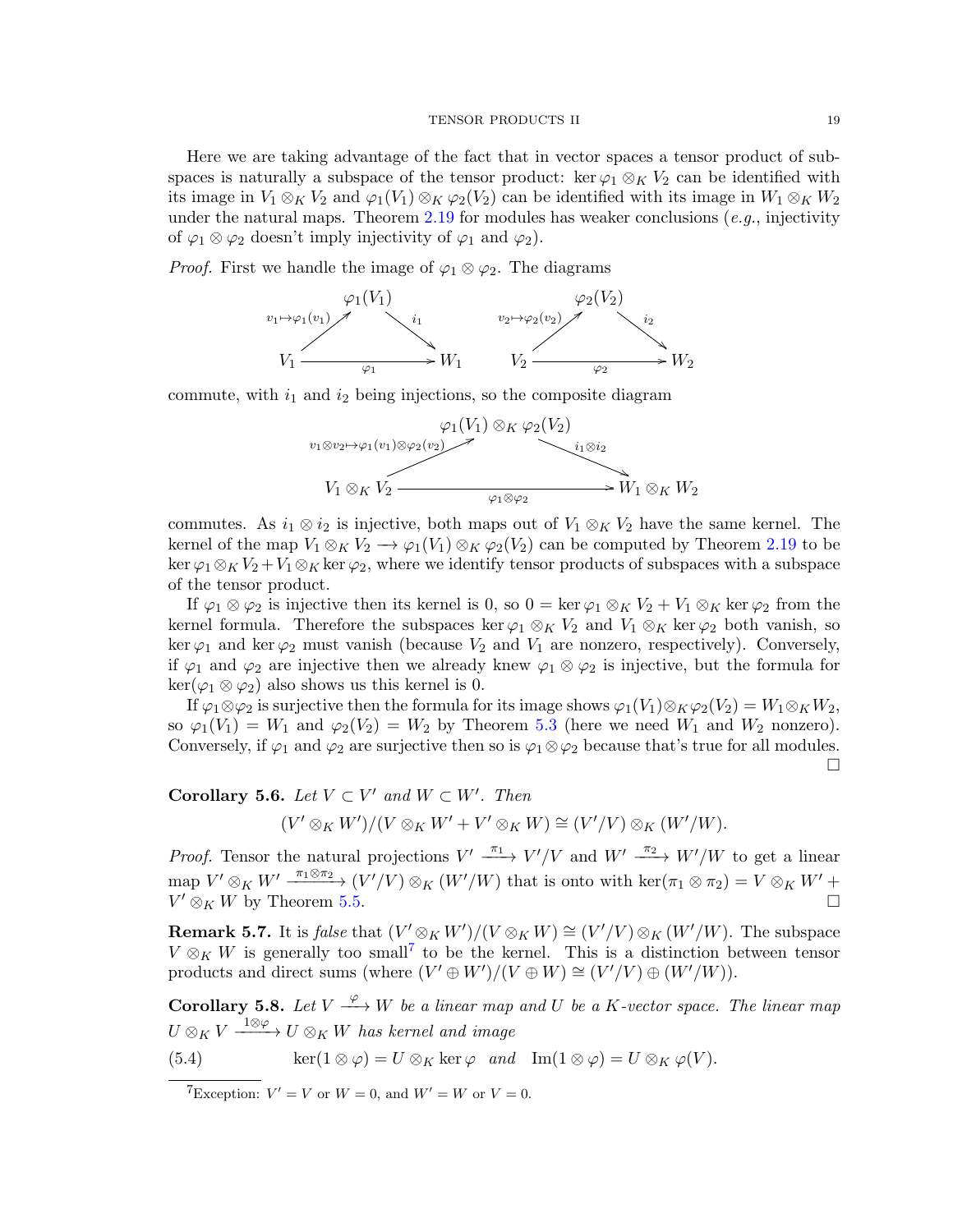In particular, for nonzero U the map  $\varphi$  is injective or surjective if and only if  $1 \otimes \varphi$  has that property.

*Proof.* This is immediate from Theorem [5.5](#page-17-4) since we're using the identity map on U.  $\square$ 

**Example 5.9.** Let  $V \xrightarrow{\varphi} W$  be a linear map and  $L/K$  be a field extension. The base extension  $L \otimes_K V \xrightarrow{\varphi_L} L \otimes_K W$  has kernel and image

$$
\ker(\varphi_L) = L \otimes_K \ker \varphi, \quad \mathrm{Im}(\varphi_L) = L \otimes_K \mathrm{Im}(\varphi).
$$

The map  $\varphi$  is injective if and only if  $\varphi_L$  is injective and  $\varphi$  is surjective if and only if  $\varphi_L$  is surjective.

Let's formulate this in the language of matrices. If  $V$  and  $W$  are finite-dimensional then  $\varphi$  can be written as a matrix with entries in K once we pick bases of V and W. Then  $\varphi_L$  has the same matrix representation relative to the corresponding bases of  $L \otimes_K V$  and  $L \otimes_K W$ . Since the base extension of a free module to another ring doesn't change the size of a basis,  $\dim_L(L \otimes_K \text{Im}(\varphi)) = \dim_K \text{Im}(\varphi)$  and  $\dim_L(L \otimes_K \text{ker}(\varphi)) = \dim_K \text{ker}(\varphi)$ . That means  $\varphi$  and  $\varphi_L$  have the same rank and the same nullity: the rank and nullity of a matrix in  $M_{m\times n}(K)$  do not change when it is viewed in  $M_{m\times n}(L)$  for any field extension  $L/K$ .

In the rest of this section we will look at tensor products of many vector spaces at once.

<span id="page-19-0"></span>**Lemma 5.10.** For  $v \in V$  with  $v \neq 0$ , there is  $\varphi \in V^{\vee}$  such that  $\varphi(v) = 1$ .

*Proof.* The set  $\{v\}$  is linearly independent, so it extends to a basis  $\{v_i\}_{i\in I}$  of V. Let  $v = v_{i_0}$ in this indexing. Define  $\varphi: V \to K$  by

$$
\varphi\left(\sum_i c_i v_i\right) = c_{i_0}.
$$

Then  $\varphi \in V^{\vee}$  and  $\varphi(v) = \varphi(v_{i_0})$  $) = 1.$ 

<span id="page-19-1"></span>**Theorem 5.11.** Let  $V_1, \ldots, V_k$  be K-vector spaces and  $v_i \in V_i$ . Then  $v_1 \otimes \cdots \otimes v_k = 0$  in  $V_1 \otimes_K \cdots \otimes_K V_k$  if and only if some  $v_i$  is 0.

*Proof.* The direction  $(\Leftarrow)$  is clear. To prove  $(\Rightarrow)$ , we show the contrapositive: if every  $v_i$ is nonzero then  $v_1 \otimes \cdots \otimes v_k \neq 0$ . By Lemma [5.10,](#page-19-0) for  $i = 1, \ldots, k$  there is  $\varphi_i \in V_i^{\vee}$  with  $\varphi_i(v_i) = 1$ . Then  $\varphi_1 \otimes \cdots \otimes \varphi_k$  is a linear map  $V_1 \otimes_K \cdots \otimes_K V_k \to K$  having the effect

$$
v_1 \otimes \cdots \otimes v_k \mapsto \varphi_1(v_1) \cdots \varphi_k(v_k) = 1 \neq 0,
$$

so  $v_1 \otimes \cdots \otimes v_k \neq 0.$ 

<span id="page-19-2"></span>**Corollary 5.12.** Let  $\varphi_i: V_i \to W_i$  be linear maps between K-vector spaces for  $1 \leq i \leq k$ . Then the linear map  $\varphi_1 \otimes \cdots \otimes \varphi_k : V_1 \otimes_K \cdots \otimes_K V_k \to W_1 \otimes_K \cdots \otimes_K W_k$  is O if and only if some  $\varphi_i$  is  $O$ .

*Proof.* For  $(\Leftarrow)$ , if some  $\varphi_i$  is O then  $(\varphi_1 \otimes \cdots \otimes \varphi_k)(v_1 \otimes \cdots \otimes v_k) = \varphi_1(v_1) \otimes \cdots \otimes \varphi_k(v_k) = 0$ since  $\varphi_i(v_i) = 0$ . Therefore  $\varphi_1 \otimes \cdots \otimes \varphi_k$  vanishes on all elementary tensors, so it vanishes on  $V_1 \otimes_K \cdots \otimes_K V_k$ , so  $\varphi_1 \otimes \cdots \otimes \varphi_k = O$ .

To prove  $(\Rightarrow)$ , we show the contrapositive: if every  $\varphi_i$  is nonzero then  $\varphi_1 \otimes \cdots \otimes \varphi_k \neq O$ . Since  $\varphi_i \neq O$ , we can find some  $v_i$  in  $V_i$  with  $\varphi_i(v_i) \neq 0$  in  $W_i$ . Then  $\varphi_1 \otimes \cdots \otimes \varphi_k$  sends  $v_1\otimes\cdots\otimes v_k$  to  $\varphi_1(v_1)\otimes\cdots\otimes\varphi_k(v_k)$ . Since each  $\varphi_i(v_i)$  is nonzero in  $W_i$ , the elementary tensor  $\varphi_1(v_1)\otimes\cdots\otimes\varphi_k(v_k)$  is nonzero in  $W_1\otimes_K\cdots\otimes_K W_k$  by Theorem [5.11.](#page-19-1) Thus  $\varphi_1\otimes\cdots\otimes\varphi_k$ takes a nonzero value, so it is not the zero map.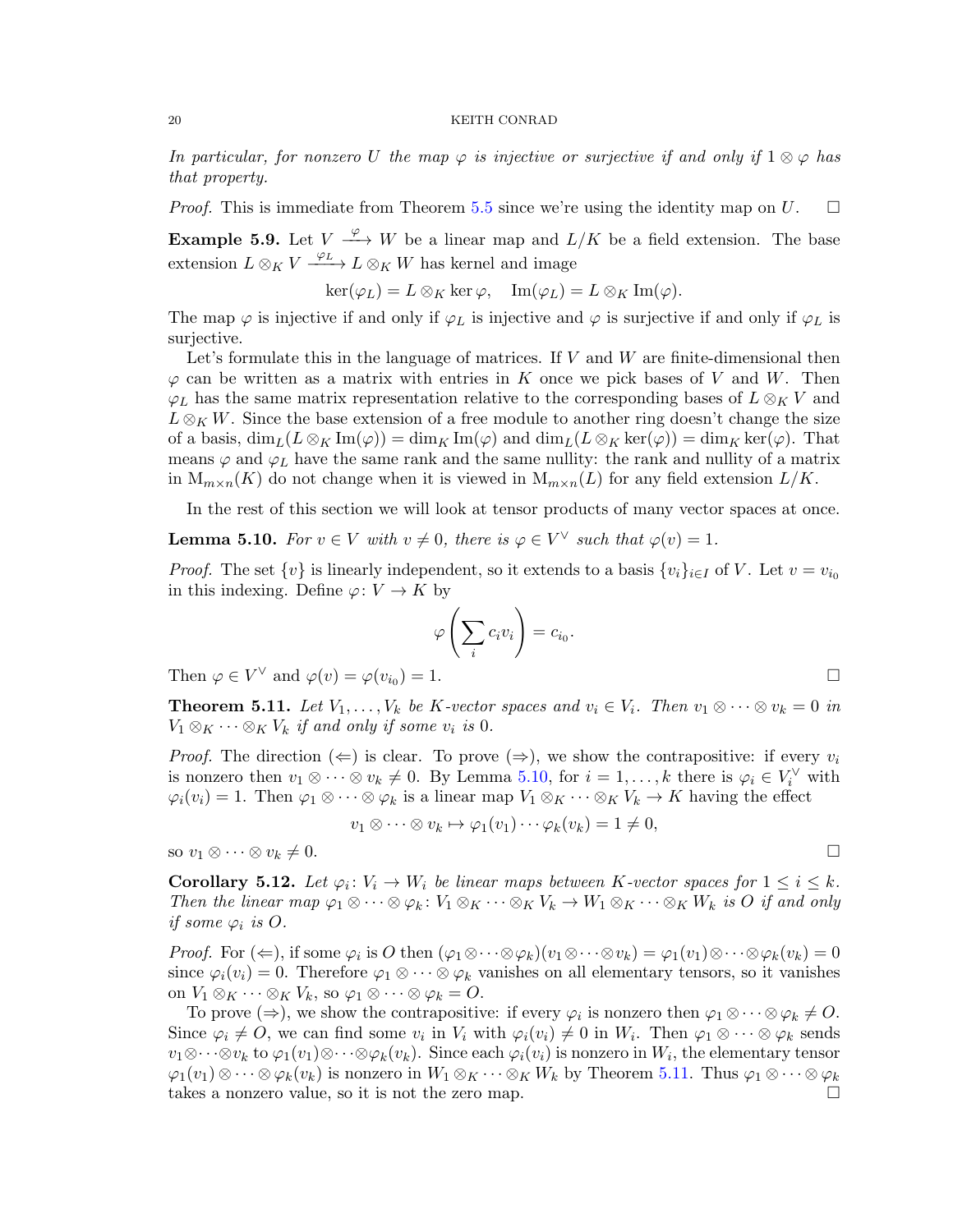<span id="page-20-0"></span>**Corollary 5.13.** If R is a domain and M and N are R-modules, for non-torsion x in M and y in N,  $x \otimes y$  is non-torsion in  $M \otimes_R N$ .

*Proof.* Let K be the fraction field of R. The torsion elements of  $M \otimes_R N$  are precisely the elements that go to 0 under the map  $M \otimes_R N \to K \otimes_R (M \otimes_R N)$  sending t to  $1 \otimes t$ . We want to show  $1 \otimes (x \otimes y) \neq 0$ .

The natural K-vector space isomorphism  $K \otimes_R (M \otimes_R N) \cong (K \otimes_R M) \otimes_K (K \otimes_R N)$ identifies  $1 \otimes (x \otimes y)$  with  $(1 \otimes x) \otimes (1 \otimes y)$ . Since x and y are non-torsion in M and  $N, 1 \otimes x \neq 0$  in  $K \otimes_R M$  and  $1 \otimes y \neq 0$  in  $K \otimes_R N$ . An elementary tensor of nonzero vectors in two K-vector spaces is nonzero (Theorem [5.11\)](#page-19-1), so  $(1 \otimes x) \otimes (1 \otimes y) \neq 0$  in  $(K \otimes_R M) \otimes_K (K \otimes_R N)$ . Therefore  $1 \otimes (x \otimes y) \neq 0$  in  $K \otimes_R (M \otimes_R N)$ , which is what we wanted to show.  $\Box$ 

**Remark 5.14.** If M and N are torsion-free, Corollary [5.13](#page-20-0) is not saying  $M \otimes_R N$  is torsion-free. It only says all (nonzero) elementary tensors have no torsion. There could be non-elementary tensors with torsion, as we saw at the end of Example [2.16.](#page-6-1)

In Theorem [5.11](#page-19-1) we saw an elementary tensor in a tensor product of vector spaces is 0 only under the obvious condition that one of the vectors appearing in the tensor is 0. We now show two nonzero elementary tensors in vector spaces are equal only under the "obvious" circumstances.

<span id="page-20-1"></span>**Theorem 5.15.** Let  $V_1, \ldots, V_k$  be K-vector spaces. Pick pairs of nonzero vectors  $v_i, v'_i$  in  $V_i$  for  $i = 1, \ldots, k$ . Then  $v_1 \otimes \cdots \otimes v_k = v'_1 \otimes \cdots \otimes v'_k$  in  $V_1 \otimes_K \cdots \otimes_K V_k$  if and only if there are nonzero constants  $c_1, \ldots, c_k$  in K such that  $v_i = c_i v'_i$  and  $c_1 \cdots c_k = 1$ .

*Proof.* If  $v_i = c_i v'_i$  for all i and  $c_1 \cdots c_k = 1$  then  $v_1 \otimes \cdots \otimes v_k = c_1 v'_1 \otimes \cdots \otimes c_k v'_k =$  $(c_1 \cdots c_k) v'_1 \otimes \cdots \otimes v'_k = v'_1 \otimes \cdots \otimes v'_k.$ 

Now we want to go the other way. It is clear for  $k = 1$ , so we may take  $k \geq 2$ .

By Theorem [5.11,](#page-19-1)  $v_1 \otimes \cdots \otimes v_k$  is not 0 since each  $v_i$  is not 0. Fix  $\varphi_i \in V_i^{\vee}$  for  $1 \leq i \leq k-1$ such that  $\varphi_i(v_i) = 1$ . (Such  $\varphi_i$  exist since  $v_1, \ldots, v_{k-1}$  are nonzero vectors.) For arbitrary  $\varphi \in V_k^{\vee}$ , let  $h_{\varphi} = \varphi_1 \otimes \cdots \otimes \varphi_{k-1} \otimes \varphi$ , so  $h_{\varphi}(v_1 \otimes \cdots \otimes v_{k-1} \otimes v_k) = \varphi(v_k)$ . Also

$$
h_{\varphi}(v_1 \otimes \cdots \otimes v_{k-1} \otimes v_k) = h_{\varphi}(v'_1 \otimes \cdots \otimes v'_{k-1} \otimes v'_k) = \varphi_1(v'_1) \cdots \varphi_{k-1}(v'_{k-1}) \varphi(v'_k) = \varphi(c_k v'_k),
$$
  
where  $c_k := \varphi_1(v'_1) \cdots \varphi_{k-1}(v'_{k-1}) \in K$ . So we have

$$
\varphi(v_k) = \varphi(c_k v'_k)
$$

for arbitrary  $\varphi \in V_k^{\vee}$ . Therefore  $\varphi(v_k - c_k v'_k) = 0$  for all  $\varphi \in V_k^{\vee}$ , so  $v_k - c_k v'_k = 0$ , which says  $v_k = c_k v'_k$ .

In the same way, for every  $i = 1, 2, ..., k$  there is  $c_i$  in K such that  $v_i = c_i v'_i$ . Then  $v_1 \otimes \cdots \otimes v_k = c_1 v'_1 \otimes \cdots \otimes c_k v'_k = (c_1 \cdots c_k)(v'_1 \otimes \cdots \otimes v'_k).$  Since  $v_1 \otimes \cdots \otimes v_k = v'_1 \otimes \cdots \otimes v'_k \neq 0$ , we get  $c_1 \cdots c_k = 1$ .

Theorem [5.15](#page-20-1) has an interesting interpretation in terms of subspaces. An elementary tensor  $v_1 \otimes \cdots \otimes v_k$  does not determine all the individual vectors  $v_i$ , since they can each be scaled by a nonzero element  $c_i$  of K without changing  $v_1 \otimes \cdots \otimes v_k$  as long as the product of the  $c_i$ 's is 1. That's the easier direction of Theorem [5.15.](#page-20-1) What the harder direction of Theorem [5.15](#page-20-1) tells us is that such scaling is the *only* way we can change the  $v_i$ 's while keeping the elementary tensor  $v_1 \otimes \cdots \otimes v_k$  unchanged. In other words,  $v_1 \otimes \cdots \otimes v_k$  does not determine the  $v_i$ 's but it does determine the 1-dimensional subspaces  $Kv_i$  in  $V_i$ . And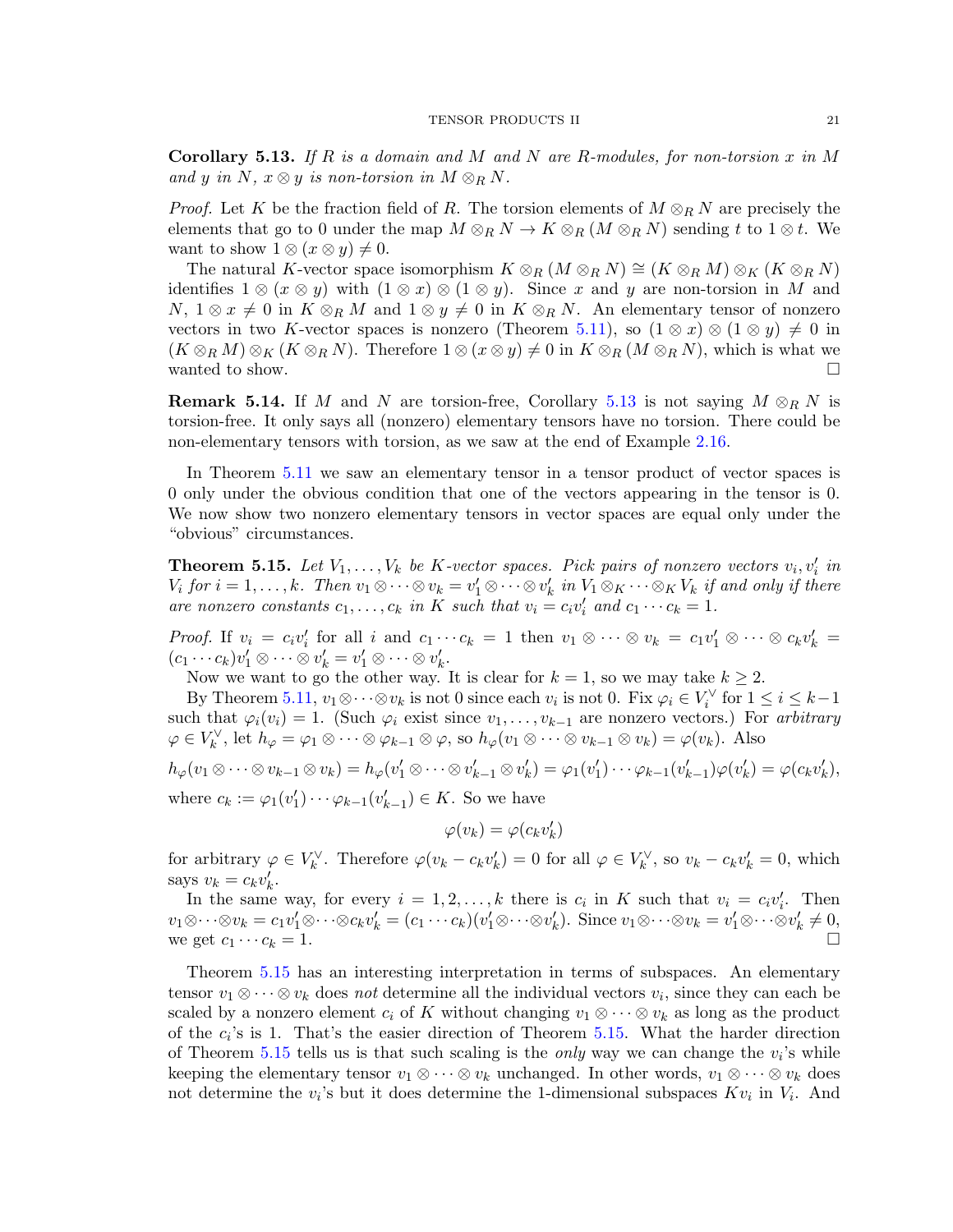since scaling  $v_1 \otimes \cdots \otimes v_k$  is the same as scaling one of the  $v_i$ 's (any of them), the *subspace*  $K(v_1 \otimes \cdots \otimes v_k)$  determines the *subspaces*  $Kv_i$  (the converse is much easier).

In quantum mechanics, the quantum states of a system are described by the nonzero vectors in a complex Hilbert space H where a (nonzero) scalar multiple of a vector in H determines the same quantum state as the original vector (this condition is motivated by physics), so the states of a quantum system can be described by the 1-dimensional subspaces of H instead of by the individual (nonzero) elements of  $H$ <sup>[8](#page-21-0)</sup>. When two quantum systems with corresponding Hilbert spaces  $H_1$  and  $H_2$  are combined, the Hilbert space for the combined system is the (completed) tensor product  $H_1 \otimes_{\mathbb{C}} H_2$ . In  $H_1 \otimes_{\mathbb{C}} H_2$ , a 1dimensional subspace  $\mathbf{C}(v_1 \otimes v_2)$  spanned by an elementary tensor determines the individual subspaces  $Cv_1$  and  $Cv_2$  of  $H_1$  and  $H_2$  by Theorem [5.15,](#page-20-1) but most 1-dimensional subspaces of  $H_1 \otimes_{\mathbb{C}} H_2$  are not spanned by an elementary tensor and thus do not "come from" particular 1-dimensional subspaces of  $H_1$  and  $H_2$ . The non-elementary tensors in  $H_1 \otimes_{\mathbb{C}} H_2$  describe states that are called "entangled" and Schrödinger  $[4, p. 555]$  $[4, p. 555]$  called this phenomenon "the characteristic trait of quantum mechanics, the one that enforces its entire departure from classical lines of thought [...] the best possible knowledge of a *whole* does not necessarily include the best possible knowledge of all its parts." He did not use the terminology of tensor products, but you can see it at work in what he did say [\[4,](#page-41-2) p. 556], where his Hilbert spaces are  $L^2$ -spaces of functions on some  $\mathbb{R}^n$ : "Let x and y stand for all the coordinates of the first and second systems respectively and  $\Psi(x, y)$  [stand for the] state of the composed system [...]. What constitutes the entanglement is that  $\Psi$  is not a product of a function of x and a function of y." That is analogous to most elements of  $\mathbf{R}[x, y]$  not being of the form  $f(x)g(y)$ , e.g.,  $x^3y - xy^2 + 7$  is an "entangled" polynomial.

Here is the analogue of Theorem [5.15](#page-20-1) for linear maps (compare to Corollary [5.12\)](#page-19-2).

<span id="page-21-1"></span>**Theorem 5.16.** Let  $\varphi_i \colon V_i \to W_i$  and  $\varphi'_i \colon V_i \to W_i$  be nonzero linear maps between Kvector spaces for  $1 \leq i \leq k$ . Then  $\varphi_1 \otimes \cdots \otimes \varphi_k = \varphi'_1 \otimes \cdots \otimes \varphi'_k$  as linear maps  $V_1 \otimes_K$  $\cdots \otimes_K V_k \to W_1 \otimes_K \cdots \otimes_K W_k$  if and only if there are  $c_1, \ldots, c_k$  in K such that  $\varphi_i = c_i \varphi'_i$ and  $c_1c_2 \cdots c_k = 1$ .

*Proof.* Since each  $\varphi_i: V_i \to W_i$  is not identically 0, for  $i = 1, ..., k-1$  there is  $v_i \in V_i$  such that  $\varphi_i(v_i) \neq 0$  in  $W_i$ . Then there is  $f_i \in W_i^{\vee}$  such that  $f_i(\varphi_i(v_i)) = 1$ .

Pick any  $v \in V_k$  and  $f \in W_k^{\vee}$ . Set  $h_f = f_1 \otimes \cdots \otimes f_{k-1} \otimes f \in (W_1 \otimes_K \cdots \otimes_K W_k)^{\vee}$  where

$$
h_f(w_1\otimes\cdots\otimes w_{k-1}\otimes w_k)=f_1(w_1)\cdots f_{k-1}(w_{k-1})f(w_k).
$$

Then

 $h_f((\varphi_1 \otimes \cdots \otimes \varphi_{k-1} \otimes \varphi_k)(v_1 \otimes \cdots \otimes v_{k-1} \otimes v)) = f_1(\varphi_1(v_1)) \cdots f_{k-1}(\varphi_{k-1}(v_{k-1})) f(\varphi_k(v)),$ and since  $f_i(\varphi_i(v_i)) = 1$  for  $i \neq k$ , the value is  $f(\varphi_k(v))$ . Also  $h_f((\varphi_1' \otimes \cdots \otimes \varphi_{k-1}' \otimes \varphi_k')(v_1 \otimes \cdots \otimes v_{k-1} \otimes v)) = f_1(\varphi_1'(v_1)) \cdots f_{k-1}(\varphi_{k-1}'(v_{k-1})) f(\varphi_k'(v)).$ Set  $c_k = f_1(\varphi_1'(v_1)) \cdots f_{k-1}(\varphi_{k-1}'(v_{k-1})),$  so the value is  $c_k f(\varphi_k'(v)) = f(c_k \varphi_k'(v)).$  Since  $\varphi_1 \otimes \cdots \otimes \varphi_{k-1} \otimes \varphi_k = \varphi_1' \otimes \cdots \otimes \varphi_{k-1}' \otimes \varphi_k',$ 

$$
f(\varphi_k(v)) = f(c_k \varphi'_k(v)).
$$

This holds for all  $f \in W_k^{\vee}$ , so  $\varphi_k(v) = c_k \varphi'_k(v)$ . This holds for all  $v \in V_k$ , so  $\varphi_k = c_k \varphi'_k$  as linear maps  $V_k \to W_k$ .

<span id="page-21-0"></span> ${}^8A$  nonzero vector in H, viewed as a quantum state, is often scaled to have length 1, but this still allows ambiguity up to scaling by a complex number  $e^{i\theta}$  of absolute value 1, with  $\theta$  called a phase-factor.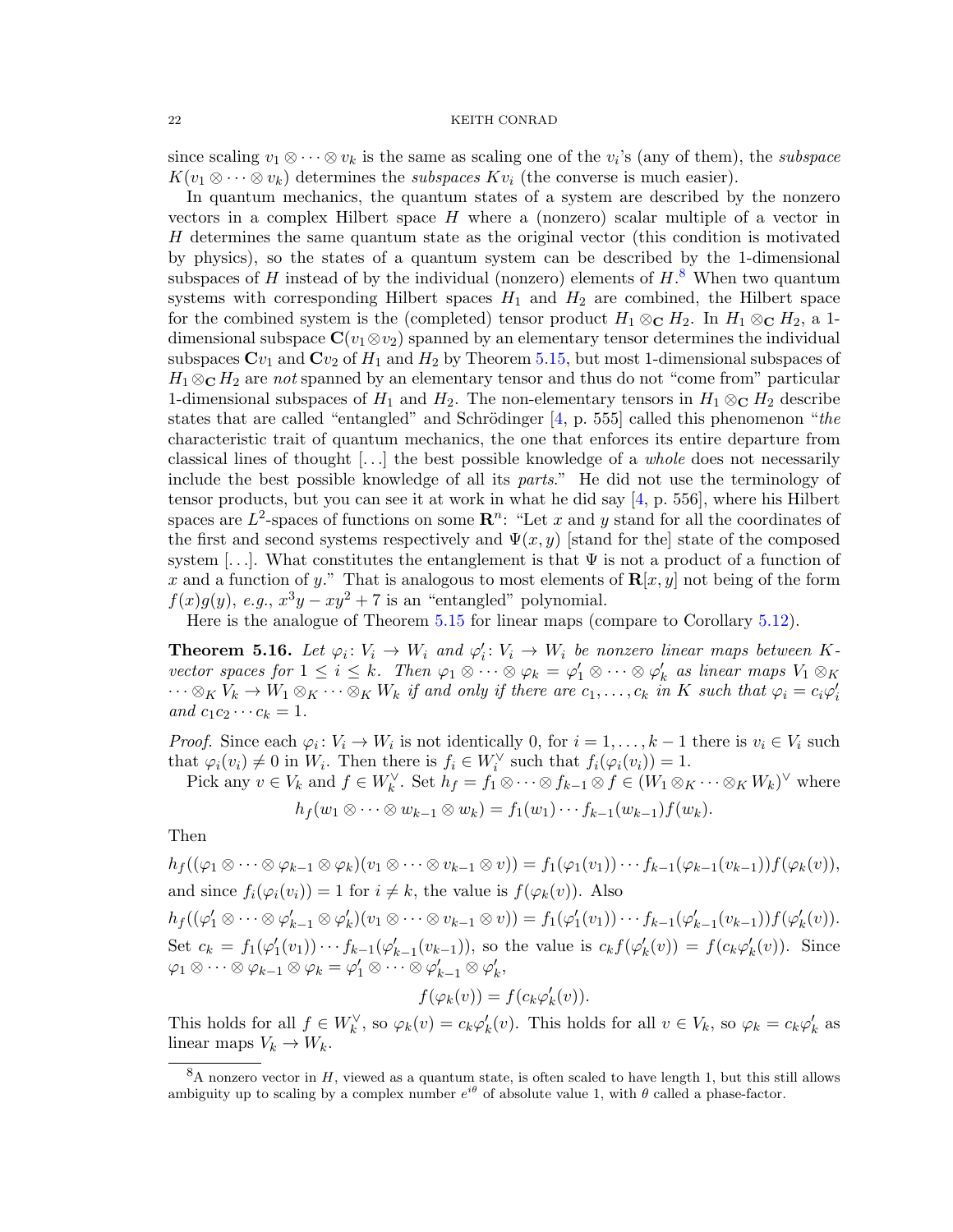In a similar way, there is  $c_i \in K$  such that  $\varphi_i = c_i \varphi'_i$  for all *i*, so

$$
\varphi_1 \otimes \cdots \otimes \varphi_k = (c_1 \varphi_1') \otimes \cdots \otimes (c_k \varphi_k')
$$
  
= 
$$
(c_1 \cdots c_k) \varphi_1' \otimes \cdots \otimes \varphi_k'
$$
  
= 
$$
(c_1 \cdots c_k) \varphi_1 \otimes \cdots \otimes \varphi_k,
$$

so  $c_1 \cdots c_k = 1$  since  $\varphi_1 \otimes \cdots \otimes \varphi_k \neq O$ .

**Remark 5.17.** When the  $V_i$ 's and  $W_i$ 's are finite-dimensional, the tensor product of linear maps between them can be identified with elementary tensors in the tensor product of the vector spaces of linear maps (Theorem [2.5\)](#page-2-0), so in this special case Theorem [5.16](#page-21-1) is a special case of Theorem [5.15.](#page-20-1) Theorem [5.16](#page-21-1) does not assume the vector spaces are finitedimensional.

When we have k copies of a vector space V, any permutation  $\sigma \in S_k$  acts on the direct sum  $V^{\oplus k}$  by permuting the coordinates:

$$
(v_1,\ldots,v_k)\mapsto (v_{\sigma^{-1}(1)},\ldots,v_{\sigma^{-1}(k)}).
$$

The inverse on  $\sigma$  is needed to get a genuine left group action (Check!). Here is a similar action of  $S_k$  on the kth tensor power.

**Corollary 5.18.** For  $\sigma \in S_k$ , there is a linear map  $P_{\sigma}: V^{\otimes k} \to V^{\otimes k}$  such that

$$
v_1 \otimes \cdots \otimes v_k \mapsto v_{\sigma^{-1}(1)} \otimes \cdots \otimes v_{\sigma^{-1}(k)}
$$

on elementary tensors. Then  $P_{\sigma} \circ P_{\tau} = P_{\sigma \tau}$  for  $\sigma$  and  $\tau$  in  $S_k$ .

When  $\dim_K(V) > 1$ ,  $P_{\sigma} = P_{\tau}$  if and only if  $\sigma = \tau$ . In particular,  $P_{\sigma}$  is the identity map if and only if  $\sigma$  is the identity permutation.

*Proof.* The function  $V \times \cdots \times V \to V^{\otimes k}$  given by

$$
(v_1,\ldots,v_k)\mapsto v_{\sigma^{-1}(1)}\otimes\cdots\otimes v_{\sigma^{-1}(k)}
$$

is multilinear, so the universal mapping property of tensor products gives us a linear map  $P_{\sigma}$  with the indicated effect on elementary tensors. It is clear that  $P_1$  is the identity map. For any  $\sigma$  and  $\tau$  in  $S_k$ ,  $P_{\sigma} \circ P_{\tau} = P_{\sigma \tau}$  by checking equality of both sides at all elementary tensors in  $V^{\otimes k}$ . Therefore the injectivity of  $\sigma \mapsto P_{\sigma}$  is reduced to showing if  $P_{\sigma}$  is the identity map on  $V^{\otimes k}$  then  $\sigma$  is the identity permutation.

We prove the contrapositive. Suppose  $\sigma$  is not the identity permutation, so  $\sigma(i) = j \neq i$ for some i and j. Choose  $v_1, \ldots, v_k \in V$  all nonzero such that  $v_i$  and  $v_j$  are not on the same line. (Here we use  $\dim_K V > 1$ .) If  $P_{\sigma}(v_1 \otimes \cdots \otimes v_k) = v_1 \otimes \cdots \otimes v_k$  then  $v_j \in Kv_i$  by Theorem [5.15,](#page-20-1) which is not so.

The linear maps  $P_{\sigma}$  provide an action of  $S_k$  on  $V^{\otimes k}$  by linear transformations. We usually write  $\sigma(t)$  for  $P_{\sigma}(t)$ . Not only does  $S_k$  acts on  $V^{\otimes k}$  but also the group  $GL(V)$  acts on  $V^{\otimes k}$ via tensor powers of linear maps:

$$
g(v_1 \otimes \cdots \otimes v_k) := g^{\otimes k}(v_1 \otimes \cdots \otimes v_k) = gv_1 \otimes \cdots \otimes gv_k
$$

on elementary tensors. These actions of the groups  $S_k$  and  $GL(V)$  on  $V^{\otimes k}$  commute with each other:  $P_{\sigma}(g(t)) = g(P_{\sigma}(t))$  for all  $t \in V^{\otimes k}$ . To verify that, since both sides are additive in  $t$ , it suffices to check it on elementary tensors, which is left to the reader. This commuting action of  $S_k$  and  $GL(V)$  on  $V^{\otimes k}$  leads to Schur–Weyl duality in representation theory.

<span id="page-22-0"></span><sup>&</sup>lt;sup>9</sup>If we used  $v_{\sigma(i)}$  instead of  $v_{\sigma^{-1}(i)}$  in the definition of  $P_{\sigma}$  then we'd have  $P_{\sigma} \circ P_{\tau} = P_{\tau \sigma}$ .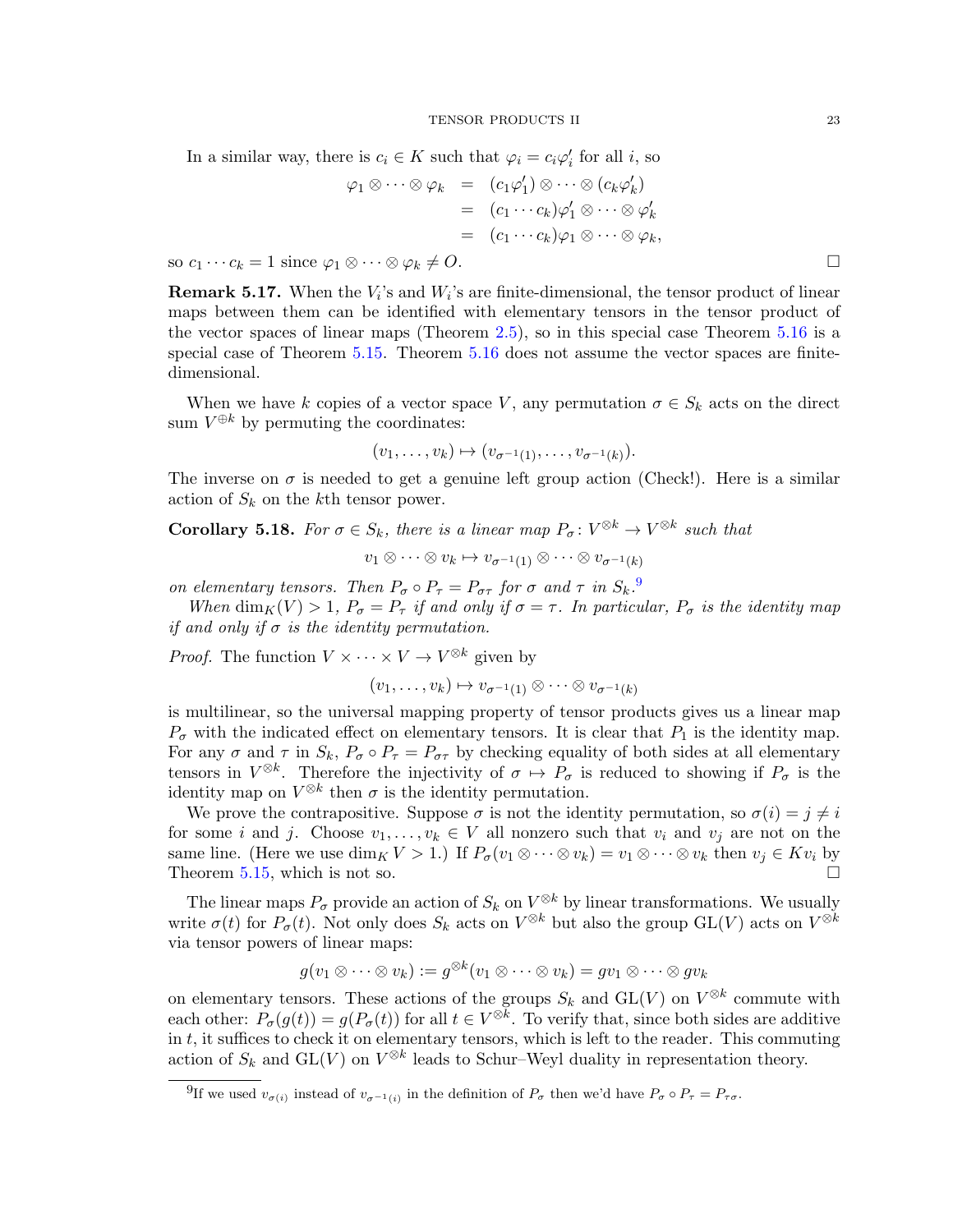A tensor  $t \in V^{\otimes k}$  satisfying  $P_{\sigma}(t) = t$  for all  $\sigma \in S_k$  are called *symmetric*, and if  $P_{\sigma}(t) = (\text{sign }\sigma)t$  for all  $\sigma \in S_k$  we call t anti-symmetric or skew-symmetric. An example of a symmetric tensor in  $V^{\otimes k}$  is  $\sum_{\sigma \in S_k} P_{\sigma}(t)$  for any  $t \in V^{\otimes k}$ . For elementary t, this sum is

$$
\sum_{\sigma \in S_k} P_{\sigma}(v_1 \otimes v_2 \otimes \cdots \otimes v_k) = \sum_{\sigma \in S_k} v_{\sigma^{-1}(1)} \otimes v_{\sigma^{-1}(2)} \otimes \cdots \otimes v_{\sigma^{-1}(k)} = \sum_{\sigma \in S_k} v_{\sigma(1)} \otimes v_{\sigma(2)} \otimes \cdots \otimes v_{\sigma(k)}.
$$

An example of an anti-symmetric tensor in  $V^{\otimes k}$  is  $\sum_{\sigma \in S_k} (\text{sign } \sigma) v_{\sigma(1)} \otimes v_{\sigma(2)} \otimes \cdots \otimes v_{\sigma(k)}$ . Both symmetric and anti-symmetric tensors occur in physics. See Table [1.](#page-23-0)

| Symmetry       |
|----------------|
| Symmetric      |
| Symmetric      |
| Symmetric      |
| Symmetric      |
| Anti-symmetric |
| Symmetric      |
| Symmetric      |
| Symmetric      |
|                |

<span id="page-23-0"></span>TABLE 1. Some tensors in physics.

The set of all symmetric tensors and the set of all anti-symmetric tensors in  $V^{\otimes k}$  each form subspaces. If K does not have characteristic 2, every tensor in  $V^{\otimes 2}$  is a unique sum of a symmetric and anti-symmetric tensor:

$$
t = \frac{t + P_{(12)}(t)}{2} + \frac{t - P_{(12)}(t)}{2}.
$$

(The map  $P_{(12)}$  is the flip automorphism of  $V^{\otimes 2}$  sending  $v \otimes w$  to  $w \otimes v$ .) Concretely, if  $\{e_1,\ldots,e_n\}$  is a basis of V then each tensor in  $V^{\otimes 2}$  has the form  $\sum_{i,j} c_{ij} e_i \otimes e_j$ , and it's symmetric if and only if  $c_{ij} = c_{ji}$  for all i and j, while it's anti-symmetric if and only if  $c_{ij} = -c_{ji}$  for all i and j (in particular,  $c_{ii} = 0$  for all i).

For  $k > 2$ , the symmetric and anti-symmetric tensors in  $V^{\otimes k}$  do not span the whole space. There are *additional* subspaces of tensors in  $V^{\otimes k}$  connected to the representation theory of the group  $GL(V)$ . The appearance of representations of  $GL(V)$  inside tensor powers of V is an important role for tensor powers in algebra.

# 6. Tensor contraction

Continuing the theme of the previous section, let  $V$  be a finite-dimensional vector space over a field K. The evaluation pairing  $V \times V^{\vee} \to K$ , where  $(v, \varphi) \mapsto \varphi(v)$ , is K-bilinear and thus induces a K-linear map  $c: V \otimes V^{\vee} \to K$  called a *contraction*<sup>[10](#page-23-1)</sup>, where  $c(v \otimes \varphi) = \varphi(v)$ . This map is independent of the choice of a basis, but it's worth seeing how this looks in a basis. We adopt the notation of physicists and geometers for bases and coefficients in  $V$  and  $V^{\vee}$ , as in the section about tensors in physics in the first handout about tensor products: for a basis  $\{e_1, \ldots, e_n\}$  of V, let  $\{e^1, \ldots, e^n\}$  be its dual basis in  $V^{\vee}$ , with elements of V written as  $\sum_i v^i e_i$  and elements of  $V^\vee$  written as  $\sum_i v_i e^i$ . (Here  $v^i, v_i \in K$ .) The space

<span id="page-23-1"></span><sup>&</sup>lt;sup>10</sup>Here and elsewhere in this section, tensor products are always over  $K: \otimes = \otimes_K$ .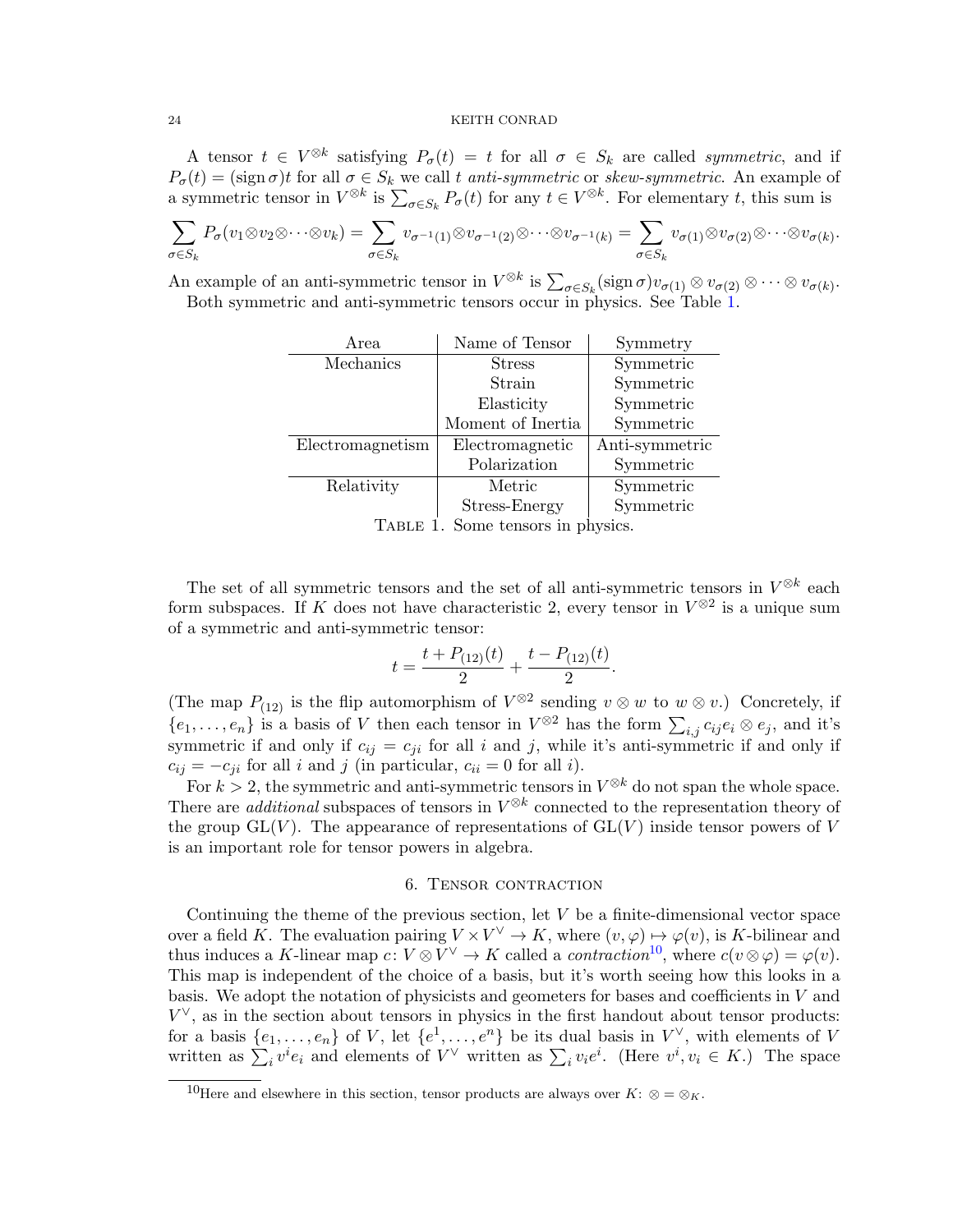$V \otimes V^{\vee}$  has basis  $\{e_i \otimes e^j\}_{i,j}$  and  $c(e_i \otimes e^j) = e^j(e_i) = \delta_{ij}$ . For  $\mathbf{v} \in V$  and  $\widetilde{\mathbf{w}} \in V^{\vee}$ , write  $\mathbf{v} = \sum_i v^i e_i$  and  $\widetilde{\mathbf{w}} = \sum_j w_j \widetilde{e}^j$ , where  $v^i, w_j \in K$ . Then

(6.1) 
$$
c(\mathbf{v} \otimes \widetilde{\mathbf{w}}) = \sum_{i,j} v^i w_j e^j(e_i) = \sum_i v^i w_i.
$$

The final sum is independent of the basis used on  $V$ , since contraction comes from evaluating  $V^{\vee}$  on V and that does not depend on a choice of basis.

From the first tensor product handout,  $V \otimes V^{\vee} \cong \text{Hom}_K(V, V)$  by

<span id="page-24-0"></span>
$$
v \otimes \varphi \mapsto [w \mapsto \varphi(w)v]
$$

on elementary tensors. This isomorphism converts contraction on  $V \otimes V^{\vee}$  into a linear map  $\text{Hom}_K(V, V) \to K$  that turns out to be the *trace*. Why? A tensor in  $V \otimes V^{\vee}$  can be written uniquely as a linear combination  $\sum_{i,j} T_j^i e_i \otimes e^j$ . The isomorphism  $V \otimes V^{\vee} \cong \text{Hom}_K(V, V)$ sends  $\sum_{i,j} T^i_j e_i \otimes e^j$  to the linear operator  $V \to V$  that maps each  $e_k$  to  $\sum_{i,j} T^i_j e^j (e_k) e_i =$  $\sum_{i,j} T_j^i \delta_{jk} e_i = \sum_i T_k^i e_i$ , so this linear operator  $V \to V$  has matrix representation  $(T_j^i)$  with respect to the basis  $\{e_i\}$ . The contraction of  $\sum_{i,j} T^i_j e_i \otimes e^j$  is  $c(\sum_{i,j} T^i_j e_i \otimes e^j) = \sum_{i,j} T^i_j \delta_{ij} =$  $\sum_i T_i^i$ , which is exactly the trace of the matrix  $(T_j^i)$ .

Contraction  $V \otimes V^{\vee} \to K$  generalizes to maps  $V^{\otimes k} \otimes (V^{\vee})^{\otimes \ell} \to V^{\otimes (k-1)} \otimes (V^{\vee})^{\otimes (\ell-1)}$ for  $k \geq 1$  and  $\ell \geq 1$  (recall  $V^{\otimes 0} = K$  and  $(V^{\vee})^{\otimes 0} = K$ ) that are linear and also called contractions, as follows. For  $r \in \{1, ..., k\}$  and  $s \in \{1, ..., \ell\}$ , the associated contraction  $c_{r,s}: V^{\otimes k} \otimes (V^{\vee})^{\otimes \ell} \to V^{\otimes (k-1)} \otimes (V^{\vee})^{\otimes (\ell-1)}$  evaluates the rth tensorand in  $V^{\otimes k}$  in the sth tensorand in  $(V^{\vee})^{\otimes \ell}$ , leaving other tensorands untouched: on elementary tensors,

$$
c_{r,s}(v_1 \otimes \cdots \otimes v_k \otimes \varphi_1 \otimes \cdots \otimes \varphi_\ell) = c(v_r \otimes \varphi_s) \bigotimes_{\substack{i \neq r \\ i \neq r}} v_i \otimes \bigotimes_{j \neq s} \varphi_j
$$
  
= 
$$
\varphi_s(v_r) \bigotimes_{\substack{i \neq r \\ j \neq s}} v_i \otimes \bigotimes_{j \neq s} \varphi_j.
$$

How does  $c_{r,s}$  look in a basis? For a basis  $\{e_1, \ldots, e_n\}$  of V and dual basis  $\{e^1, \ldots, e^n\}$  of  $V^\vee$ , a basis of  $V^{\otimes k} \otimes (V^\vee)^{\otimes \ell}$  is the  $n^{k+\ell}$  elementary tensors  $e_{i_1} \otimes \cdots \otimes e_{i_k} \otimes e^{j_1} \otimes \cdots \otimes e^{j_\ell}$ , and

$$
c_{r,s}\left(\sum_{\substack{i_1,\ldots,i_k\\j_1,\ldots,j_\ell}}T^{i_1\ldots i_k}_{j_1\ldots j_\ell}e_{i_1}\otimes\cdots\otimes e_{i_k}\otimes e^{j_1}\otimes\cdots\otimes e^{j_\ell}\right)=\sum_{\substack{i_1,\ldots,i_\ell\\i_r,j_s\text{ missing}}}\sum_{m=1}^nT^{i_1\cdots m\cdots i_k}_{j_1\cdots m\cdots j_\ell}\bigotimes_{a\neq r}e_{i_a}\otimes\bigotimes_{b\neq s}e^{j_b},
$$

where the  $m$  appears in the rth slot of the superscript and the sth slot of the subscript of the coefficient on the right. The outer sum on the right initially runs over all sets of indices and the coefficient is multiplied by the numerical factor  $e^{i_s}(e_{i_r})$ , which is nonzero only for  $i_s = i_r$  (call this common value m, and its runs from 1 to n), when the factor is 1.

The contraction  $c_{r,s}$  depends on its domain  $V^{\otimes k} \otimes (V^{\vee})^{\otimes \ell}$ , not just r and s (which are at most k and l, respectively). For example, on  $V^{\otimes 2} \otimes V^{\vee}$  and  $V^{\otimes 2} \otimes (V^{\vee})^{\otimes 2}$ , the contraction c<sub>2,1</sub> on elementary tensors is  $v \otimes w \otimes \varphi \mapsto \varphi(w)v$  and  $v \otimes w \otimes \varphi \otimes \psi \mapsto \varphi(w)v \otimes \psi$ . Using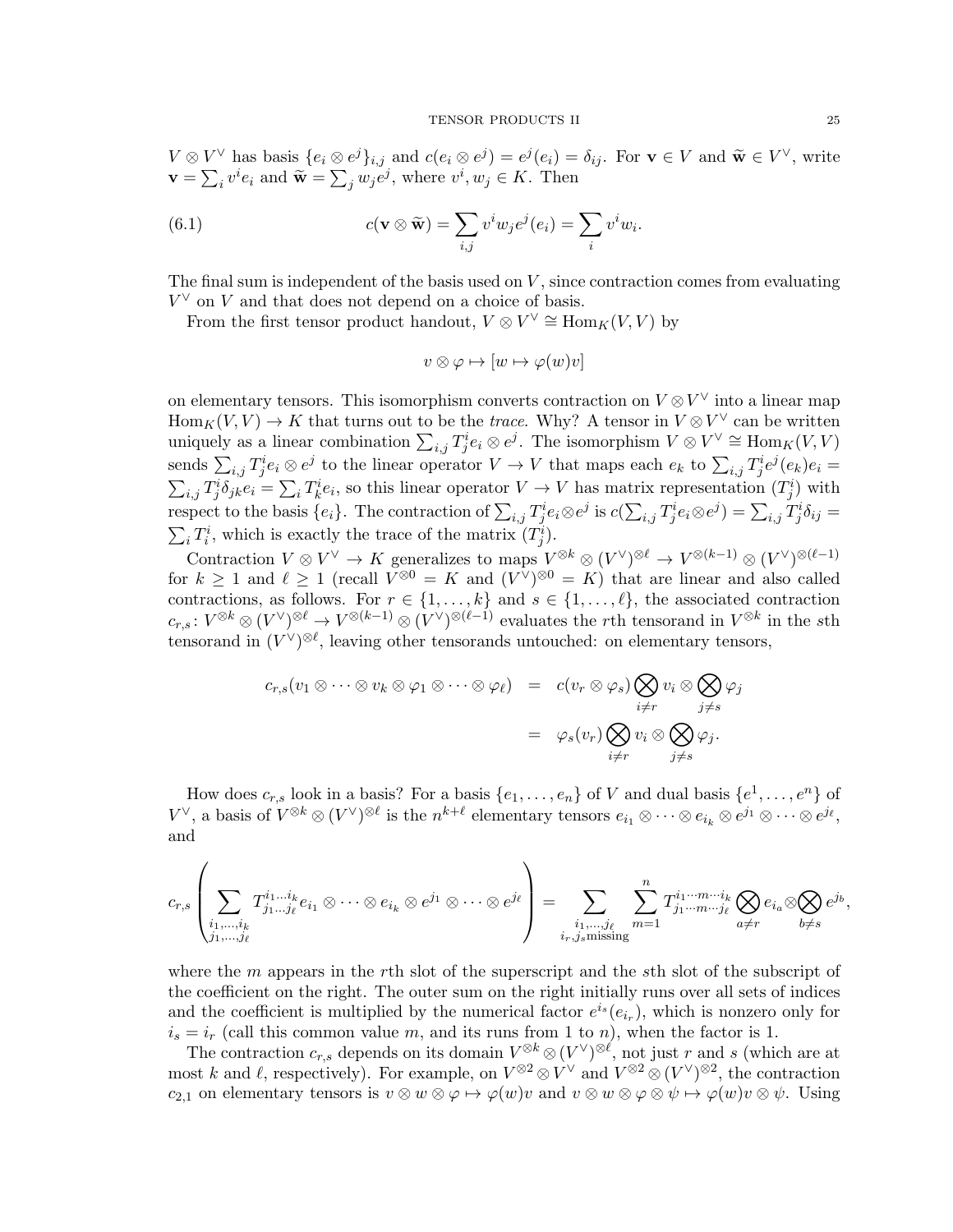bases, the contraction  $c_{2,1}$  on  $V^{\otimes 2} \otimes V^{\vee}$  is

<span id="page-25-0"></span>(6.2) 
$$
c_{2,1}\left(\sum_{\substack{i_1,i_2\\j_1}}T_{j_1}^{i_1i_2}e_{i_1}\otimes e_{i_2}\otimes e^{j_1}\right)=\sum_{\substack{i_1,i_2\\j_1}}T_{j_1}^{i_1i_2}e^{j_1}(e_{i_2})e_{i_1}=\sum_{i_1}\left(\sum_m T_m^{i_1m}\right)e_{i_1}
$$

and the contraction  $c_{2,1}$  on  $V^{\otimes 2} \otimes (V^{\vee})^{\otimes 2}$  is

<span id="page-25-1"></span>(6.3) 
$$
c_{2,1}\left(\sum_{\substack{i_1,i_2\\j_1,j_2}}T_{j_1j_2}^{i_1i_2}e_{i_1}\otimes e_{i_2}\otimes e^{j_1}\otimes e^{j_2}\right)=\sum_{i_1,j_2}\left(\sum_m T_{mj_2}^{i_1m}\right)e_{i_1}\otimes e^{j_2}.
$$

<span id="page-25-4"></span>Remark 6.1. In physics and engineering, tensors are often described just by components (coordinates), with summing over the basis being understood:  $\sum_i T^i e_i$  is written as  $T^i$  and  $\sum_{i,j} T_{ij}e^i \otimes e^j$  is written as  $T_{ij}$ . That components have indices in the opposite position (up vs. down) to basis vectors needs to be known to reconstruct the tensor from how its components are written. Another convention, which is widely used in geometry as well, is that summation signs within a component (due to contraction or to applying the metric – see below) are omitted and an implicit summation running from 1 to the dimension of V is intended for each index repeated as both a superscript and subscript. This is called the Einstein summation convention. For example, the most basic contraction  $V \otimes V^{\vee} \to K$ , where  $\sum_{i,j} T^i_j e_i \otimes e^j \mapsto \sum_i T^i_i$ , is written in this convention as

$$
T^i_j \mapsto T^i_i.
$$

The contractions  $c_{2,1}$  in [\(6.2\)](#page-25-0) and [\(6.3\)](#page-25-1), on  $V^{\otimes 2} \otimes V^{\vee}$  and  $V^{\otimes 2} \otimes (V^{\vee})^{\otimes 2}$  respectively, are denoted in the Einstein summation convention as

<span id="page-25-2"></span>
$$
T_{j_1}^{i_1 i_2} \mapsto T_{i_2}^{i_1 i_2}, \qquad T_{j_1 j_2}^{i_1 i_2} \mapsto T_{i_2 j_2}^{i_1 i_2}.
$$

Contraction only makes sense when we combine V and  $V^{\vee}$ . We can't contract V and V – it doesn't make sense to evaluate elements of  $V$  on  $V$ . However, if we have a preferred isomorphism  $g: V \to V^{\vee}$  of vector spaces then we can use g to turn V into  $V^{\vee}$ . We have  $V \otimes V \cong V \otimes V^{\vee}$  using id.  $\otimes g$  and we can contract the right side. So we can contract on  $V \otimes V$  after all, provided we use an isomorphism g from V to  $V^{\vee}$  and remember what g is. Contraction on  $V \otimes V$  (using q) means the composite map

(6.4) 
$$
V \otimes V \xrightarrow{\mathrm{id} \cdot \otimes g} V \otimes V^{\vee} \xrightarrow{c} K.
$$

This depends on the choice of  $q$  but not on a choice of basis of  $V$ .

<span id="page-25-3"></span>There should be nothing special about using q in the second tensorand in  $(6.4)$ . We want

(6.5) 
$$
V \otimes V \xrightarrow{g \otimes id.} V^{\vee} \otimes V \longrightarrow K
$$

to be the same overall mapping as  $(6.4)$ , where the second mapping in  $(6.5)$  is induced by evaluation of  $V^{\vee}$  on V. The agreement of [\(6.4\)](#page-25-2) and [\(6.5\)](#page-25-3) means  $g(\mathbf{v})(\mathbf{w}) = g(\mathbf{w})(\mathbf{v})$  for all **v** and **w** in V. This means that if we regard  $g: V \to V^{\vee}$  as a bilinear map  $V \times V \to K$ by  $(v, w) \mapsto g(v)(w)$  or  $(v, w) \mapsto g(w)(v)$  we want the same result: we want g to be symmetric as a bilinear form on  $V$ . To check a given g is symmetric, it enough to check this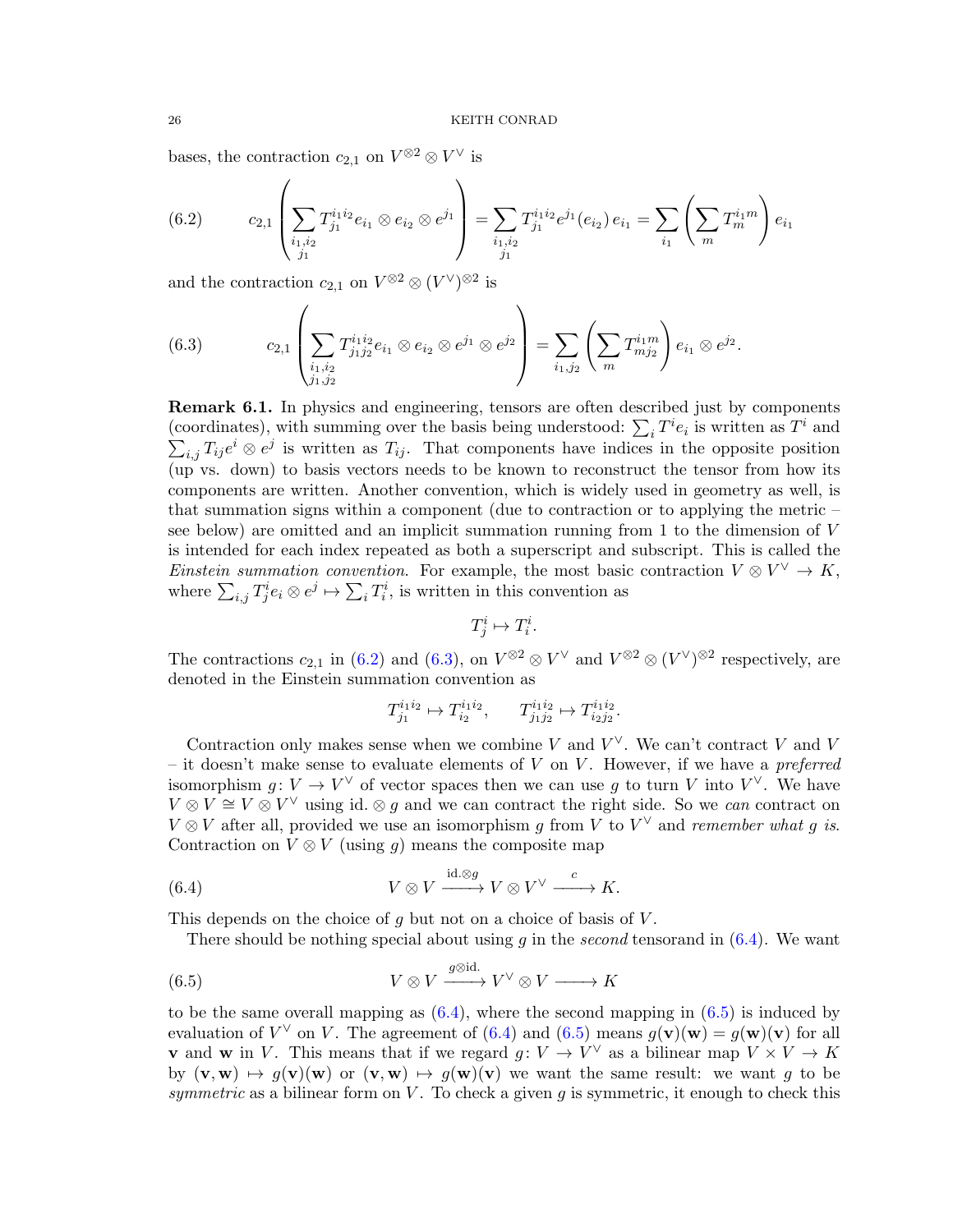on a basis  $\{e_1, \ldots, e_n\}$  of  $V: g(e_i)(e_i) = g(e_i)(e_i)$  in K for all i and j. Set  $g_{ij} = g(e_i)(e_i)$ , so  $g(e_i) = \sum$ j  $g_{ij}e^j$  for all i and  $g_{ij} = g_{ji}$  for all i, j from 1 to n: the matrix  $(g_{ij})$  is symmetric.

We can think of the isomorphism  $g: V \to V^{\vee}$  as a bilinear map  $V \times V \to K$  in two ways: either as  $(\mathbf{v}, \mathbf{w}) \mapsto g(\mathbf{v})(\mathbf{w})$  or as  $(\mathbf{v}, \mathbf{w}) \mapsto g(\mathbf{w})(\mathbf{v})$ . The fact that g is an isomorphism is equivalent to  $g$  as a bilinear form on  $V$  being nondegenerate and is also equivalent to the matrix  $(g_{ij})$  coming from any basis of V  $(g_{ij} = g(e_i)(e_j))$  being invertible. In practice we always assume  $g$  is symmetric and nondegenerate as a bilinear form on  $V$ .

Let's write q and then the contraction on  $V \otimes V$  from [\(6.4\)](#page-25-2) or [\(6.5\)](#page-25-3) in coordinates. Pick a basis  $\{e_1, \ldots, e_n\}$  of V and dual basis  $\{e^1, \ldots, e^n\}$  of  $V^{\vee}$ . For  $\mathbf{v} = \sum_i v^i e_i$  in V, how does  $g(\mathbf{v})$  look in the dual basis of  $V^{\vee}$ ? That  $g_{ij} = g(e_i)(e_j)$  means  $g(e_i) = \sum_j g_{ij}e^j$ , so

$$
g(\mathbf{v}) = g\left(\sum_i v^i e_i\right) = \sum_i v^i g(e_i) = \sum_i v^i \left(\sum_j g_{ij} e^j\right) = \sum_j \left(\sum_i g_{ij} v^i\right) e^j.
$$

Thus  $g(\sum_i v^i e_i) = \sum_j v_j e^j$ , where  $v_j = \sum_j$ i  $g_{ij}v^i=\sum$ i  $g_{ji}v^i$  for all j (recall  $g_{ij} = g_{ji}$ ).

The passage from the numbers  $\{v^i\}$  (components of **v**) to the numbers  $\{v_j\}$  (components of  $g(\mathbf{v})$  by multiplying each  $v^i$  by  $g_{ij}$  and summing over all i is called lowering an index. It is the coordinate version (using a basis of V and its dual basis in  $V^{\vee}$ ) of going from v in V to  $g(\mathbf{v})$  in  $V^{\vee}$ , which depends on g but not on the choice of basis of V.

For  $\mathbf{x} = \sum_i x^i e_i$  and  $\mathbf{y} = \sum_i y^i e_i$  in  $V^{\otimes 2}$ , [\(6.4\)](#page-25-2) has the following effect on the elementary tensor  $\mathbf{x} \otimes \mathbf{y}$ :

$$
\mathbf{x} \otimes \mathbf{y} \mapsto \mathbf{x} \otimes g(\mathbf{y})
$$
  
=  $\left(\sum_i x^i e_i\right) \otimes \left(\sum_j y_j e^j\right)$  where  $y_j = \sum_k g_{kj} y^k = \sum_k g_{jk} y^k$   
 $\xrightarrow{i} \sum_i x^i y_i$  by (6.1).

Unwrapping the definition of  $y_i$  terms of  $g_{ij}$  and  $y^j$  (for  $j = 1, \ldots, n$ ),

$$
\sum_i x^i y_i = \sum_{i,j} g_{ij} x^i y^j.
$$

This is usually not  $\sum_i x^i y^i$  unless  $g_{ij} = \delta_{ij}$  for all i and j. More generally, the contraction of the tensor  $\mathsf{T} = \sum_{i,j} T^{ij} e_i \otimes e_j$  in  $V^{\otimes 2}$  using g is the scalar  $\sum_{i,j} g_{ij} T^{ij}$  in K. This contraction is independent of the basis  $\{e_1, \ldots, e_n\}$  of V but depends on the isomorphism  $g: V \to V^{\vee}$ .

**Example 6.2.** Let g be an isomorphism  $V \to V^{\vee}$  that is symmetric (and nondegenerate) as a bilinear form  $V \times V \to K$ . Applying g to the sth tensorand of  $V^{\otimes k}$ , where  $k \geq 2$  and  $1 \leq s \leq k$ , turns the tensor  $\sum_{i_1,\dots,i_k} T^{i_1\dots i_k} e_{i_1} \otimes \cdots \otimes e_{i_k}$  into

$$
\sum_{i_1,\dots,i_k} T^{i_1\dots i_k} e_{i_1} \otimes \dots \otimes g(e_{i_s}) \otimes \dots \otimes e_{i_k} = \sum_{i_1,\dots,i_k} T^{i_1\dots i_k} e_{i_1} \otimes \dots \otimes \underbrace{\left(\sum_i g_{ii_s} e^i\right)}_{\text{sth tensorand}} \otimes \dots \otimes e_{i_k}
$$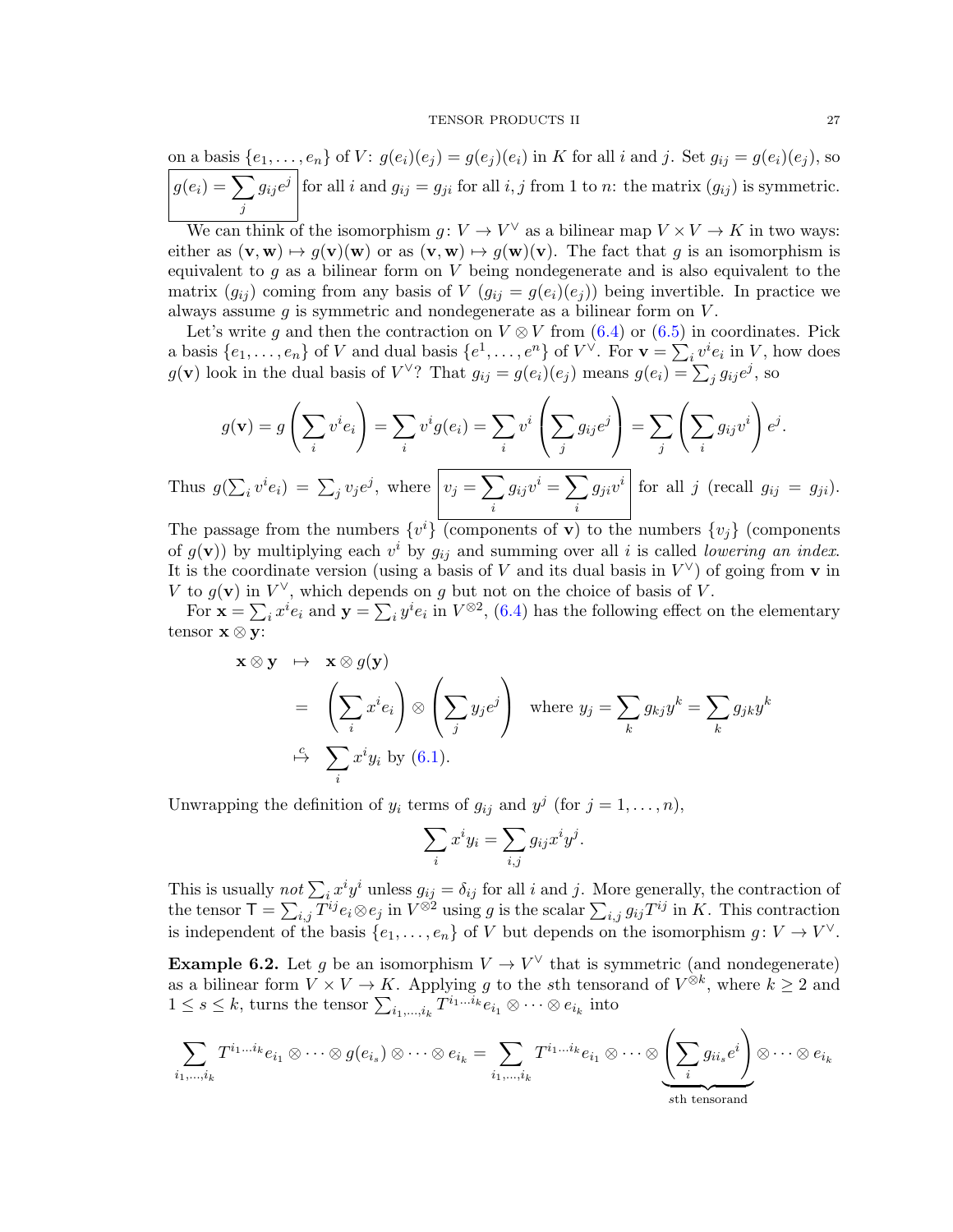and contracting the rth and sth tensorands<sup>[11](#page-27-0)</sup> where  $r \neq s$  gives us the following tensor in  $V^{\otimes (k-2)}$ :

$$
\sum_{\substack{i_1,\ldots,i_k \\ i_r,i_s \text{ missing}}} \left( \sum_{i_r,i_s} g_{i_r i_s} T^{i_1 \ldots i_k} \right) \underbrace{e_{i_1} \otimes \cdots \otimes e_{i_k}}_{i_r,i_s \text{ missing}}.
$$

**Example 6.3.** Let g be an isomorphism  $V \to V^{\vee}$  that is symmetric (and nondegenerate) as a bilinear form  $V \times V \to K$ . For a rank 3 tensor T in  $V^{\otimes 2} \otimes V^{\vee}$ , we have the rank 3 tensors  $U = (g \otimes 1 \otimes 1)(T) \in V^{\vee} \otimes V \otimes V^{\vee}$  (not standard form with all V's first) and  $\mathsf{U}'=(g\otimes g\otimes 1)(\mathsf{T})\in (V^{\vee})^{\otimes 3}$ . What do U and U' look like in terms of how T looks?

Using a basis  $\{e_1,\ldots,e_n\}$  for V and dual basis  $\{e^1,\ldots,e^n\}$  for  $V^\vee$ , in  $V^{\otimes 2}\otimes V^\vee$  let

$$
\mathsf{T} = \sum_{\substack{i_1, i_2 \\ j_1}} T_{j_1}^{i_1 i_2} e_{i_1} \otimes e_{i_2} \otimes e^{j_1}.
$$

Passing from  $V^{\otimes 2} \otimes V^{\vee} = V \otimes V \otimes V^{\vee}$  to  $V^{\vee} \otimes V \otimes V^{\vee}$  by  $g \otimes 1 \otimes 1$  only affects the first tensorand:

$$
\mathsf{U}=(g\otimes 1\otimes 1)(\mathsf{T})=\sum_{\substack{i_2\\j_1,j_2}}U_{j_2j_1}^{i_2}e^{j_2}\otimes e_{i_2}\otimes e^{j_1},\quad\text{where}\ \ U_{j_2j_1}^{i_2}=\sum_{i_1}g_{i_1j_2}T_{j_1}^{i_1i_2}.
$$

Passing from  $V^{\otimes 2} \otimes V^{\vee} = V \otimes V \otimes V^{\vee}$  to  $(V^{\vee})^{\otimes 3}$  by  $g \otimes g \otimes 1$  affects the first two tensorands:

$$
\mathsf{U}'=(g\otimes g\otimes 1)(\mathsf{T})=\sum_{j_1,j_2,j_3}U_{j_2j_3j_1}e^{j_2}\otimes e^{j_3}\otimes e^{j_1},\quad\text{where}\quad U_{j_2j_3j_1}=\sum_{i_1,i_2}g_{i_1j_2}g_{i_2j_3}T_{j_1}^{i_1i_2}.
$$

Remark 6.4. Putting the Einstein summation convention (Remark [6.1\)](#page-25-4) to work, the contraction  $V \otimes V^{\vee} \to K$  sends  $v^{i}e_{i} \otimes w_{j}e^{j}$  to  $v^{i}w_{i}$ , which is the same as  $v^{j}w_{j}$  and is independent of the basis since it is simply evaluating  $V^{\vee}$  on V. Using an isomorphism  $g: V \to V^{\vee}$  that is symmetric (and nondegenerate) as a bilinear form  $V \times V \to K$ , any  $\mathbf{v} = v^i e_i$  in V turns into  $g(\mathbf{v}) = v_i e^i$  in  $V^{\vee}$  where  $v_i = g_{ki} v^k = g_{ik} v^k$  since  $(g_{ij})$  is symmetric, and the contraction  $V \otimes V \to K$  that depends on g has the effect  $x^i e_i \otimes y^j e_j \mapsto x^i y_i = x_j y^j = g_{ij} x^i y^j$  (remember  $g_{ij} = g_{ji}!$  and more generally  $T^{ij}e_i \otimes e_j \mapsto g_{ij}T^{ij}$ . The contraction on  $V^{\otimes 2}$  depends on g but not on the basis of V. Contraction on  $V^{\otimes k}$ , for  $k \geq 2$ , using the rth and sth tensorand is a linear map to  $V^{\otimes (k-2)}$  with the effect  $T^{i_1...i_k}e_{i_1}\otimes \cdots \otimes e_{i_k} \mapsto g_{i_ri_s}T^{i_1...i_k}e_{i_1}\otimes \cdots \otimes e_{i_k}$  *missing* .

For  $T_{i_1}^{i_1i_2}$  $j_1^{i_1 i_2}$  in  $V \otimes V \otimes V^{\vee}$ , if we lower the first upper index we get  $g_{i_1 j_2} T^{i_1 i_2}_{j_1}$  $y_1^{i_1 i_2}$  in  $V^\vee \otimes V \otimes V^\vee$ and if we lower both upper indices then we get  $g_{i_1j_2}g_{i_2j_3}T_{j_1}^{i_1i_2}$  $y_1^{i_1 i_2}$  in  $V^\vee \otimes V^\vee \otimes V^\vee$ .

Contraction lets us map  $V^{\otimes k} \otimes (V^{\vee})^{\otimes \ell}$  to  $V^{\otimes (k-1)} \otimes (V^{\vee})^{\otimes (\ell-1)}$  by combining a choice of V and  $V^{\vee}$  in  $V^{\otimes k} \otimes (V^{\vee})^{\otimes \ell}$  using evaluation to get scalars. We can use an isomorphism  $g: V \to V^{\vee}$  to change any V in  $V^{\otimes k} \otimes (V^{\vee})^{\otimes \ell}$  into  $V^{\vee}$  (in practice g is symmetric when viewed as a bilinear form) and thus contract any two different V tensorands (the result depends on g). To contract two different  $V^{\vee}$  tensorands, use the inverse  $g^{-1}: V^{\vee} \to V$ , which as a bilinear form on  $V^{\vee}$  is symmetric: writing  $|g^{-1}(e^i) = \sum$ j  $g^{ij}e_j$ ,  $(g^{ij})$  is the

<span id="page-27-0"></span><sup>&</sup>lt;sup>11</sup>While  $V^{\otimes (s-1)}$  ⊗  $(V^{\vee})$  ⊗  $V^{\otimes (k-s)}$  is not in standard form, the meaning of contraction using the rth tensorand V and the sth tensorand  $V^{\vee}$  should be obvious to the reader.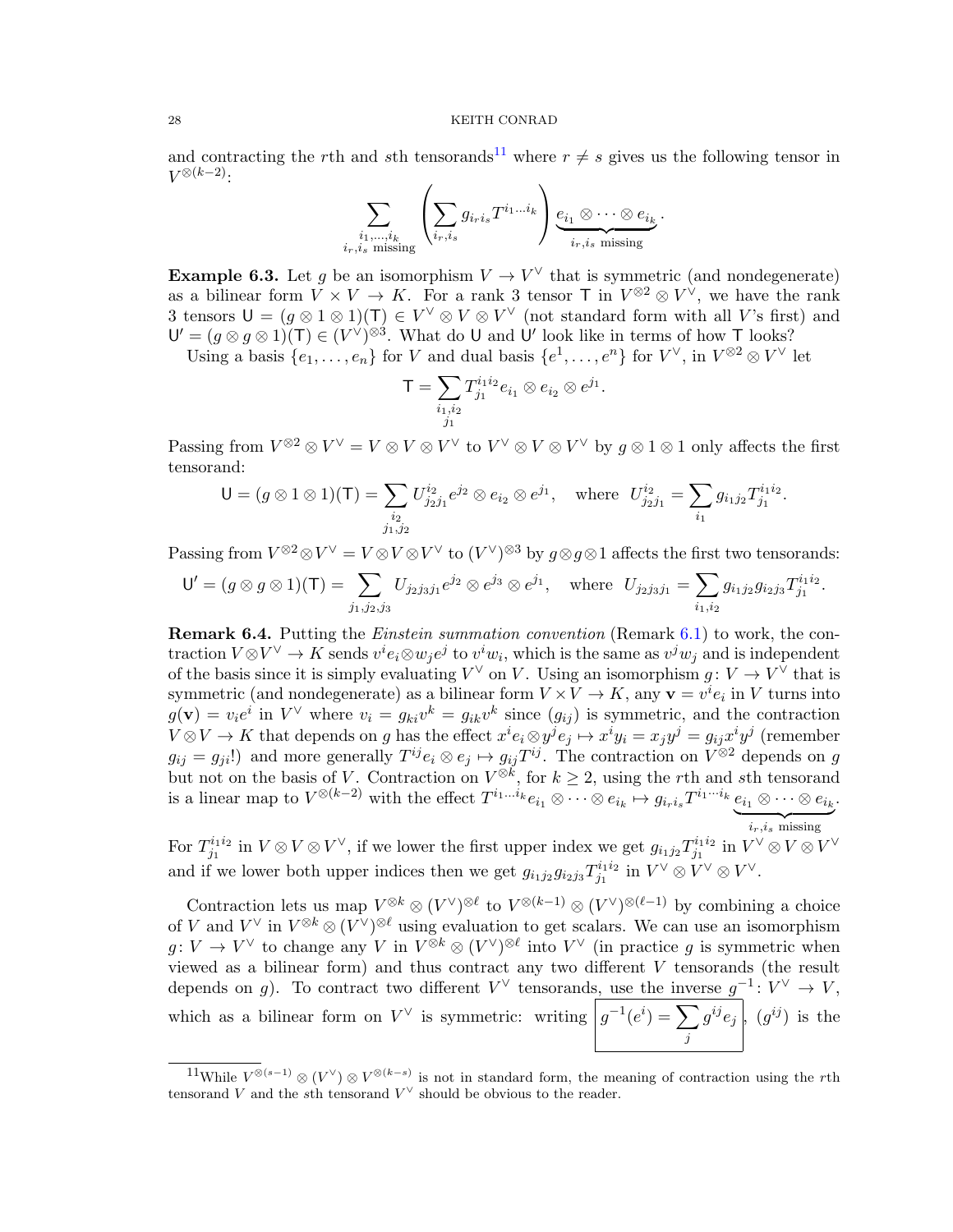inverse matrix to  $(g_{ij})$  and is symmetric since  $(g_{ij})$  is. We have  $g^{-1}(\sum_i v_i e^i) = \sum_j v^j e_j$ , where  $v^j = \sum$ i  $g^{ij}v_i$ . The passage from  $\{v_i\}$  to  $\{v^j\}$  is multiplying  $v_i$  by  $g^{ij}$  and summing over all i. It is called raising an index and depends on g: this is the coordinate version

(using a basis of V and its dual basis in  $V^{\vee}$ ) of going from elements of  $V^{\vee}$  to elements of V by  $g^{-1}$ .<sup>[12](#page-28-0)</sup> Using g or  $g^{-1}$  in enough places lets us turn the mixed tensors of  $V^{\otimes k} \otimes (V^{\vee})^{\otimes \ell}$ into pure tensors in  $V^{\otimes (k+\ell)}$  or  $(V^{\vee})^{\otimes (k+\ell)}$ .

The operations of raising/lowering an index and contraction do not depend on a choice of basis of  $V$ . That is because raising/lowering an index is just applying a choice of isomorphism from V to  $V^{\vee}$  or *vice versa* and contraction is based on the natural bilnear evaluation map  $V^{\vee} \times V \to K$  thought of as a linear map  $V^{\vee} \otimes V \to K$  or  $V \otimes V^{\vee} \to K$ , and none of these depend on bases. For physics or engineering students who don't know about dual spaces, the independence of basis for these operations is verified by tedious calculations (if they care at all) and they check raising/lowering indices and contractions send tensors to tensors by checking the output of such operations satisfies tensor transformation rules, so it is a tensor. At least that it is how books for such students handles the tasks and it might look like a miracle to those who can't think about concepts without bases.: what do raising/lowering an index and multiplying by  $g_{ij}$  mean if you don't know what  $V^{\vee}$  is?

When  $K = \mathbf{R}$ , a nondegenerate symmetric bilinear form g on V is called a metric on V. This generalizes the dot product on  $\mathbb{R}^n$ , so intuitively it is more like squared distance than distance itself. (A metric in the sense of metric spaces is always nonnnegative, but  $q$ as a bilinear form might be positive and negative.) There is an integer  $p$  from 0 to  $n$  and a basis  $\{e_1, \ldots, e_n\}$  of  $\overline{V}$  in which  $g(\sum_i x^i e_i, \sum_j y^j e_j) = \sum_{i=1}^p x^i y^i - \sum_{i=p+1}^n x^i y^i$ . For  $p=0$ or n one sum on the right is empty and that's treated as 0. Here are two important special cases.

- The case  $p = n$  means  $q(\mathbf{v}, \mathbf{v}) \geq 0$  with equality if and only if  $\mathbf{v} = \mathbf{0}$ . Such q are called positive-definite or inner products. They are used in Riemannian geometry.
- The cases  $p = 1$  or  $p = n-1$  are important in Lorentzian geometry, and in relativity when  $n = 4$ .

# <span id="page-28-1"></span>7. Tensor Product of R-Algebras

<span id="page-28-2"></span>Our tensor product isomorphisms of modules often involve rings, e.g.,  $C \otimes_R M_n(R) \cong$  $M_n(C)$  as C-vector spaces (Example [4.7\)](#page-15-2). Now we will show how to turn the tensor product of two rings into a ring. Then we will revisit a number of previous module isomorphisms where the modules are also rings and find that the isomorphism holds at the level of rings.

Because we want to be able to say  $C \otimes_R M_n(\mathbf{R}) \cong M_n(\mathbf{C})$  as rings, not just as vector spaces (over  $\bf{R}$  or  $\bf{C}$ ), and matrix rings are noncommutative, we are going to allow our R-modules to be possibly noncommutative rings. But  $R$  itself remains commutative!

Our rings will all be R-algebras. An R-algebra is an R-module A equipped with an Rbilinear map  $A \times A \rightarrow A$ , called multiplication or product. Bilinearity of multiplication includes distributive laws for multiplication over addition as well as the extra rule

$$
(7.1) \t\t\t r(ab) = (ra)b = a(rb)
$$

<span id="page-28-0"></span> $12$ Raising or lowering indices describes what happens to *components* in a basis. The basis undergoes the opposite change (lowering or raising its indices).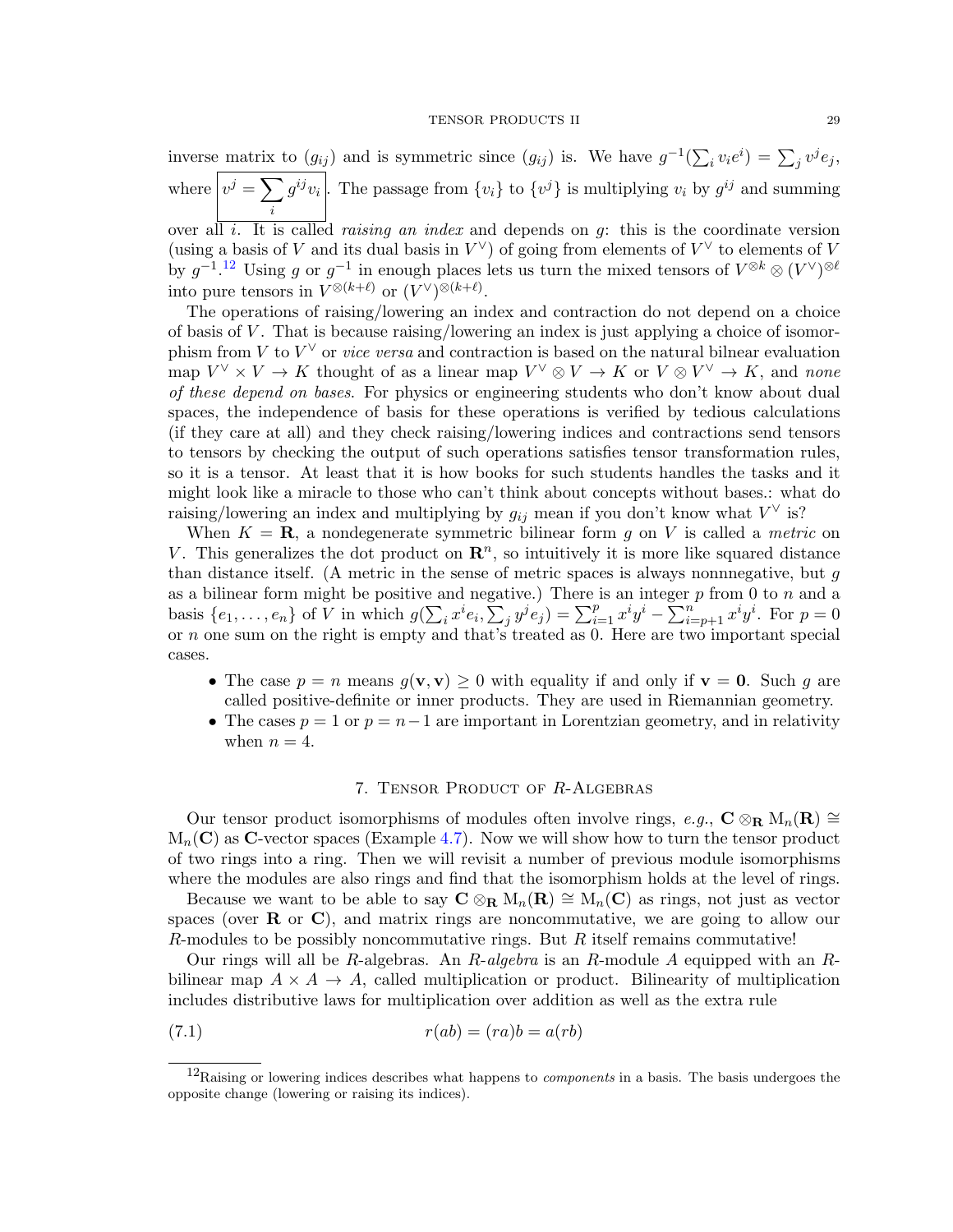for  $r \in R$  and a and b in B, which says R-scaling commutes with multiplication in the R-algebra. We also want  $1 \cdot a = a$  for  $a \in A$ , where 1 is the identity element of R.

Examples of R-algebras include the matrix ring  $M_n(R)$ , a quotient ring  $R/I$ , and the polynomial ring  $R[X_1, \ldots, X_n]$ . We will assume, as in all these examples, that our algebras have associative multiplication and a multiplicative identity, so they are genuinely rings (perhaps not commutative) and being an R-algebra just means they have a little extra structure related to scaling by R. When an R-algebra contains  $R$ , [\(7.1\)](#page-28-1) is a special case of associative multiplication in the algebra.

The difference between an R-algebra and a ring is exactly like that between an R-module and an abelian group. An R-algebra is a ring on which we have a scaling operation by  $R$ that behaves nicely with respect to the addition and multiplication in the  $R$ -algebra, in the same way that an R-module is an abelian group on which we have a scaling operation by R that behaves nicely with respect to the addition in the R-module. While Z-modules are nothing other than abelian groups, Z-algebras in our lexicon are nothing other than rings (possibly noncommutative).

Because of the universal mapping property of the tensor product, to give an R-bilinear multiplication  $A \times A \rightarrow A$  in an R-algebra A is the same thing as giving an R-linear map  $A \otimes_R A \to A$ . So we could define an R-algebra as an R-module A equipped with an Rlinear map  $A \otimes_R A \xrightarrow{m} A$ , and declare the product of a and b in A to be  $ab := m(a \otimes b)$ . Associativity of multiplication can be formulated in tensor language: the diagram

<span id="page-29-0"></span>

commutes.

**Theorem 7.1.** Let A and B be R-algebras. There is a unique multiplication on  $A \otimes_R B$ making it an R-algebra such that

(7.2)  $(a \otimes b)(a' \otimes b') = aa' \otimes bb'$ 

for all elementary tensors. The multiplicative identity is  $1 \otimes 1$ .

*Proof.* If there is an R-algebra multiplication on  $A \otimes_R B$  satisfying [\(7.2\)](#page-29-0) then multiplication between any two tensors is determined:

$$
\sum_{i=1}^k a_i \otimes b_i \cdot \sum_{j=1}^\ell a'_j \otimes b'_j = \sum_{i,j} (a_i \otimes b_i)(a'_j \otimes b'_j) = \sum_{i,j} a_i a'_j \otimes b_i b'_j.
$$

So the R-algebra multiplication on  $A \otimes_R B$  satisfying [\(7.2\)](#page-29-0) is unique if it exists at all. Our task now is to write down a multiplication on  $A \otimes_R B$  satisfying [\(7.2\)](#page-29-0).

One way to do this is to define what left multiplication by each elementary tensor  $a\otimes b$  on  $A \otimes_B B$  should be, by introducing a suitable bilinear map and making it into a linear map. But rather than proceed by this route, we'll take advantage of various maps we already know between tensor products. Writing down an associative R-bilinear multiplication on  $A \otimes_R B$ with identity  $1 \otimes 1$  means writing down an R-linear map  $(A \otimes_R B) \otimes_R (A \otimes_R B) \to A \otimes_R B$ satisfying certain conditions, and that's what we're going to do.

Let  $A \otimes_R A \xrightarrow{m_A} A$  and  $B \otimes_R B \xrightarrow{m_B} B$  be the R-linear maps corresponding to multiplication on A and on B. Their tensor product  $m_A \otimes m_B$  is an R-linear map from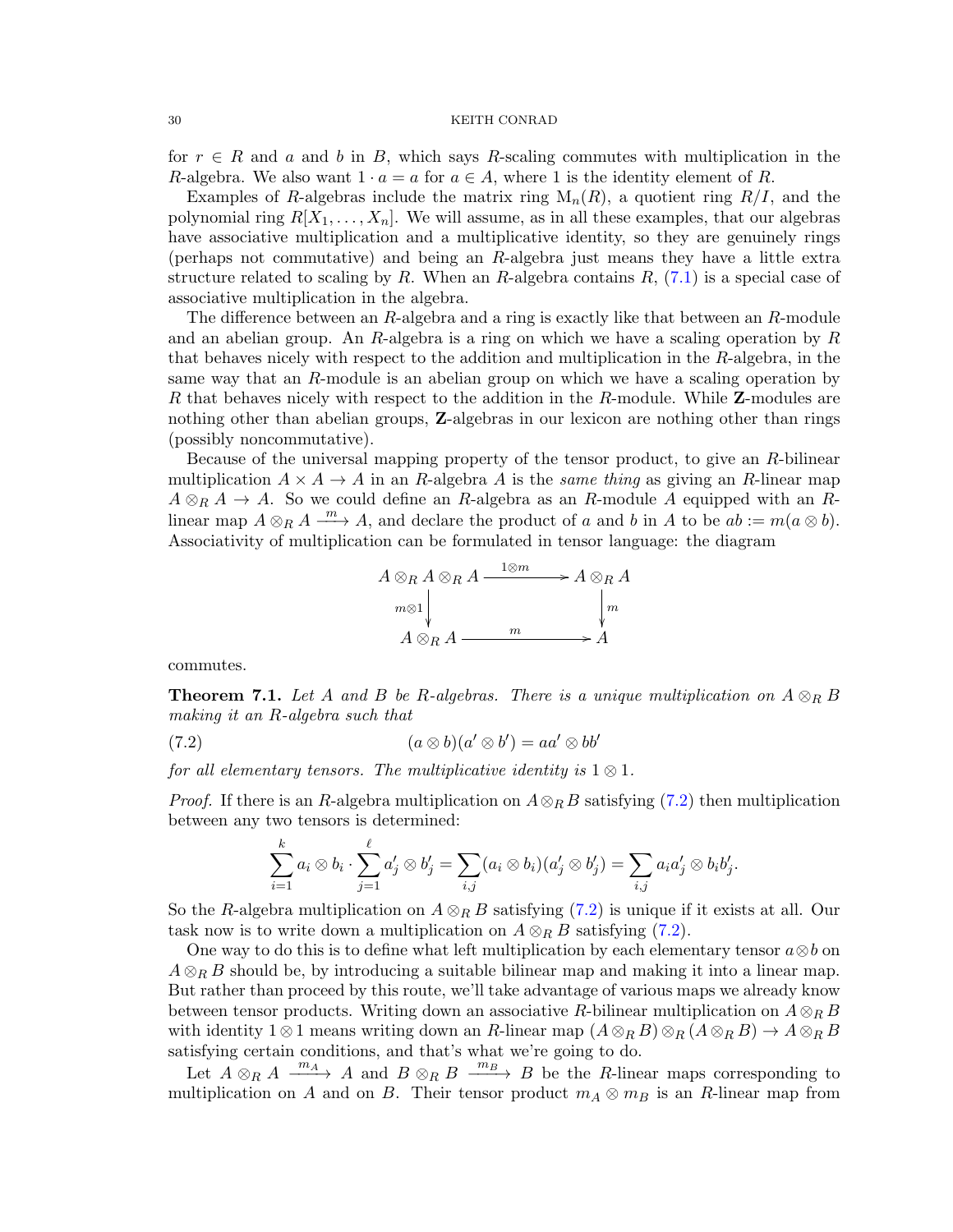$(A\otimes_R A)\otimes_R (B\otimes_R B)$  to  $A\otimes_R B$ . Using the commutativity and associativity isomorphisms on tensor products, there are natural isomorphisms

$$
(A \otimes_R B) \otimes_R (A \otimes_R B) \cong ((A \otimes_R B) \otimes_R A) \otimes_R B
$$
  
\n
$$
\cong (A \otimes_R (B \otimes_R A)) \otimes_R B
$$
  
\n
$$
\cong (A \otimes_R (A \otimes_R B)) \otimes_R B
$$
  
\n
$$
\cong ((A \otimes_R A) \otimes_R B) \otimes_R B
$$
  
\n
$$
\cong (A \otimes_R A) \otimes_R (B \otimes_R B).
$$

Tracking the effect of these maps on  $(a \otimes b) \otimes (a' \otimes b')$ ,

$$
(a \otimes b) \otimes (a' \otimes b') \rightarrow ((a \otimes b) \otimes a') \otimes b'
$$
  
\n
$$
\rightarrow (a \otimes (b \otimes a')) \otimes b'
$$
  
\n
$$
\rightarrow (a \otimes (a' \otimes b)) \otimes b'
$$
  
\n
$$
\rightarrow ((a \otimes a') \otimes b) \otimes b'
$$
  
\n
$$
\rightarrow (a \otimes a') \otimes (b \otimes b').
$$

Composing these isomorphisms with  $m_A \otimes m_B$  makes a map  $(A \otimes_R B) \otimes_R (A \otimes_R B) \to A \otimes_R B$ that is R-linear and has the effect

$$
(a \otimes b) \otimes (a' \otimes b') \mapsto (a \otimes a') \otimes (b \otimes b') \mapsto aa' \otimes bb',
$$

where  $m_A \otimes m_B$  is used in the second step. This R-linear map  $(A \otimes_R B) \otimes_R (A \otimes_R B) \rightarrow$  $A \otimes_R B$  pulls back to an R-bilinear map  $(A \otimes_R B) \times (A \otimes_R B) \to A \otimes_R B$  with the effect  $(a \otimes b, a' \otimes b') \mapsto aa' \otimes bb'$  on pairs of elementary tensors, which is what we wanted for our multiplication on  $A \otimes_R B$ . This proves  $A \otimes_R B$  has a multiplication satisfying [\(7.2\)](#page-29-0).

To prove  $1 \otimes 1$  is an identity and multiplication in  $A \otimes_R B$  is associative, we want

$$
(1 \otimes 1)t = t, \quad t(1 \otimes 1) = t, \quad (t_1t_2)t_3 = t_1(t_2t_3)
$$

for general tensors t,  $t_1$ ,  $t_2$ , and  $t_3$  in  $A \otimes_R B$ . These identities are additive in each tensor appearing on both sides, so verifying these equations reduces to the case that the tensors are all elementary, and this case is left to the reader.  $\Box$ 

**Corollary 7.2.** If A and B are commutative R-algebras then  $A \otimes_R B$  is a commutative R-algebra.

*Proof.* We want to check  $tt' = t't$  for all t and t' in  $A \otimes_R B$ . Both sides are additive in t, so it suffices to check the equation when  $t = a \otimes b$  is an elementary tensor:  $(a \otimes b)t' \stackrel{?}{=} t'(a \otimes b)$ . Both sides of this are additive in  $t'$ , so we are reduced further to the special case when  $t' = a' \otimes b'$  is also an elementary tensor:  $(a \otimes b)(a' \otimes b') \stackrel{?}{=} (a' \otimes b')(a \otimes b)$ . The validity of this is immediate from  $(7.2)$  since A and B are commutative.

<span id="page-30-0"></span>**Example 7.3.** Let's look at the ring  $C \otimes_R C$ . It is 4-dimensional as a real vector space, and its multiplication is determined from linearity by the products of its standard basis  $1 \otimes 1$ ,  $1 \otimes i$ ,  $i \otimes 1$ , and  $i \otimes i$ . The tensor  $1 \otimes 1$  is the multiplicative identity, so we'll look at the products of the three other basis elements, and since multiplication is commutative we only need one product per basis pair:

$$
(1 \otimes i)^2 = 1 \otimes (-1) = -(1 \otimes 1), \quad (1 \otimes i)(i \otimes 1) = i \otimes i, \quad (1 \otimes i)(i \otimes i) = i \otimes (-1) = -(i \otimes 1),
$$
  

$$
(i \otimes 1)^2 = (-1) \otimes 1 = -(1 \otimes 1), \quad (i \otimes 1)(i \otimes i) = (-1) \otimes i = -(1 \otimes i), \quad (i \otimes i)^2 = 1 \otimes 1.
$$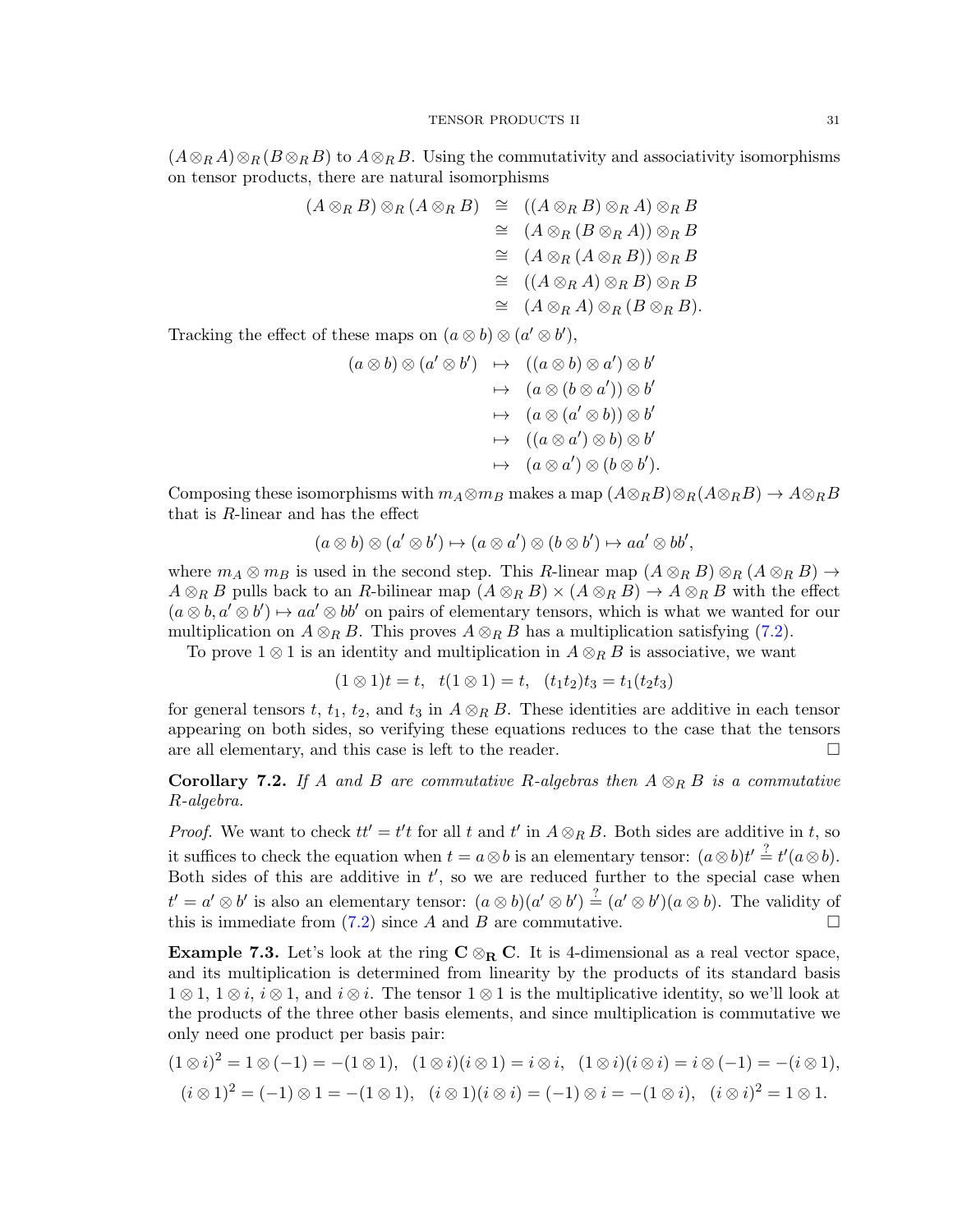Setting  $x = i \otimes 1$  and  $y = 1 \otimes i$ , we have  $\mathbf{C} \otimes_{\mathbf{R}} \mathbf{C} = \mathbf{R} + \mathbf{R}x + \mathbf{R}y + \mathbf{R}xy$ , where  $(\pm x)^2 = -1$ and  $(\pm y)^2 = -1$ . This commutative ring is not a field  $(-1 \text{ can't have more than two square})$ roots in a field), and in fact it is "clearly" the product ring  $(R+Rx)\times (R+Ry) \cong C\times C$  with componentwise operations. (Warning: an isomorphism  $C \otimes_R C \to C \times C$  is not obtained by  $z \otimes w \mapsto (z, w)$  since that is not well-defined:  $(-z) \otimes (-w) = z \otimes w$  but  $(-z, -w) \neq (z, w)$ in general. We'll see an explicit isomorphism in Example [7.18.](#page-36-0))

**Example 7.4.** The tensor product  $\mathbf{R} \otimes_{\mathbf{Q}} \mathbf{R}$  is isomorphic to  $\mathbf{R}$  as a  $\mathbf{Q}$ -vector space for the nonconstructive reason that they have the same (infinite) dimension over Q. When we compare  $\mathbf{R} \otimes_{\mathbf{Q}} \mathbf{R}$  to  $\mathbf{R}$  as commutative rings, they look very different: the tensor product compare  $\mathbf{R} \otimes \mathbf{Q} \mathbf{R}$  to  $\mathbf{R}$  as commutative rings, they look very different: the tensor product ring has zero divisors. The elementary tensors  $\sqrt{2} \otimes 1$  and  $1 \otimes \sqrt{2}$  are linearly independent over Q and square to  $2(1 \otimes 1)$ , so

$$
(\sqrt{2}\otimes 1+1\otimes \sqrt{2})(\sqrt{2}\otimes 1-1\otimes \sqrt{2})=2\otimes 1-1\otimes 2=0
$$

with neither factor on the left side being 0.

A homomorphism of R-algebras is a function between R-algebras that is both R-linear and a ring homomorphism. An *isomorphism* of R-algebras is a bijective R-algebra homomorphism. That is, an  $R$ -algebra isomorphism is simultaneously an  $R$ -module isomorphism and a ring isomorphism. For example, the reduction map  $R[X] \to R[X]/(X^2+X+1)$  is an R-algebra homomorphism (it is R-linear and a ring homomorphism) and  $\mathbf{R}[X]/(X^2+1) \cong \mathbf{C}$ as **R**-algebras by  $a + bX \rightarrow a + bi$ : this function is not just a ring isomorphism, but also R-linear.

For any R-algebras A and B, there is an R-algebra homomorphism  $A \to A \otimes_R B$  by  $a \mapsto a \otimes 1$  (check!). The image of A in  $A \otimes_B B$  might not be isomorphic to A. For instance, in  $\mathbb{Z} \otimes_{\mathbb{Z}} (\mathbb{Z}/5\mathbb{Z})$  (which is isomorphic to  $\mathbb{Z}/5\mathbb{Z}$  by  $a \otimes (b \mod 5) = ab \mod 5$ ), the image of **Z** by  $a \mapsto a \otimes 1$  is isomorphic to **Z**/5**Z**. There is also an R-algebra homomorphism  $B \to A \otimes_B B$  by  $b \mapsto 1 \otimes b$ . Even when A and B are noncommutative, the images of A and B in  $A \otimes_R B$  commute:  $(a \otimes 1)(1 \otimes b) = a \otimes b = (1 \otimes b)(a \otimes 1)$ . This is like groups G and H commuting in  $G \times H$  even if G and H are nonabelian.

It is worth contrasting the direct product  $A \times B$  (componentwise addition and multiplication, with  $r(a, b) = (ra, rb)$  and the tensor product  $A \otimes_R B$ , which are both R-algebras. The direct product  $A \times B$  is a ring structure on the R-module  $A \oplus B$ , which is usually quite different from  $A \otimes_R B$  as an R-module. There are natural R-algebra homomorphisms  $A \times B \xrightarrow{\pi_1} A$  and  $A \times B \xrightarrow{\pi_2} B$  by projection, while there are natural R-algebra homomorphisms  $A \to A \otimes_R B$  and  $B \to A \otimes_R B$  in the other direction (out of A and B to the tensor product rather than to A and B from the direct product). The projections out of the direct product  $A \times B$  to A and B are both surjective, but the maps to the tensor product  $A\otimes_R B$  from A and B need not be injective, e.g.,  $\mathbf{Z}\to\mathbf{Z}\otimes_{\mathbf{Z}}\mathbf{Z}/5\mathbf{Z}$ . The maps  $A\to A\otimes_R B$ and  $B \to A \otimes_R B$  are ring homomorphisms and the images are subrings, but although there are natural functions  $A \to A \times B$  and  $B \to A \times B$  given by  $a \mapsto (a, 0)$  and  $b \mapsto (0, b)$ , these are *not* ring homomorphisms and the images are ideals rather than subrings.

**Example 7.5.** We saw in Example [7.3](#page-30-0) that  $C \otimes_R C \cong C \times C$  as R-algebras. How do  $\mathbf{R} \otimes_{\mathbf{Q}} \mathbf{R}$ and  $\mathbf{R} \times \mathbf{R}$  compare? They are not isomorphic as real vector spaces since  $\dim_{\mathbf{R}} (\mathbf{R} \times \mathbf{R}) = 2$ while  $\dim_{\mathbf{R}}(\mathbf{R} \otimes_{\mathbf{Q}} \mathbf{R}) = \dim_{\mathbf{Q}}(\mathbf{R}) = \infty$ . An **R**-algebra isomorphism would in particular be an R-vector space isomorphism, so  $R \otimes_{\mathbf{Q}} R \not\cong R \times R$  as R-algebras. To show  $R \otimes_{\mathbf{Q}} R$  is not isomorphic to  $\mathbf{R} \times \mathbf{R}$  just as rings, we'll count square roots of 1. In  $\mathbf{R} \times \mathbf{R}$  there are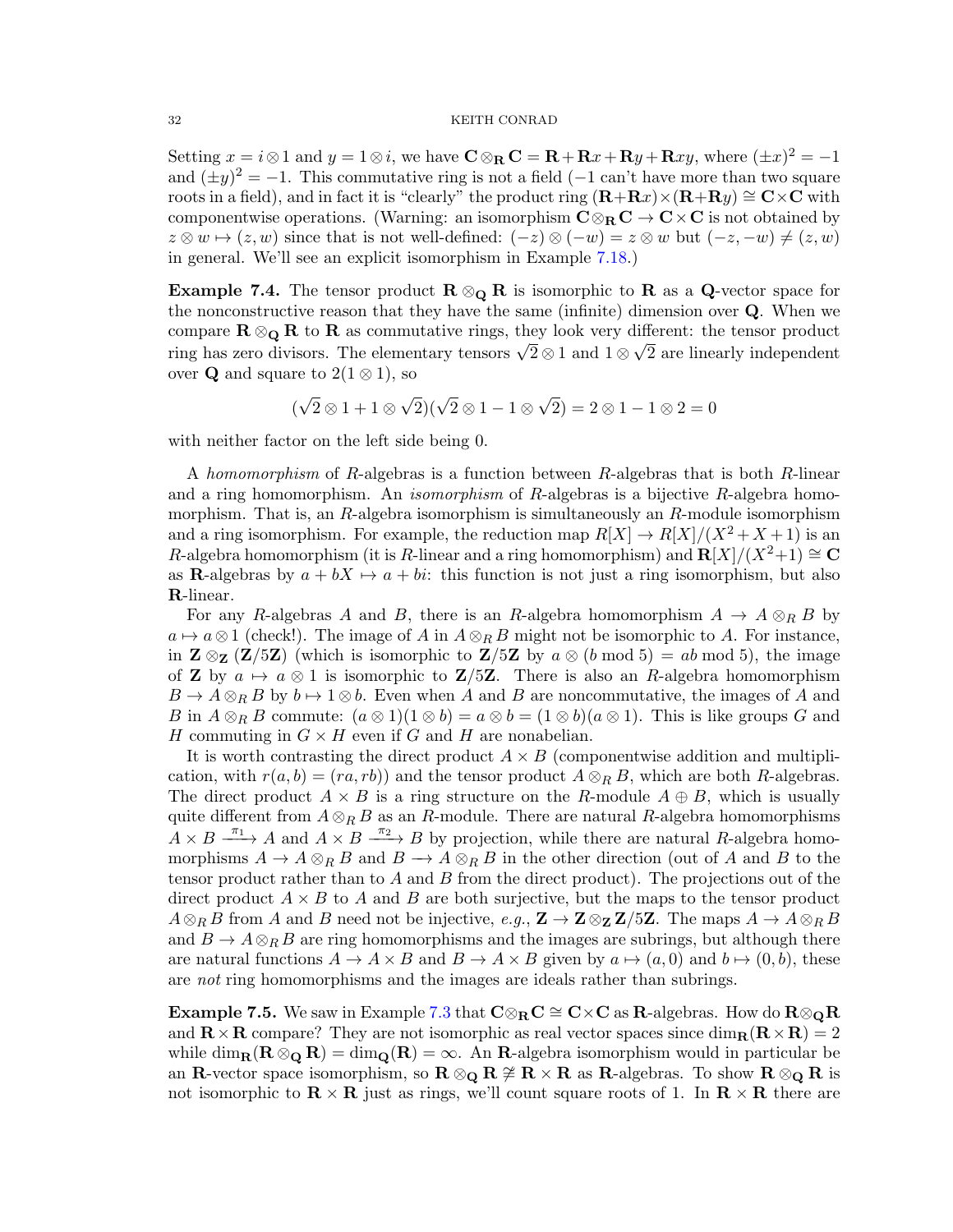four square roots of 1, namely  $(\pm 1, \pm 1)$  using independent choices of signs, but in  $\mathbb{R} \otimes_{\mathbb{Q}} \mathbb{R}$ there are at least six square roots of 1:

$$
\pm (1 \otimes 1), \pm \frac{1}{2}(\sqrt{2} \otimes \sqrt{2})
$$
 and  $\pm \frac{1}{3}(\sqrt{3} \otimes \sqrt{3}).$ 

These six tensors look different from each other, but how do we know they really are These six tensors look different from each other, but how do we know they really are different? The numbers  $1, \sqrt{2}$ , and  $\sqrt{3}$  are linearly independent over Q (why?), so any elementary tensors formed from these numbers in  $\mathbf{R} \otimes_{\mathbf{Q}} \mathbf{R}$  are linearly independent over **Q**. This proves the six elementary tensors above are distinct.

We will see in Example [7.17](#page-36-1) that  $\mathbb{R} \otimes_{\mathbb{Q}} \mathbb{R}$  has infinitely many square roots of 1.

The R-algebras  $A \times B$  and  $A \otimes_R B$  have dual universal mapping properties. For any R-algebra C and R-algebra homomorphisms  $C \xrightarrow{\varphi} A$  and  $C \xrightarrow{\psi} B$ , there is a unique R-algebra homomorphism  $C \rightarrow A \times B$  making the diagram



commute. For any R-algebra C and R-algebra homomorphisms  $A \xrightarrow{\varphi} C$  and  $B \xrightarrow{\psi} C$ such that the images of A and B in C commute  $(\varphi(a)\psi(b) = \psi(b)\varphi(a))$ , there is a unique R-algebra homomorphism  $A \otimes_R B \longrightarrow C$  making the diagram



commute.

A practical criterion for showing an R-linear map of R-algebras is an R-algebra homomorphism is as follows. If  $\varphi: A \to B$  is an R-linear map of R-algebras and  $\{a_i\}$  is a spanning set for A as an R-module (that is,  $A = \sum_i Ra_i$ ), then  $\varphi$  is multiplicative as long as it is so on these module generators:  $\varphi(a_i a_j) = \varphi(a_i) \varphi(a_j)$  for all i and j. Indeed, if this equation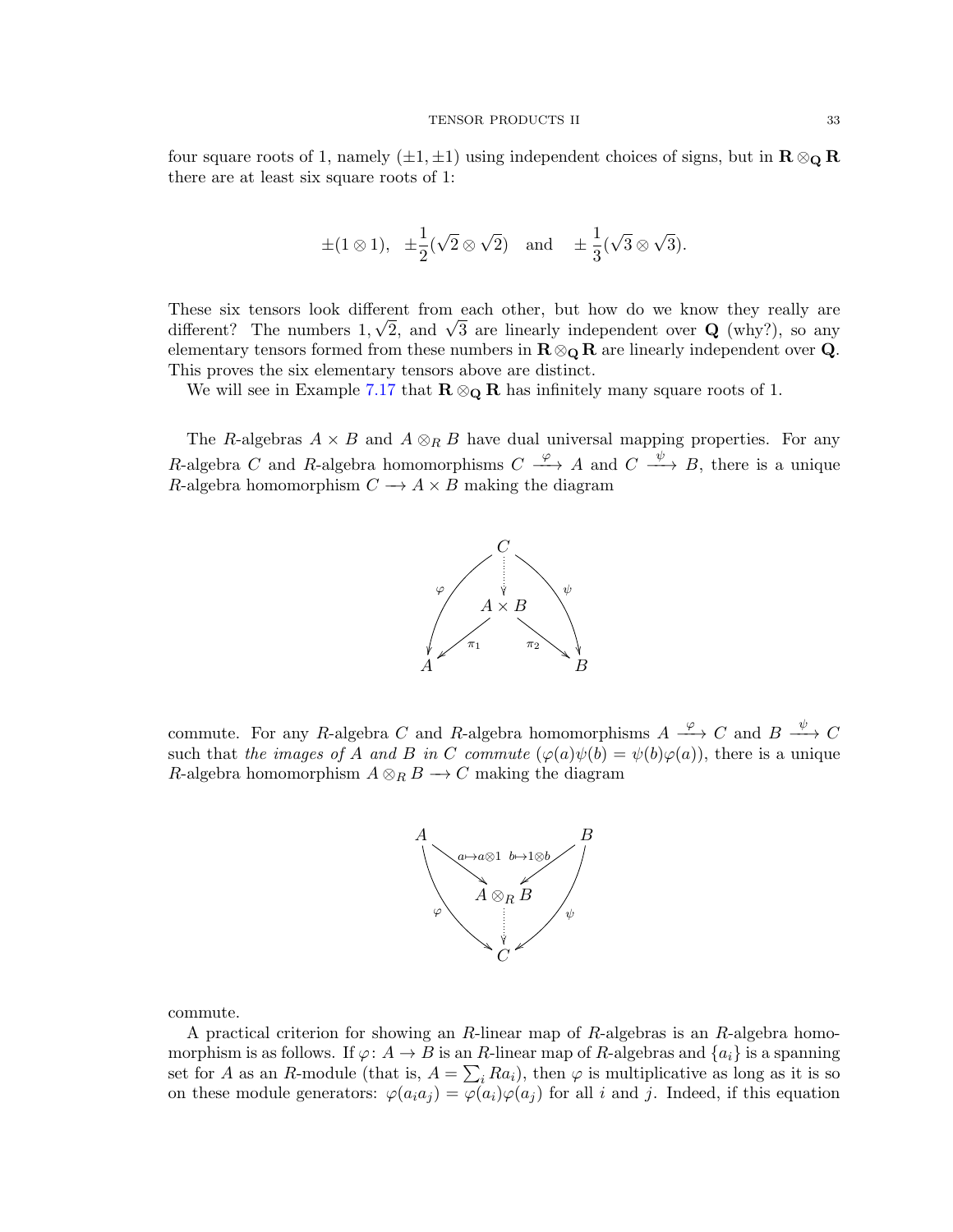holds then

$$
\varphi\left(\sum_{i} r_{i}a_{i} \cdot \sum_{j} r'_{j}a_{j}\right) = \varphi\left(\sum_{i,j} r_{i}r'_{j}a_{i}a_{j}\right)
$$

$$
= \sum_{i,j} r_{i}r'_{j}\varphi(a_{i}a_{j})
$$

$$
= \sum_{i,j} r_{i}r'_{j}\varphi(a_{i})\varphi(a_{j})
$$

$$
= \sum_{i} r_{i}\varphi(a_{i})\sum_{j} r'_{j}\varphi(a_{j})
$$

$$
= \varphi\left(\sum_{i} r_{i}a_{i}\right)\varphi\left(\sum_{j} r'_{j}a_{j}\right).
$$

This will let us bootstrap a lot of known R-module isomorphisms between tensor products to R-algebra isomorphisms by checking the behavior only on products of elementary tensors (and checking the multiplicative identity is preserved, which is always easy). We give some concrete examples before stating some general theorems.

**Example 7.6.** For ideals I and J in R, there is an isomorphism  $\varphi: R/I \otimes_R R/J \rightarrow$  $R/(I+J)$  of R-modules where  $\varphi(\overline{x} \otimes \overline{y}) = \overline{xy}$ . Then  $\varphi(\overline{1} \otimes \overline{1}) = \overline{1}$  and

$$
\varphi((\overline{x}\otimes \overline{y})(\overline{x}'\otimes \overline{y}'))=\varphi(\overline{xx}'\otimes \overline{yy}')=\overline{xx'yy'}=\overline{xy}\ \overline{x'y'}=\varphi(\overline{x}\otimes \overline{y})\varphi(\overline{x}'\otimes \overline{y}').
$$

So  $R/I \otimes_R R/J \cong R/(I+J)$  as R-algebras, not just as R-modules. In particular, the additive isomorphism  $\mathbf{Z}/a\mathbf{Z} \otimes_{\mathbf{Z}} \mathbf{Z}/b\mathbf{Z} \cong \mathbf{Z}/(a, b)\mathbf{Z}$  is in fact an isomorphism of rings.

<span id="page-33-0"></span>**Example 7.7.** There is an R-module isomorphism  $\varphi: R[X] \otimes_R R[Y] \to R[X, Y]$  where  $\varphi(f(X) \otimes g(Y)) = f(X)g(Y)$ . Let's show it's an R-algebra isomorphism:  $\varphi(1 \otimes 1) = 1$  and

$$
\varphi((f_1(X) \otimes g_1(Y))(f_2(X) \otimes g_2(Y))) = \varphi(f_1(X)f_2(X) \otimes g_1(Y)g_2(Y)) \n= f_1(X)f_2(X)g_1(Y)g_2(Y) \n= f_1(X)g_1(Y)f_2(X)g_2(Y) \n= \varphi(f_1(X) \otimes g_1(Y))\varphi(f_2(X) \otimes g_2(Y)),
$$

so  $R[X] \otimes_R R[Y] \cong R[X, Y]$  as R-algebras, not just as R-modules. (It would have sufficed to check  $\varphi$  is multiplicative on pairs of monomial tensors  $X^i \otimes Y^j$ .

In a similar way, the natural R-module isomorphism  $R[X]^{\otimes k} \cong R[X_1, \ldots, X_n]$ , where the indeterminate  $X_i$  on the right corresponds on the left to the tensor  $1 \otimes \cdots \otimes X \otimes \cdots \otimes 1$ with  $X$  in the *i*th position, is an isomorphism of  $R$ -algebras.

**Example 7.8.** When R is a domain with fraction field K,  $K \otimes_R K \cong K$  as R-modules by  $x \otimes y \mapsto xy$ . This sends 1  $\otimes$  1 to 1 and preserves multiplication on elementary tensors, so it is an isomorphism of R-algebras.

**Example 7.9.** Let F be a field. When x and y are independent indeterminates over  $F$ ,  $F[x] \otimes_F F[y] \cong F[x, y]$  as F-algebras by Example [7.7.](#page-33-0) It is natural to think that we should also have  $F(x) \otimes_F F(y) \cong F(x, y)$  as F-algebras, but this is always false! Why should it be false, and is there a concrete way to think about  $F(x) \otimes_F F(y)$ ?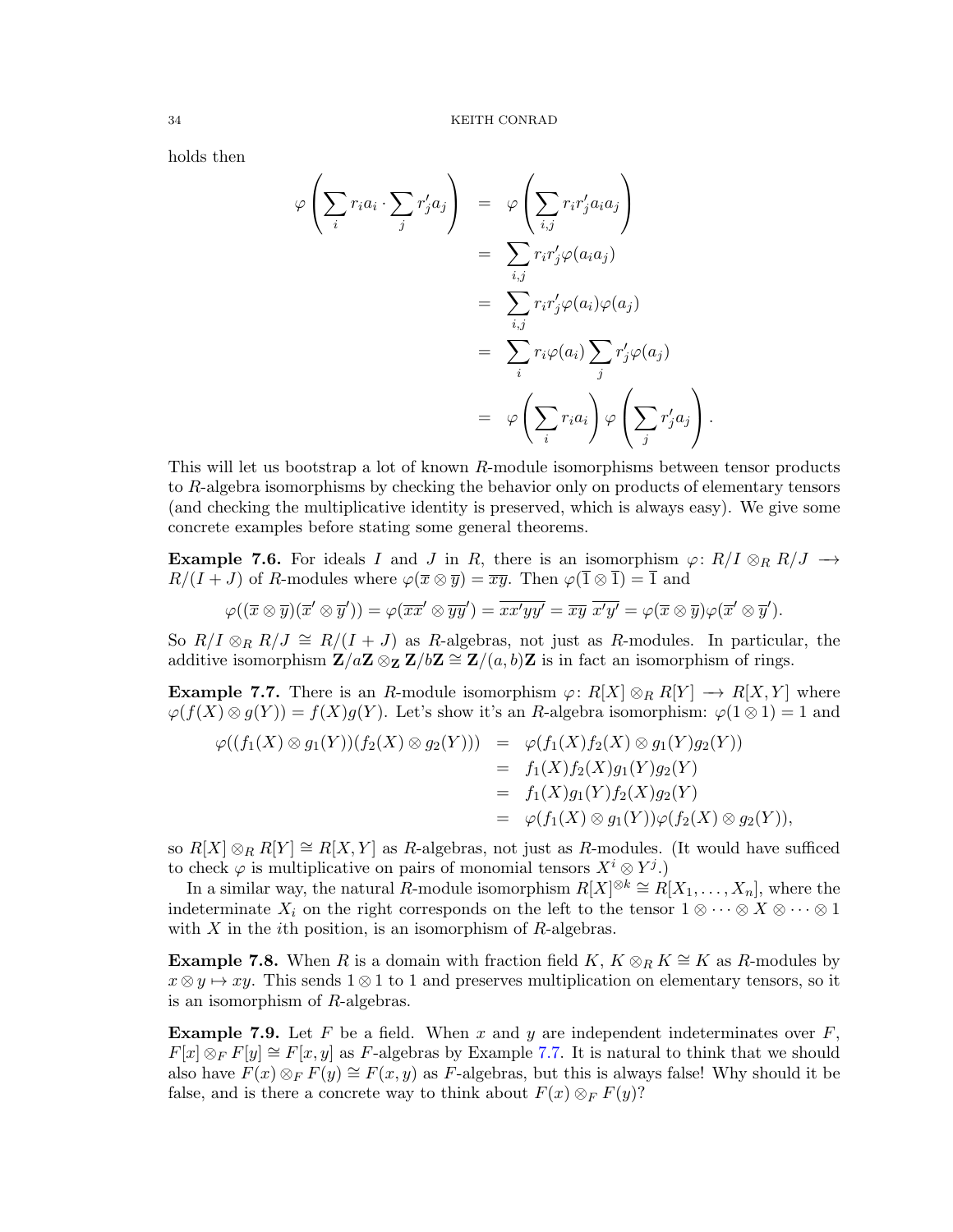Every tensor t in  $F(x) \otimes_F F(y)$  is a finite sum  $\sum_{i,j} f_i(x) \otimes g_j(y)$ . We can give all the  $f_i(x)$ 's a common denominator and all the  $g_i(y)$ 's a common denominator, say  $f_i(x) = a_i(x)/b(x)$ and  $g_i(y) = c_i(y)/d(y)$  where  $a_i(x) \in F[x]$  and  $c_i(y) \in F[y]$ . Then

$$
t = \sum_{i,j} \frac{a_i(x)}{b(x)} \otimes_F \frac{c_j(y)}{d(y)} = \left(\frac{1}{b(x)} \otimes \frac{1}{d(y)}\right) \sum_{i,j} a_i(x) \otimes c_j(y).
$$

Since  $F[x] \otimes_F F[y] \cong F[x, y]$  as F-algebras by multiplication, this suggests comparing t with the rational function we get by multiplying terms in each elementary tensor, which leads to

$$
\frac{\sum_{i,j} a_i(x)c_j(y)}{b(x)d(y)}.
$$

The numerator is a polynomial in x and y, and every polynomial in  $F[x, y]$  has that form (all polynomials in x and y are sums of polynomials in x times polynomials in y). The denominator, however, is quite special: it is a single polynomial in  $x$  times a single polynomial in y. Most rational functions in  $F(x, y)$  don't have such a denominator. For example,  $1/(1-xy)$  can't be written to have a denominator of the form  $b(x)d(y)$  (proof?).

To show  $F(x) \otimes_F F(y)$  is isomorphic as an F-algebra to the rational functions in  $F(x, y)$ having a denominator in the factored form  $b(x)d(y)$ , show that the multiplication mapping  $F(x) \otimes_F F(y) \to F(x, y)$  given by  $f(x) \otimes g(y) \mapsto f(x)g(y)$  on elementary tensors is an embedding of  $F$ -algebras. That it is an  $F$ -algebra homomorphism follows by the same argument used in Example [7.7.](#page-33-0) It is left to the reader to show the kernel is 0 from the known fact that the multiplication mapping  $F[x] \otimes_F F[y] \rightarrow F[x, y]$  is injective. (Hint: Justify the idea of clearing denominators.) Thus  $F(x) \otimes_F F(y)$  is an integral domain that is not a field, since its image in  $F(x, y)$  is not a field: the image contains  $F[x, y]$  but is smaller than  $F(x, y)$ . Concretely, the fact that  $1 - xy$  is the image of  $1 \otimes 1 - x \otimes y$  but  $1/(1 - xy)$ is not in the image shows  $1 \otimes 1 - x \otimes y$  is not invertible in  $F(x) \otimes_F F(y)$ . (In terms of localizations,  $F(x) \otimes_F F(y)$  is isomorphic as an F-algebra to the localization of  $F[x, y]$  at the multiplicative set of all products  $b(x)d(y)$ .)

**Example 7.10.** For any R-module  $M$ , there is an S-linear map

$$
S\otimes_R\mathrm{End}_R(M)\longrightarrow\mathrm{End}_S(S\otimes_R M)
$$

where  $s \otimes \varphi \mapsto s\varphi_S = s(1 \otimes \varphi)$ . Both sides are S-algebras. Check this S-linear map is an S-algebra map. When  $M$  is finite free this map is a bijection (chase bases), so it is an S-algebra isomorphism. For other  $M$  it might not be an isomorphism.

As a concrete instance of this, when  $M = R^n$  we get  $S \otimes_R M_n(R) \cong M_n(S)$  as S-algebras, not just as S-modules. In particular,  $C \otimes_R M_n(\mathbf{R}) \cong M_n(\mathbf{C})$  as C-algebras.

**Example 7.11.** If I is an ideal in R and A is an R-algebra,  $R/I \otimes_R A \cong A/IA$  first as Rmodules, then as  $R$ -algebras (the  $R$ -linear isomorphism is also multiplicative and preserves identities), and finally as  $R/I$ -algebras since the isomorphism is  $R/I$ -linear too.

**Theorem 7.12.** Let  $A$ ,  $B$ , and  $C$  be R-algebras. The standard R-module isomorphisms

$$
A \otimes_R B \cong B \otimes_R A,
$$
  
\n
$$
A \otimes_R (B \times C) \cong (A \otimes_R B) \times (A \otimes_R C)
$$
  
\n
$$
(A \otimes_R B) \otimes_R C \cong A \otimes_R (B \otimes_R C).
$$

are all R-algebra isomorphisms.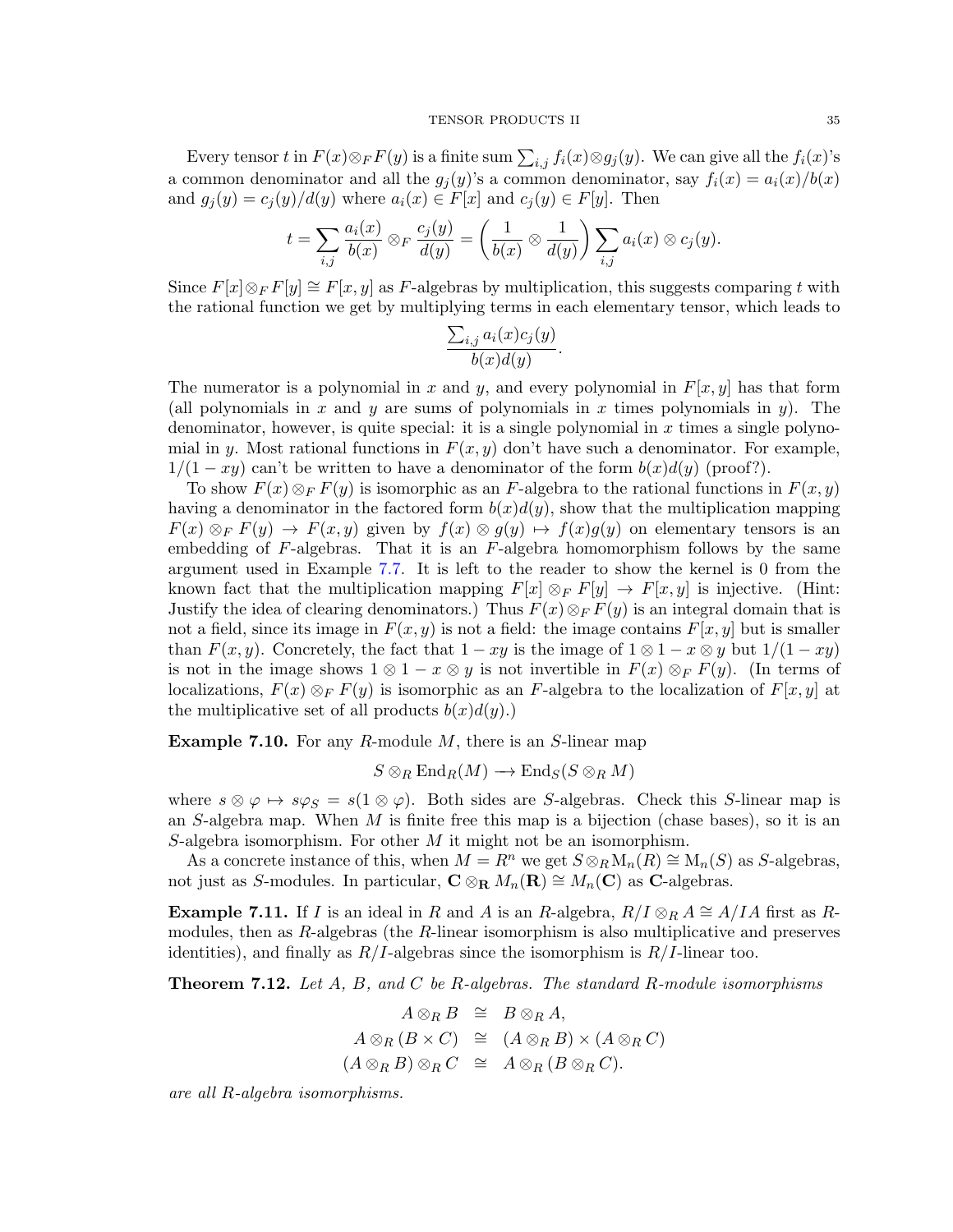The distributivity of  $\otimes$  over  $\times$  suggests denoting the direct product of algebras as a direct sum with ⊕.

*Proof.* Exercise. Note the direct product of two  $R$ -algebras is the direct sum as  $R$ -modules with componentwise multiplication, so first just treat the direct product as a direct sum.  $\Box$ 

Corollary 7.13. For R-algebras A and B,  $A \otimes_R B^n \cong (A \otimes_R B)^n$  as R-algebras.

*Proof.* Induct on *n*. Note  $B^n$  here means the *n*-fold product ring, not  $B^{\otimes n}$ . . — П

We turn now to base extensions. Fix a homomorphism  $f: R \to S$  of commutative rings. We can restrict scalars from S-modules to R-modules and extend scalars from R-modules to S-modules. What about between R-algebras and S-algebras? An example is the formation of  $C \otimes_R M_n(R)$ , which ought to look like  $M_n(C)$  as rings (really, as C-algebras) and not just as complex vector spaces.

If A is an S-algebra, then we make A into an R-module in the usual way by  $ra = f(r)a$ , and this makes A into an R-algebra (restriction of scalars). More interesting is extension of scalars. For this we need a lemma.

<span id="page-35-0"></span>**Lemma 7.14.** If A, A', B, and B' are all R-algebras and  $A \xrightarrow{\varphi} A'$  and  $B \xrightarrow{\psi} B'$  are R-algebra homomorphisms then the R-linear map  $A\otimes_R B\stackrel{\varphi\otimes\psi}{\longrightarrow} A'\otimes_R B'$  is an R-algebra homomorphism.

*Proof.* Exercise.  $\Box$ 

**Theorem 7.15.** Let  $A$  be an  $R$ -algebra.

- (1) The base extension  $S \otimes_R A$ , which is both an R-algebra and an S-module, is an S-algebra by its S-scaling.
- (2) If  $A \xrightarrow{\varphi} B$  is an R-algebra homomorphism then  $S \otimes_R A \xrightarrow{1 \otimes \varphi} S \otimes_R B$  is an S-algebra homomorphism.

*Proof.* 1) We just need to check multiplication in  $S \otimes_R A$  commutes with S-scaling (not just R-scaling):  $s(tt') = (st)t' = t(st')$ . Since all three expressions are additive in t and t', it suffices to check this when  $t$  and  $t'$  are elementary tensors:

$$
s((s_1 \otimes a_1)(s_2 \otimes a_2)) \stackrel{?}{=} (s(s_1 \otimes a_1))(s_2 \otimes a_2) \stackrel{?}{=} (s_1 \otimes a_1)(s(s_2 \otimes a_2)).
$$

From the way S-scaling on  $S \otimes_R A$  is defined, all these products equal  $ss_1s_2 \otimes a_1a_2$ .

2) For an R-algebra homomorphism  $A \xrightarrow{\varphi} B$ , the base extension  $S \otimes_R A \xrightarrow{1 \otimes \varphi} S \otimes_R B$  is S-linear and it is an R-algebra homomorphism by Lemma [7.14.](#page-35-0) Therefore it is an S-algebra homomorphism.  $\square$ 

We can also give  $A \otimes_R S$  an S-algebra structure by S-scaling and the natural S-module isomorphism  $S \otimes_R A \cong A \otimes_R S$  is an S-algebra isomorphism.

<span id="page-35-2"></span>**Example 7.16.** Let I be an ideal in  $R[X_1, \ldots, X_n]$ . Check the S-module isomorphism  $S \otimes_R R[X_1,\ldots,X_n]/I \cong S[X_1,\ldots,X_n]/(I \cdot S[X_1,\ldots,X_n])$  from Corollary [2.24](#page-8-5) is an Salgebra isomorphism.

In one-variable, with  $I = (h(X))$  a principal ideal in  $R[X]$ ,<sup>[13](#page-35-1)</sup> Example [7.16](#page-35-2) gives us an S-algebra isomorphism

$$
S \otimes_R R[X]/(h(X)) \cong S[X]/(h^f(X)),
$$

<span id="page-35-1"></span><sup>&</sup>lt;sup>13</sup>Not all ideals in  $R[X]$  have to be principal, but this is just an example.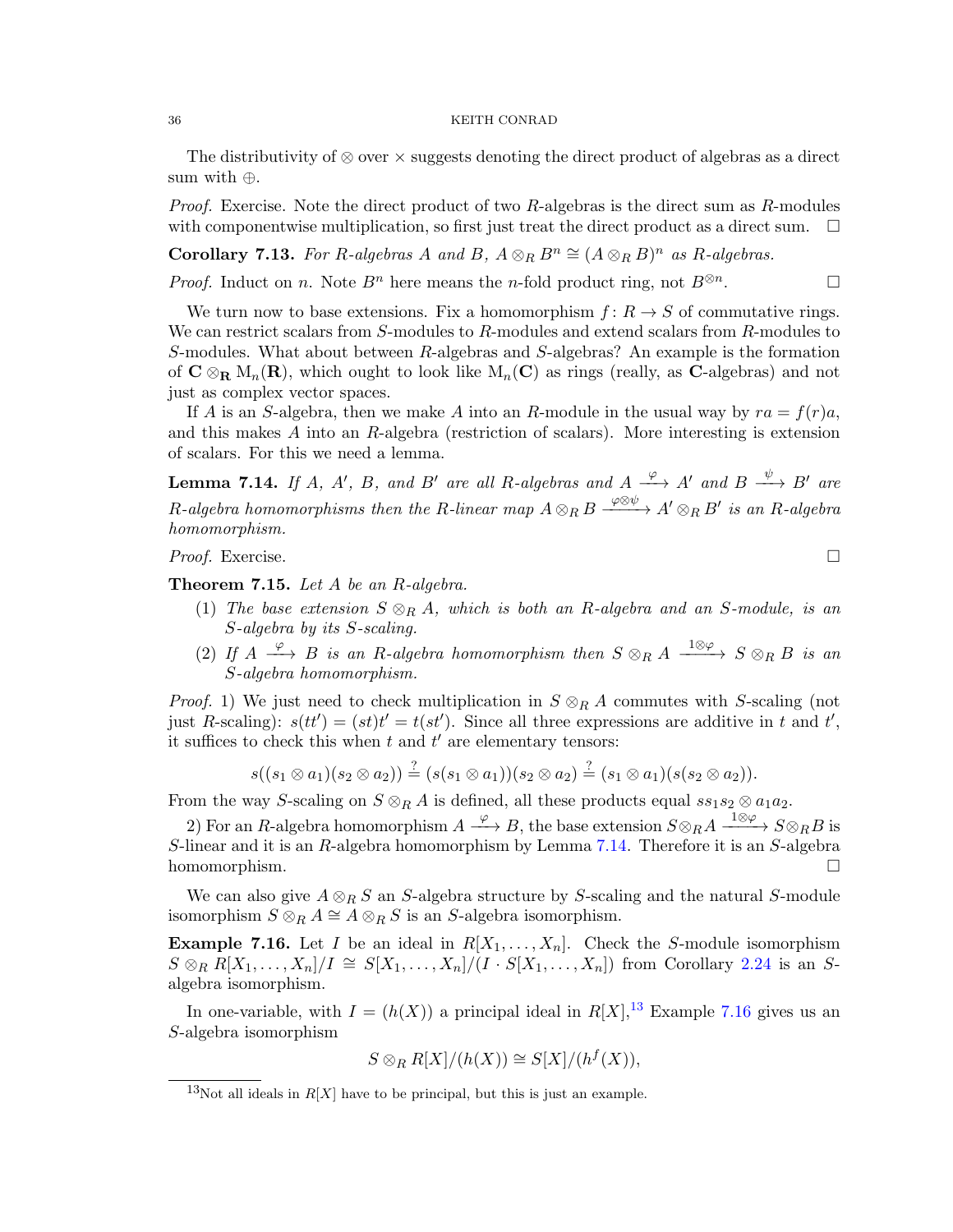where  $h^f(X)$  is the result of applying  $f: R \to S$  to the coefficients of  $h(X)$ . (If  $f: \mathbb{Z} \to$  $\mathbf{Z}/p\mathbf{Z}$  is reduction mod p, for instance, then  $h^{f}(X) = h(X) \bmod p$ . This isomorphism is particularly convenient, as it lets us compute a lot of tensor products of fields.

<span id="page-36-1"></span>Example 7.17. Writing Q(  $\sqrt{2}$ ) as  $\mathbf{Q}[X]/(X^2-2)$  (as a **Q**-algebra), we have √

$$
\mathbf{R} \otimes_{\mathbf{Q}} \mathbf{Q}(\sqrt{2}) \cong \mathbf{R} \otimes_{\mathbf{Q}} \mathbf{Q}[X]/(X^2 - 2) \cong \mathbf{R}[X]/(X^2 - 2) \cong \mathbf{R} \times \mathbf{R}
$$

as R-algebras since  $X^2 - 2$  factors into distinct linear polynomials in R[X], and

$$
\mathbf{R} \otimes_{\mathbf{Q}} \mathbf{Q}(\sqrt[3]{2}) \cong \mathbf{R} \otimes_{\mathbf{Q}} \mathbf{Q}[X]/(X^3 - 2) \cong \mathbf{R}[X]/(X^3 - 2) \cong \mathbf{R} \times \mathbf{C}
$$

as R-algebras since  $X^3 - 2$  has irreducible factors in  $R[X]$  of degree 1 and 2. More generally, we have an  $\mathbf{R}\text{-algebra isomorphism}$ 

$$
\mathbf{R} \otimes_{\mathbf{Q}} \mathbf{Q}(\sqrt[n]{2}) \cong \mathbf{R}[X]/(X^n - 2).
$$

The Q-linear embedding  $\mathbf{Q}(\sqrt[n]{2}) \to \mathbf{R}$  extends to an R-linear embedding  $\mathbf{R} \otimes_{\mathbf{Q}} \mathbf{Q}(\sqrt[n]{2}) \to$  $\mathbf{R} \otimes_{\mathbf{Q}} \mathbf{R}$  that is multiplicative (it suffices to check that on elementary tensors), so the ring  $\mathbf{R} \otimes_{\mathbf{Q}} \mathbf{R}$  contains a subring isomorphic to  $\mathbf{R}[X]/(X^n-2)$ . When n is odd,  $X^n-2$  has one linear factor and  $(n-1)/2$  quadratic irreducible factors in  $\mathbf{R}[X]$ , so  $\mathbf{R}[X]/(X^n-2) \cong$  $\mathbf{R} \times \mathbf{C}^{(n-1)/2}$  as  $\mathbf{R}$ -algebras. Therefore  $\mathbf{R}[X]/(X^n-2)$  contains  $2^{1+(n-1)/2} = 2^{(n+1)/2}$  square roots of 1. Letting  $n \to \infty$  shows  $\mathbf{R} \otimes_{\mathbf{Q}} \mathbf{R}$  contains infinitely many square roots of 1.

<span id="page-36-0"></span>Example 7.18. We revisit Example [7.3,](#page-30-0) using Example [7.16:](#page-35-2)

$$
\mathbf{C} \otimes_{\mathbf{R}} \mathbf{C} \cong \mathbf{C} \otimes_{\mathbf{R}} (\mathbf{R}[X]/(X^2+1)) \cong \mathbf{C}[X]/(X^2+1) = \mathbf{C}[X]/(X-i)(X+i) \cong \mathbf{C} \times \mathbf{C}
$$

as R-algebras.

Let's make the R-algebra isomorphism  $C \otimes_R C \cong C \times C$  explicit, as it is not  $z \otimes w \mapsto$  $(z, w)$ . Tracing the effect of the isomorphisms on elementary tensors,

$$
z \otimes (a+bi) \mapsto z \otimes (a+bX) \mapsto za + zbX \mapsto (za+zbi, za+ab(-i)) = (z(a+bi), z(a-bi)),
$$
  
so  $z \otimes w \mapsto (zw, z\overline{w})$ . Thus  $1 \otimes 1 \mapsto (1,1), z \otimes 1 \mapsto (z, z)$ , and  $1 \otimes w \mapsto (w, \overline{w})$ .

In these examples, a tensor product of fields is not a field. But the tensor product of fields can be a field (besides the trivial case  $K \otimes_K K \cong K$ ). Here is an example.

Example 7.19. We have

$$
\mathbf{Q}(\sqrt{2}) \otimes_{\mathbf{Q}} \mathbf{Q}(\sqrt{3}) \cong \mathbf{Q}(\sqrt{2}) \otimes_{\mathbf{Q}} \mathbf{Q}[X]/(X^2 - 3) \cong \mathbf{Q}(\sqrt{2})[X]/(X^2 - 3),
$$

which is a field because  $X^2 - 3$  is irreducible in  $\mathbf{Q}(\sqrt{\mathbf{Q}})$  $2)[X].$ 

Example 7.20. As an example of a tensor product involving a finite field and a ring,

$$
\mathbf{Z}/5\mathbf{Z} \otimes_{\mathbf{Z}} \mathbf{Z}[i] \cong \mathbf{Z}/5\mathbf{Z} \otimes_{\mathbf{Z}} \mathbf{Z}[X]/(X^2+1) \cong (\mathbf{Z}/5\mathbf{Z})[X]/(X^2+1) \cong \mathbf{Z}/5\mathbf{Z} \times \mathbf{Z}/5\mathbf{Z}
$$
 since  $X^2 + 1 = (X - 2)(X - 3)$  in  $(\mathbf{Z}/5\mathbf{Z})[X]$ .

A general discussion of tensor products of fields is in [\[3,](#page-41-3) Sect. 8.18].

<span id="page-36-2"></span>**Theorem 7.21.** If A is R-algebra and B is an S-algebra, then the S-module structure on the R-algebra  $A \otimes_R B$  makes it an S-algebra, and

$$
A\otimes_R B\cong (A\otimes_R S)\otimes_S B
$$

as S-algebras sending  $a \otimes b$  to  $(a \otimes 1) \otimes b$ .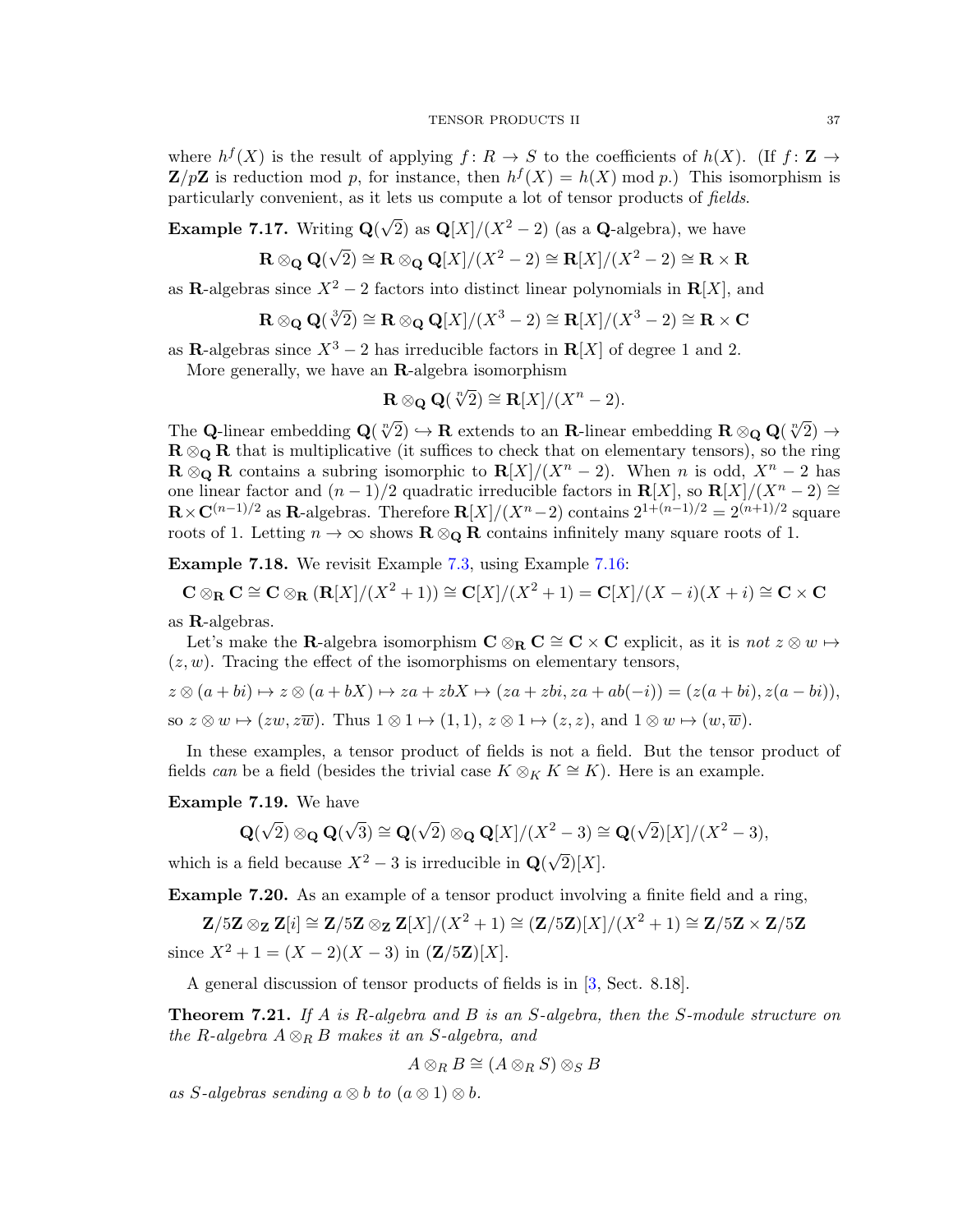*Proof.* It is left as an exercise to check the S-module and R-algebra structure on  $A \otimes_R B$ make it an  $S$ -algebra. As for the isomorphism, from part I we know there is an  $S$ -module isomorphism with the indicated effect on elementary tensors. This function sends 1 ⊗ 1 to  $(1 \otimes 1) \otimes 1$ , which are the multiplicative identities. It is left to the reader to check this function is multiplicative on products of elementary tensors too.

Theorem [7.21](#page-36-2) is particularly useful in field theory. Consider two field extensions  $L/K$ and  $F/K$  with an intermediate field  $K \subset E \subset L$ , as in the following diagram.



Then there is a ring isomorphism

$$
F\otimes_K L\cong (F\otimes_K E)\otimes_E L
$$

which is also an isomorphism as  $E$ -algebras,  $F$ -algebras (from the left factor) and  $L$ -algebras (from the right factor).

**Theorem 7.22.** Let A and B be R-algebras. There is an S-algebra isomorphism

 $S \otimes_R (A \otimes_R B) \to (S \otimes_R A) \otimes_S (S \otimes_R B)$ 

by  $s \otimes (a \otimes b) \mapsto s((1 \otimes a) \otimes (1 \otimes b)).$ 

Proof. By part I, there is an S-module isomorphism with the indicated effect on tensors of the form  $s \otimes (a \otimes b)$ . This function preserves multiplicative identities and is multiplicative on such tensors (which span  $S \otimes_R (A \otimes_R B)$ ), so it is an S-algebra isomorphism.

#### 8. The tensor algebra of an R-module

Modules don't usually have a multiplication operation. That is, R-modules are not usually R-algebras. However, there is a construction that turns an R-module  $M$  into the generating set of an R-algebra in the "minimal" way possible. This R-algebra is the tensor algebra of M, which we'll construct in this section.

To start off, let's go over the difference between a generating set of an R-module and a generating set of an R-algebra. When we say an R-module M is generated by  $m_1, \ldots, m_n$ , we mean every element of M is an R-linear combination of  $m_1, \ldots, m_n$ . When we say an R-algebra A is generated by  $a_1, \ldots, a_n$  we mean every element of A is a *polynomial* in  $a_1, \ldots, a_n$  with coefficients in R, *i.e.*, is an R-linear combination of products of the  $a_i$ 's. For example, the ring  $R[X]$  is both an R-module and an R-algebra, but as an R-module it is generated by  $\{1, X, X^2, \ldots\}$  while as an R-algebra it is generated by X alone. A generating set of an R-module is also called a spanning set, but the generating set of an R-algebra is not called a spanning set (the term "span" is used for linear things).

To enlarge an R-module M to an R-algebra, we want to multiply elements in M without having any multiplication defined in advance. (As in Section [7,](#page-28-2) R-algebras are associative.) The "most general" product  $m_1m_2$  for  $m_1$  and  $m_2$  in M should be bilinear in  $m_1$  and  $m_2$ , so we want this product to be the elementary tensor  $m_1 \otimes m_2$ , which lives not in M but in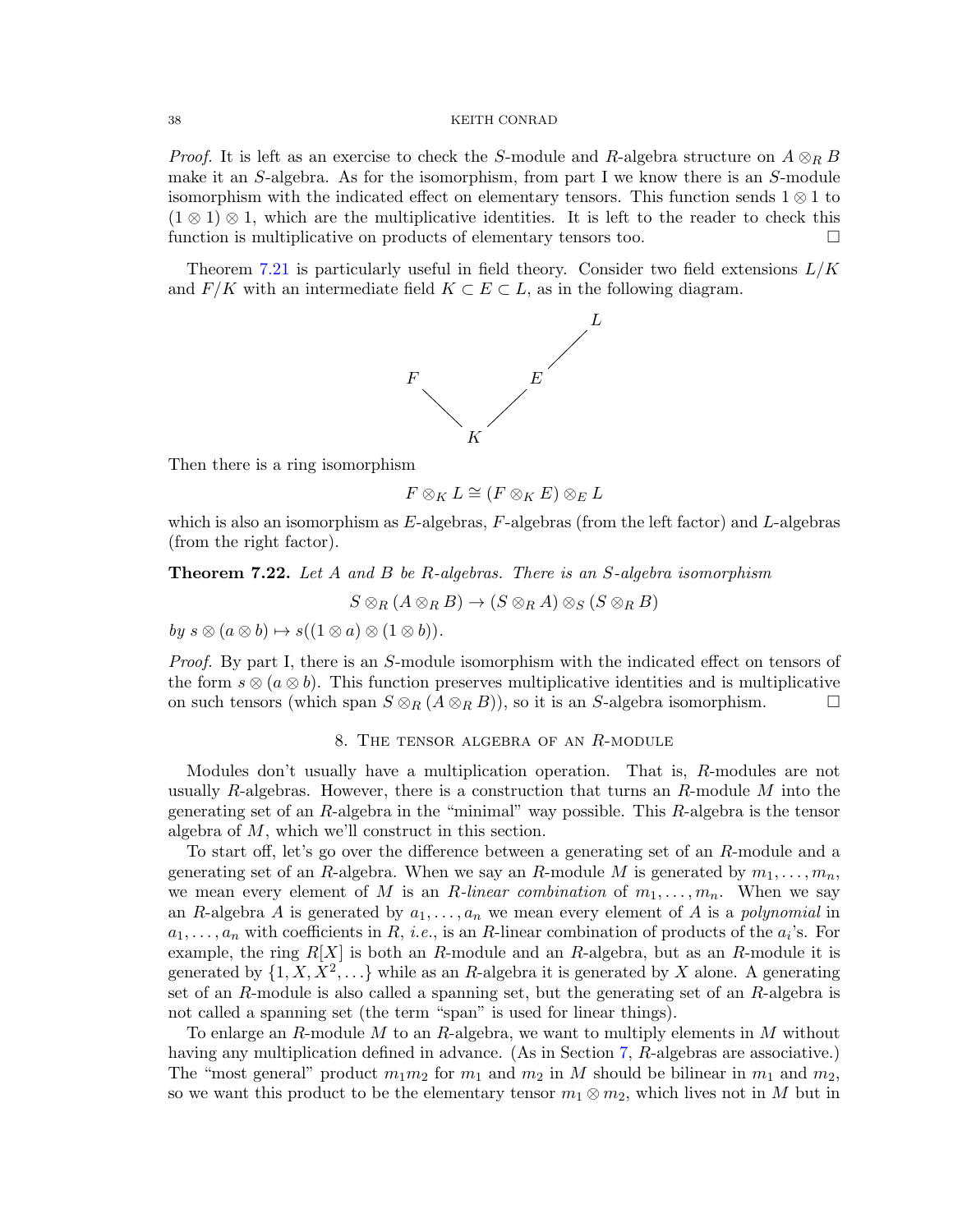$M^{\otimes 2}$ . Similarly, an expression like  $m_1m_2 + m_3m_4m_5$  using five elements from M should be  $m_1 \otimes m_2 + m_3 \otimes m_4 \otimes m_5$  in  $M^{\otimes 2} \oplus M^{\otimes 3}$ . This suggests creating an R-algebra as

<span id="page-38-0"></span>
$$
\bigoplus_{k\geq 0} M^{\otimes k} = R \oplus M \oplus M^{\otimes 2} \oplus M^{\otimes 3} \oplus \cdots,
$$

whose elements are formal sums  $\sum t_k$  with  $t_k \in M^{\otimes k}$  and  $t_k = 0$  for all large k. We want to multiply by the intuitive rule

(8.1) 
$$
\sum_{k\geq 0} t_k \cdot \sum_{\ell\geq 0} t'_\ell = \sum_{n\geq 0} \left( \sum_{k+\ell=n} t_k \otimes t'_\ell \right),
$$

where  $t_k \otimes t'_\ell \in M^{\otimes n}$  if  $k + \ell = n$ . To show this multiplication makes the direct sum of all  $M^{\otimes k}$  an R-algebra we use the following construction theorem.

<span id="page-38-1"></span>**Theorem 8.1.** Let  $\{M_k\}_{k>0}$  be a sequence of R-modules with  $M_0 = R$  and let there be R-bilinear mappings ("multiplications")  $\mu_{k,\ell} \colon M_k \times M_{\ell} \to M_{k+\ell}$  for all k and  $\ell$  such that

- 1) (scaling by R)  $\mu_{k,0}$ :  $M_k \times R \to M_k$  and  $\mu_{0,\ell}$ :  $R \times M_{\ell} \to M_{\ell}$  are both scaling by R:  $\mu_{k,0}(x,r) = rx$  and  $\mu_{0,\ell}(r, y) = ry$  for  $r \in R$ ,  $x \in M_k$ , and  $y \in M_\ell$ ,
- 2) (associativity) for  $k, \ell, n \geq 0$  we have  $\mu_{k,\ell+n}(x, \mu_{\ell,n}(y, z)) = \mu_{k+\ell,n}(\mu_{k,\ell}(x, y), z)$  in  $M_{k+\ell+n}$  for all  $x \in M_k$ ,  $y \in M_\ell$ , and  $z \in M_n$ .

The direct sum  $\bigoplus_{k\geq 0} M_k$  is an associative R-algebra with identity using the multiplication rule  $\sum_{k\geq 0} m_k \cdot \sum_{\ell \geq 0} m'_\ell = \sum_{n\geq 0} \left( \sum_{k+\ell=n} \mu_{k,\ell}(m_k, m'_\ell) \right).$ 

*Proof.* The direct sum  $\bigoplus_{k\geq 0} M_k$  is automatically an R-module. It remains to check (i) the multiplication defined on the direct sum is R-bilinear, (ii)  $1 \in R = M_0$  is a multiplicative identity, and (iii) multiplication is associative. The R-bilinearity of multiplication is a bookkeeping exercise left to the reader. In particular, this includes distributivity of multiplication over addition. To prove multiplication has 1 as an identity and is associative, it suffices by distributivity to consider only multiplication with factors from direct summands  $M_k$ , in which case we can use the two properties of the maps  $\mu_{k,\ell}$  in the theorem.

<span id="page-38-2"></span>**Lemma 8.2.** For  $k, \ell \geq 0$ , there is a unique bilinear map  $\beta_{k,\ell} : M^{\otimes k} \times M^{\otimes \ell} \to M^{\otimes (k+\ell)}$ where  $\beta_{k,0}(t,r) = rt$ ,  $\beta_{0,\ell}(r, t) = rt$ , and for  $k, \ell \geq 1$ ,  $\beta_{k,\ell}(m_1 \otimes \cdots \otimes m_k, m_1' \otimes \cdots \otimes m_{\ell}') =$  $m_1\otimes \cdots \otimes m_k\otimes m_1'\otimes \cdots \otimes m_\ell'$  on pairs of elementary tensors.

*Proof.* The cases  $k = 0$  and  $\ell = 0$  are trivial, so let  $k, \ell \geq 1$ . It suffices to construct a bilinear  $\beta_{k,\ell}$  with the indicated values on pairs of elementary tensors; uniqueness is then automatic since elementary tensors span  $M^{\otimes k}$  and  $M^{\otimes \ell}$ .

Define  $f: M$ |  $\times \cdots \times M$ <br>k times  $\times M$ |  $\times \cdots \times M$  $\rightarrow M^{\otimes (k+\ell)}$  by  $f(m_1, \ldots, m_k, m_1', \ldots, m_\ell') = m_1 \otimes \cdots \otimes m_k \otimes m_1' \otimes \cdots \otimes m_\ell'.$ 

This is  $(k + \ell)$ -multilinear. In particular, f is multilinear in the first k factors when the last  $\ell$  factors are fixed and it is multilinear in the last  $\ell$  factors when the first k factors are fixed, so we can collapse the first k factors and the last  $\ell$  factors into tensor powers to get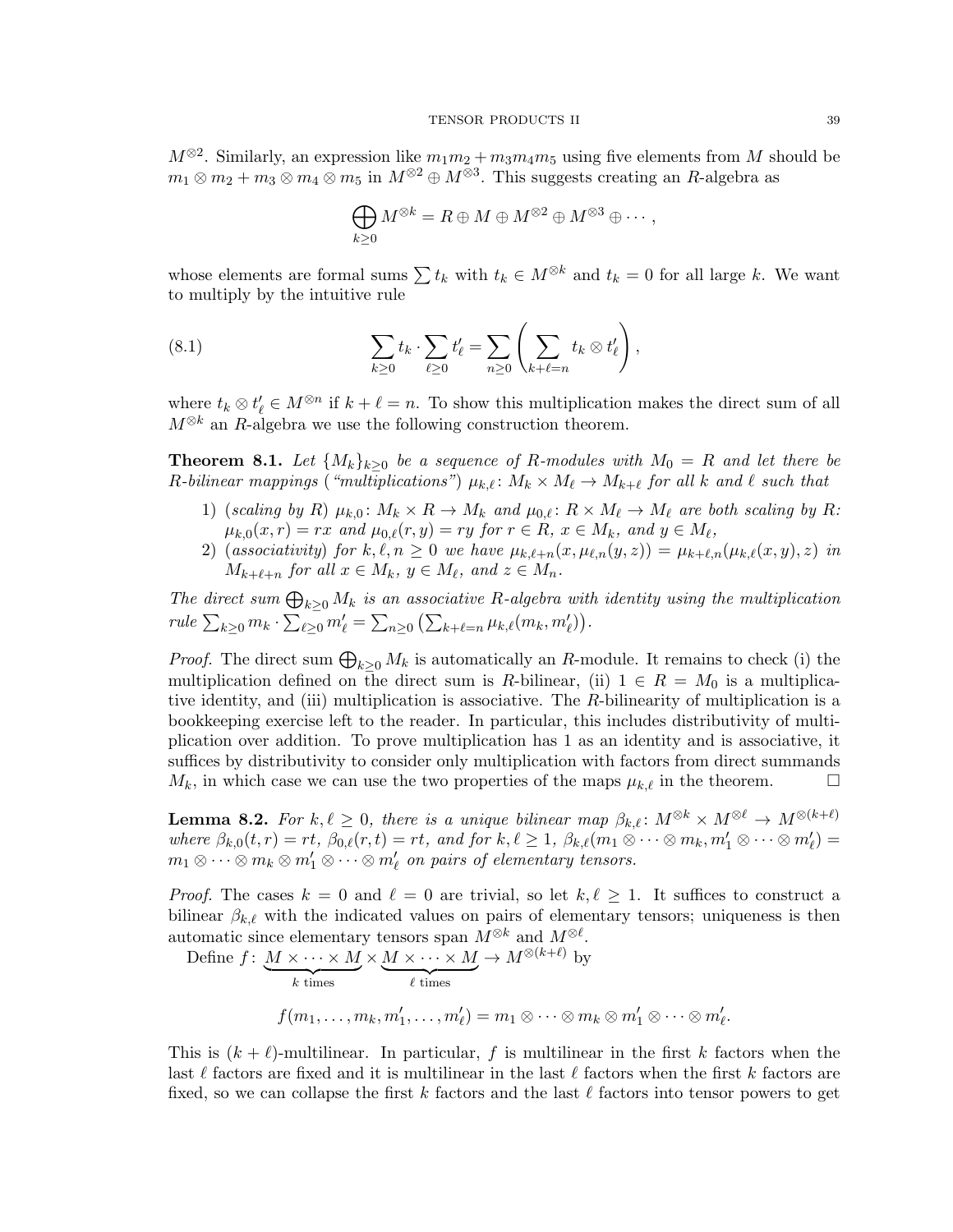a bilinear mapping  $\beta_{k,\ell} : M^{\otimes k} \times M^{\otimes \ell} \to M^{\otimes (k+\ell)}$  making the diagram



commute. (This collapsing is analogous to the proof of associativity of the tensor product in part I.) By commutativity of the diagram, on a pair of elementary tensors we have

$$
\beta_{k,\ell}(m_1 \otimes \cdots \otimes m_k, m'_1 \otimes \cdots \otimes m'_\ell) = f(m_1, \ldots, m_k, m'_1, \ldots, m_\ell)
$$
  
=  $m_1 \otimes \cdots \otimes m_k \otimes m'_1 \otimes \cdots \otimes m'_\ell.$ 

**Theorem 8.3.** The M-module  $\bigoplus_{k\geq 0} M^{\otimes k}$  is an R-algebra using the multiplication in [\(8](#page-38-0).1).

*Proof.* Use Theorem [8.1](#page-38-1) with  $M_k = M^{\otimes k}$  and  $\mu_{k,\ell} = \beta_{k,\ell}$  from Lemma [8.2.](#page-38-2) The first property of the maps  $\mu_{k,\ell}$  in Theorem [8.1](#page-38-1) is automatic from the definition of  $\beta_{k,0}$  and  $\beta_{0,\ell}$ . To prove the second property of the maps  $\mu_{k,\ell}$  in Theorem [8.1,](#page-38-1) namely  $\mu_{k,\ell+n}(t_1, \mu_{\ell,n}(t_2, t_3)) =$  $\mu_{k+\ell,n}(\mu_{k,\ell}(t_1, t_2), t_3)$  in  $M^{\otimes (k+\ell+n)}$  for all  $t_1 \in M^{\otimes k}$ ,  $t_2 \in M^{\otimes \ell}$ , and  $t_3 \in M^{\otimes n}$ , by multilinearity of each  $\mu_{k,\ell} = \beta_{k,\ell}$  it suffices to consider the case when each  $t_i$  is an elementary tensor, in which case the equality is a simple calculation.

**Definition 8.4.** For an R-module M, its tensor algebra is  $T(M) := \bigoplus_{k \geq 0} M^{\otimes k}$  with multiplication defined by  $(8.1)$  $(8.1)$ .

Since multiplication in  $T(M)$  is the tensor product, a generating set of M as an R-module is a generating set of  $T(M)$  as an R-algebra.

Example 8.5. If  $M = R$  then  $M^{\otimes k} \cong R$  as an R-module and  $T(M) \cong R[X]$  with  $X^k$ corresponding to the k-fold tensor  $1 \otimes \cdots \otimes 1$  in  $R^{\otimes k}$ .

**Example 8.6.** If M is a finite free R-module with basis  $e_1, \ldots, e_n$  then  $T(M)$  is the polynomial ring over R in n noncommuting indeterminates  $e_1, \ldots, e_n$ : in  $M^{\otimes 2}$ ,  $e_i \otimes e_j \neq e_j \otimes e_i$ when  $i \neq j$ , which says in  $T(M)$  that  $e_i e_j \neq e_j e_i$ .

**Remark 8.7.** The tensor product construction of the polynomial ring over R in n noncommuting indeterminates is quite different from that of the tensor product construction of the commutative polynomial ring  $R[X_1, \ldots, X_n]$ : the former is the tensor algebra  $T(R^n)$ of a free R-module of rank n while the latter is  $R[X]^{\otimes n}$  (Example [7.7\)](#page-33-0).

The mapping i:  $M \to T(M)$  that identifies M with the  $k = 1$  component of  $T(M)$  is R-linear and injective, so we can view M as a submodule of  $T(M)$  (the "degree 1" terms) using i. Just as the bilinear map  $M \times N \to M \otimes_R N$  is universal for R-bilinear maps from  $M \times N$  to all R-modules, the mapping i:  $M \to T(M)$  is universal for R-linear maps from  $M$  to all  $R$ -algebras.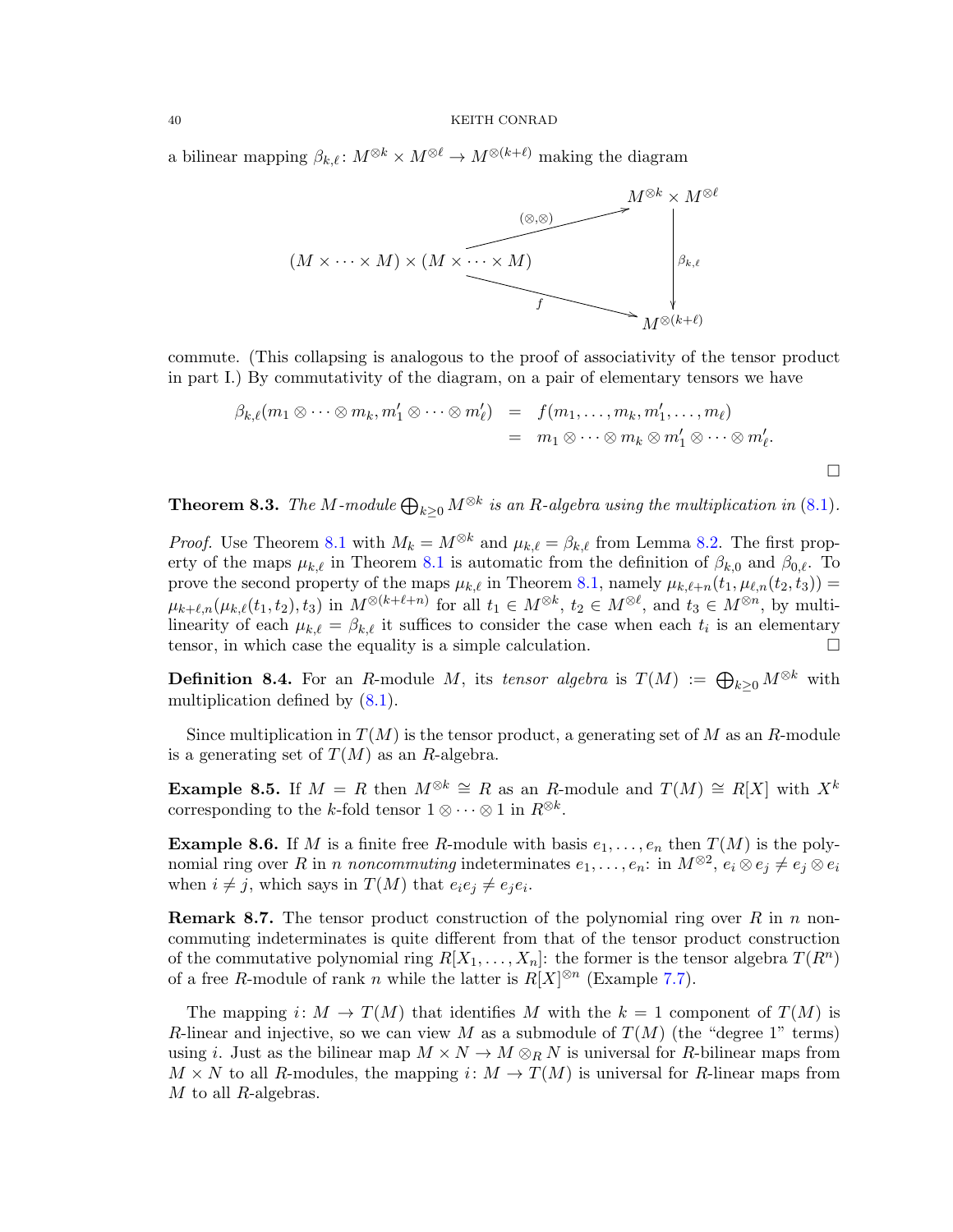**Theorem 8.8.** Let M be an R-module. For each R-algebra A and R-linear map  $f: M \to A$ , there is a unique R-algebra map  $F: T(M) \to A$  such that the diagram



commutes.

This says  $R$ -linear maps from M to an  $R$ -algebra  $A$  turn into  $R$ -algebra homomorphisms from  $T(M)$  to A. It works by extending an R-linear map from  $M \to A$  to an R-algebra map  $T(M) \rightarrow A$  by forcing multiplicativity, and there are no relations to worry about keeping track of because  $T(M)$  is an R-algebra formed from M in the most general way possible.

*Proof.* First suppose there is an  $R$ -algebra map  $F$  that makes the indicated diagram commute. For  $r \in R$ ,  $F(r) = r$  since F is an R-algebra homomorphism. Since  $T(M)$  is generated as an R-algebra by M, an R-algebra homomorphism out of  $T(M)$  is determined by its values on M, which really means its values on  $i(M)$ . For  $m \in M$ , we have  $F(i(m)) = f(m)$ , and thus there is at most one R-algebra homomorphism  $F$  that fits into the above commutative diagram.

To construct F, we will define it first on each  $M^{\otimes k}$  in  $T(M)$  and then extend by additivity. For  $k \geq 1$ , the R-linear map  $f: M \to A$  leads to an R-linear map  $f^{\otimes k}: M^{\otimes k} \to A^{\otimes k}$  that is  $m_1 \otimes \cdots \otimes m_k \mapsto f(m_1) \otimes \cdots \otimes f(m_k)$  on elementary tensors. Multiplication on A gives us an R-linear map  $A^{\otimes k} \to A$  that is  $a_1 \otimes \cdots \otimes a_k \mapsto a_1 \cdots a_k$  on elementary tensors. Composing this with  $f^{\otimes k}$  gives us an R-linear map  $F_k: M^{\otimes k} \to A$  whose value on elementary tensors is

$$
F_k(m_1\otimes\cdots\otimes m_k)=f(m_1)\cdots f(m_k).
$$

Define  $F_0: M^{\otimes 0} \to A$  by  $F_0(r) = r \cdot 1_A$  for  $r \in R$ . Finally, define  $F: T(M) \to A$  by

$$
F\left(\sum_{k\geq 0} t_k\right) = \sum_{k\geq 0} F_k(t_k)
$$

where  $t_k \in M^{\otimes k}$  and  $t_k = 0$  for large k. Since each  $F_k$  is R-linear and  $F_0(1) = 1_A$ , F is R-linear and  $F(1) = 1_A$ . To prove F is multiplicative, by linearity it suffices to check  $F(xy) = F(x)F(y)$  where x is an elementary tensor in some  $M^{\otimes k}$  and y is an elementary tensor in some  $M^{\otimes \ell}$ . The cases  $k = 0$  and  $\ell = 0$  are the linearity of F. If  $k, \ell \geq 1$ , write  $x = m_1 \otimes \cdots \otimes m_k$  and  $y = m'_1 \otimes \cdots \otimes m'_\ell$ . Then  $xy = m_1 \otimes \cdots \otimes m_k \otimes m'_1 \otimes \cdots \otimes m'_\ell$  in  $T(M)$ , so

$$
F(xy) = F_{k+\ell}(xy) = f(m_1)\cdots f(m_k)f(m'_1)\cdots f(m'_\ell)
$$

and

$$
F(x)F(y) = F_k(x)F_\ell(y)
$$
  
= 
$$
(f(m_1)\cdots f(m_k))(f(m'_1)\cdots f(m'_\ell))
$$
  
= 
$$
f(m_1)\cdots f(m_k)f(m'_1)\cdots f(m'_\ell).
$$